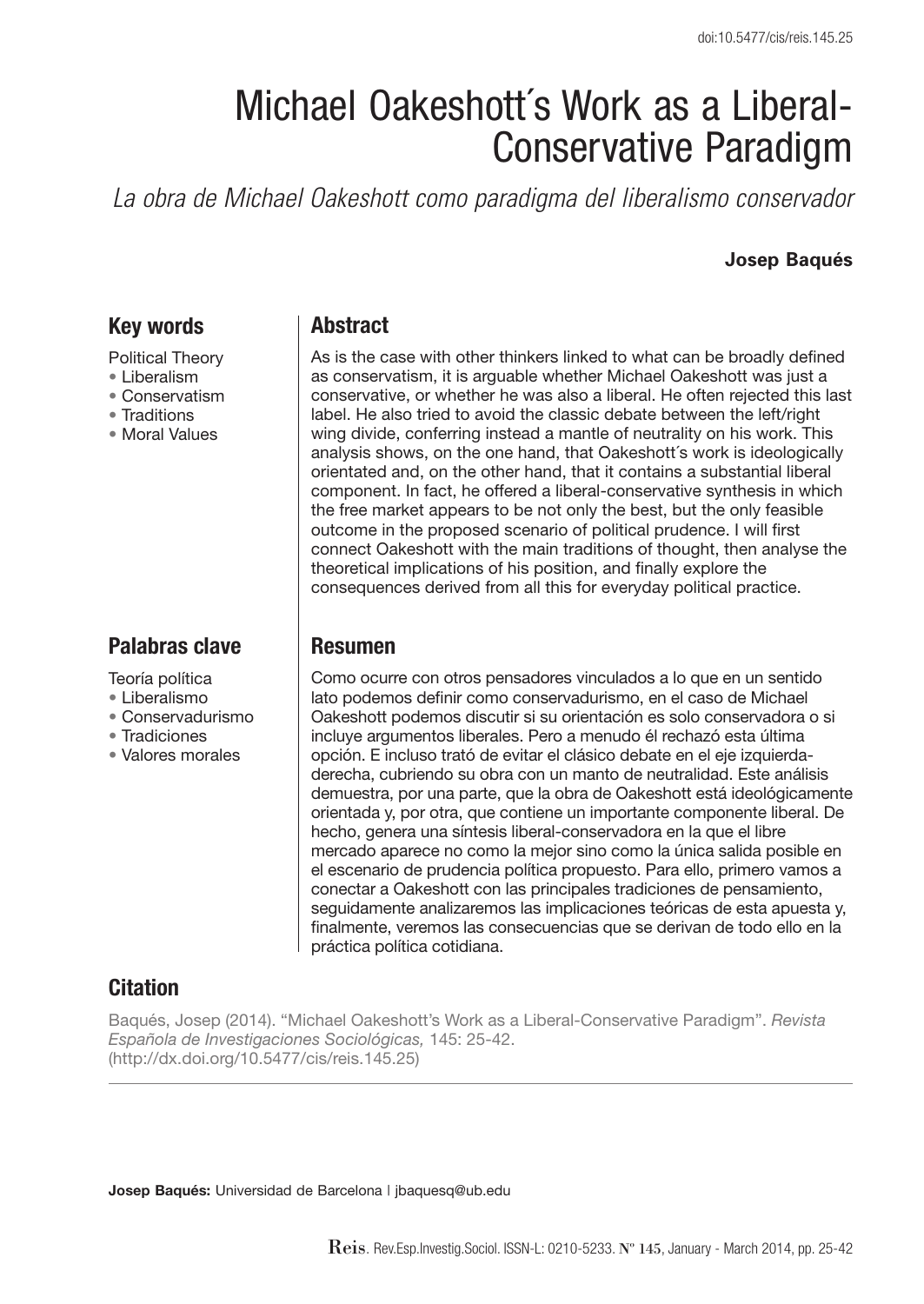#### **A starting point: the dialectics between reform and political prudence**

Michael Oakeshott laid the foundation for his main concerns in one of his first books, *The Politics of Faith and the Politics of Scepticism*  (1952). In this he analyses the day-to-day political activity in the European states for the last few centuries, and notes the existence (and even the co-existence) of two major tendencies which he defines, in his always-peculiar language, as 'styles'. These are two poles of attraction in political activity. One of them (the sceptical style) can be understood on the basis of the ideas of Hume, Adam Smith, Burke, Tocqueville and Montaigne (Oakeshott, 1996: 101 and ff.). The other (the style of faith) is based on the ideas of Bacon, and the French Encyclopaedists of the French Revolution and the social reformers of the 19th century onwards, connecting to present-day socialism. He at times alludes to hybrid approaches inspired by, or at least reflected in, the work of Bentham and Locke, who, despite defending the arguments of a sceptic, employ ways and strategies characteristic of the defenders of 'faith', in other words, using rational calculation and the social contract. Something that seems to him particularly harmful, as well as too ambiguous (Oakeshott, 1996: 118).

If the aim is to succinctly understand the ultimate meaning of Oakeshott's concerns, this list of authors is already significant in itself. It is not difficult to see rather coherent genealogical trees in one or the other block, with all of its implications. But it would be beneficial to pause a moment to have a better understanding of what is really behind these two ideal types (in the Weberian sense of the expression)1.

When Oakeshott alludes to the doctrine of faith, he refers to a cast of intellectuals, politicians, and, ultimately, individuals who are convinced that they can change the world by means of their rational capacities, using political institutions as a lever. If this were the case, human beings would occupy a central role as the driving force of a History about which humankind would be able to decide everything, beginning with the script (Ibid: 54). At the opposite pole, the advocates of the sceptical style are those who assume that it is impossible to achieve the above, because, either as a result of experience, or as a result of their own research, they admit the modesty of their cognitive abilities and, consequently, the danger of adopting demiurgic positions2 (Oakeshott, 1996: 59).

Whilst Oakeshott makes these reflections from the position of the classics and on a longer-term basis, the context of the period in which he was writing this cannot be ignored, as it was probably an incentive for him to develop his own theoretical stance. His main body of work was developed in the three decades after the end of the Second World War. This is a stage that saw the style of faith on the offensive, which in turn brought along a hyperbole of the State, of the public planning of private activity and an increase in the bureaucracy associated with these dynamics. But, above all, it produced a broad so-

<sup>1</sup> Oakeshott's reading of Hobbes's work deserves a separate comment. Although he could be considered one of those hybrid authors, the truth is that Oakeshott appreciates the work of the author of *The Leviathan* to the extent that it covers a realistic view of life, without

giving in to grand intellectual ramblings and, above all, which is modest in defining its ultimate aims (that is, preventing people from killing each other). Whilst this is true, some authors have noted that Oakeshott's reading of Hobbes excessively conceals the rational-constructivist part of the social contract, which would condemn Hobbes to be included among the defenders of faith (Miller, 2001: 814-815). In any case, once it has been ascertained that there may be intermediate categories, it is of more interest to understand Oakeshott's ideas based on the ideotypes that he defends.

<sup>2</sup> In fact, Oakeshott's use of these expressions shows that he is comfortable with theological discourse. On some occasions he denounces the 'pelagianism' of authors like Francis Bacon , as symbolised by their 'faith in the redemption of mankind in history and by human effort '(Oakeshott, 1996: 86)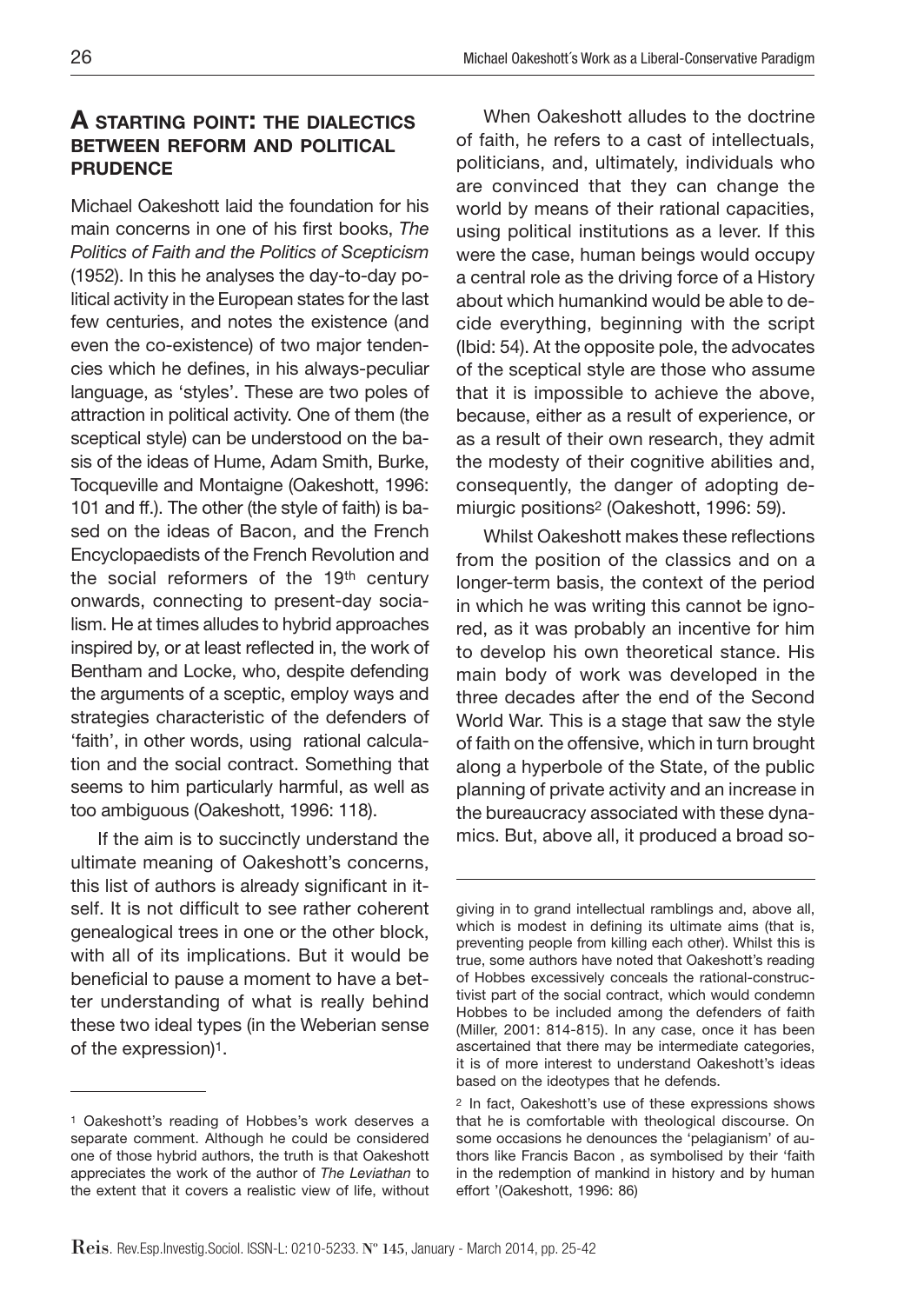cial consensus which, under his intent gaze, eclipsed any search for alternatives. This phenomenon had various impacts, from Bell's thesis of the end of ideologies (across the Western World) through to Butskellism<sup>3</sup> (its political and practical adaptation to the United Kingdom). It is also important that this was far from being a temporary phenomenon, in the eyes of Oakeshott. If this had been the case, he would not have been so concerned. But the liberal and conservative ranks had been 'flirting' with statist discourse for decades, or even for centuries. It may suffice to think of the concessions of nineteenth-century social liberalism in the work of the young Mill but, above all, in the works of Hobson, Hobhouse and T.H. Green; or even in the contributions from Herbert Spencer's initial phase (which later in life he retracted). From the conservative perspective, this can be identified in the tendency sometimes known as *Tory Socialism* championed by Benjamin Disraeli (Viereck, 1962: 36 and 131)4 .All these are British authors and politicians. There is no doubt that both the intellectual drifts inherent in this scenario and the domestic policies arising from them decisively contributed to, albeit by contrast, the development of Michael Oakeshott's theory. He wished to halt a drift that, to a large extent, he considered to be a (dangerous) confusion.

As a consequence, it is important to take into account Oakeshott's own initial verdict. In his view, although politics has almost always been the result of a constant 'tug of war' between both tendencies (hence the

appearance of hybrids, as noted earlier) in recent times there has been an increasing tendency to overvalue the style of faith, to the detriment of the sceptic style. Oakeshott's ultimate aim was to bring to the fore the latter way of understanding life, in general, and politics, in particular (Cranston, 1991: 325). However, as will be shown later, this could also be understood from the other side of the same coin; that is, Oakeshott's ultimate goal was also to put the style of faith in its place, thus reducing its current expectations.

Based on this premise, throughout the first part of this paper I will delve into the theoretical implications of this perspective. In the second part I will analyse its practical political derivations, later concentrating both on his idea of democracy (third section) and on his position with regard to the debate between individual responsibility and protective State intervention (fourth section), finally ending the paper with some conclusions in which the basic ideas taken from the analysis are drawn together. The internal coherence of Michael Oakeshott's dialogue will be demonstrated throughout the sections, to the extent that those practical conclusions derive from his theoretical premises; and to conclude, a liberal-conservative synthesis will be provided in which, through some premises linked to the defence of tradition and criticism of political engineering, his discourse leads to a fairly orthodox – at times intransigent – defence of the free market.

#### **Looking for the key issues of social life: the role of the traditions of behaviour**

The path followed by Michael Oakeshott in undertaking the task outlined at the end of the previous section was nurtured by his vocational love of history. It could even be said that the author established the basis of a rather particular philosophy of history. In his

<sup>3</sup> A name formed by the surnames of the leader of the conservative party of the period (R.A. Butler) and the labour leader (Hugh Gaitskell), which stressed the converging ideology between them. Oakeshott understood this type of logic as a concession (or even as treason) from the conservatives to the benefit of the statist discourse of the socialists.

<sup>4</sup> The work of Peter Viereck illustrates this tendency best, although its traces can be found in better-known works such as *The Conservatism* (Nisbet, 1995: 88-90).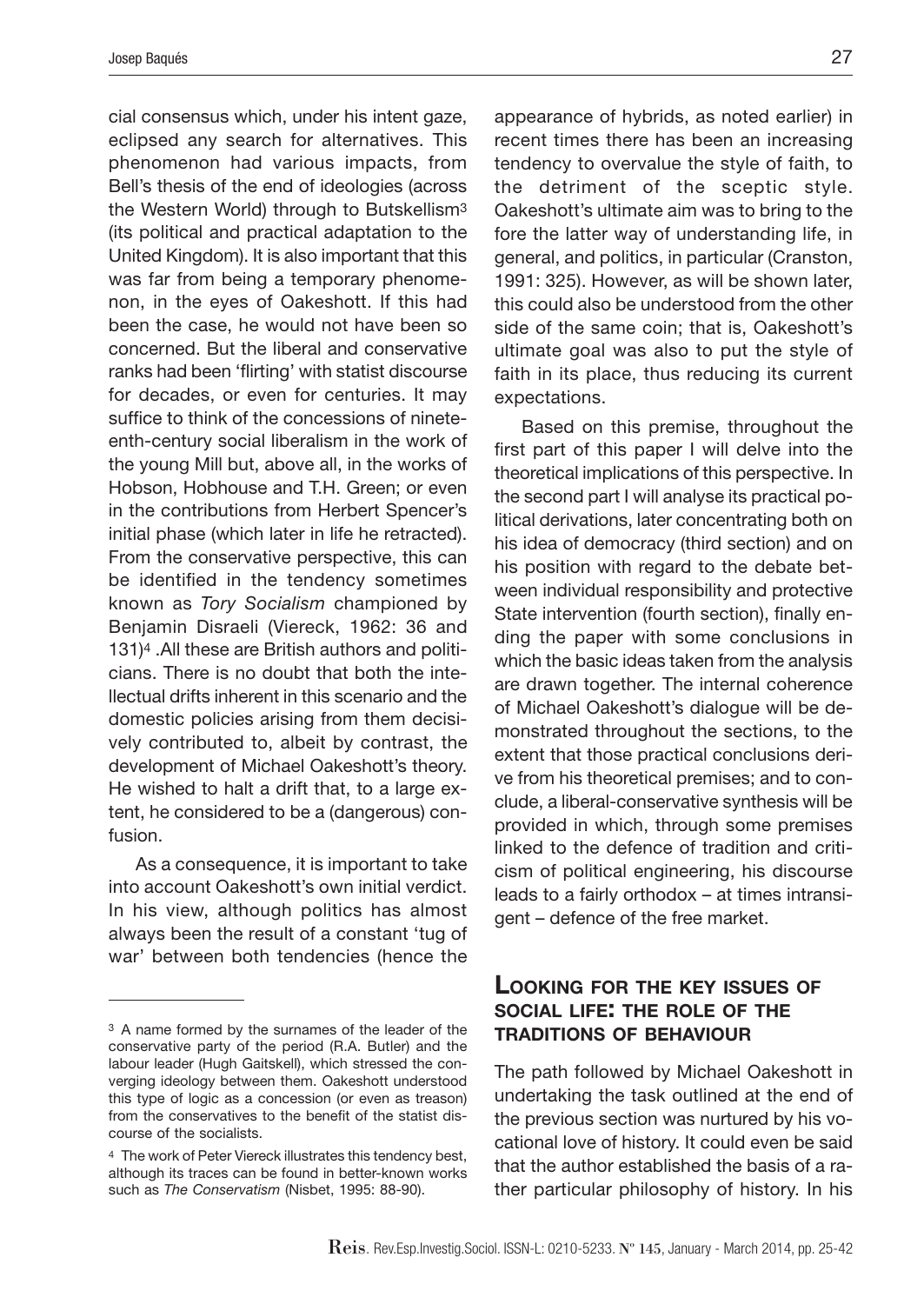opinion, the key point is that we misunderstand the relationship between theory and praxis. Because reality shows that theory never precedes praxis (successfully). In other words, it is not true that values or, if preferred, ideologies, rule the world. Not even that they are driving forces for change. He adds that we are incapable of consciously constructing our own future. In any one day, for instance, nobody can predict where society will advance towards, nor can they plan this advancement. They could try to do it, but without any guarantee of success.

A different issue is that professional historians want to give meaning to every event in retrospect. They usually do. But we are therefore faced with a rationalisation exercise of what has already happened, which does not match reality; partly because when it was happening (in the gerund), none of the protagonists had the least idea about what historians are now telling us (Oakeshott, 2009: 74); and partly also because a more analytical look at things shows, despite appearances, that even the supposedly most revolutionary processes are not so revolutionary.

Oakeshott goes on to say that neither the French Revolution nor the Russian Revolution constituted the type of abrupt change that official historiography presented (Oakeshott 2000: 68 and 115-116). On the contrary, over time it can be seen that the lines of continuity with the past are more important than the changes<sup>5</sup>; and that the new developments that they actually bring along would have also taken place but with better results if they had occurred gradually.

After the initial outburst, the waters always return to their original course. Jacobins and Bolsheviks know this well. The problem lies, therefore, in the involvement of historians as narrators and interested parties who, rather than simply limiting themselves to relating the facts, *translate* them, creating an alternative history that is not truthful (Oakeshott, 2000: 176; my italics). Apparently, what Oakeshott intends to do is to denounce the tyranny that the present exercises over the past through these (re)interpretations (Smith, 1996: 601). The present has to be, in his point of view, a natural projection of an unmanipulated past.

What, then, is his view of things? What is the alternative? We can discern dynamics of evolution, and of progress. So, in what way do we participate in the construction of our future, if that is what we do? Returning to the argument posed earlier, Oakeshott understands that theory is born from practice. The important part, for causal purposes, is dayto-day activity. No standards or customs worthy of the name exist before this activity. This is explained, amongst other things, by the paucity of our mind. For not even our mind causes anything, but it is yet another effect of the interaction with the world around us. With an obvious Humean flavour, Oakeshott states that our mind is the sum of thoughts, such that, if we were to eliminate them, this would not leave an empty mind, or a pure intelligence, but 'nothing at all' (Oakeshott, 2000: 112)6 If this is true, the mind is only the recipient that stores data from day-to-day experience so that later such data can be 'condensed' as traditions of behaviour or moral practices7.

<sup>5</sup> This (rather unorthodox) theory is very similar to that held by Alexis de Tocqueville, who made the same contention, both about the French revolution and (in this case), the American Revolution. With respect to the former, see Tocqueville (1993b: 41 and 67); and with respect to the second, see Tocqueville (1993a, I: 287). Craiutu's (1999: 468) work is also useful for these purposes.

<sup>6</sup> Hume noted that the mind is 'a heap or collection of different perceptions' (Hume, 2007, I: 200) that could be one of two types: 'impressions' or 'ideas'. Beyond that, there is no *a priori* mental structure.

<sup>7</sup> Throughout his work, Oakeshott used two different expressions to allude to essentially similar phenomena. When he wrote *Rationalism in Politics* he alluded to 'tra-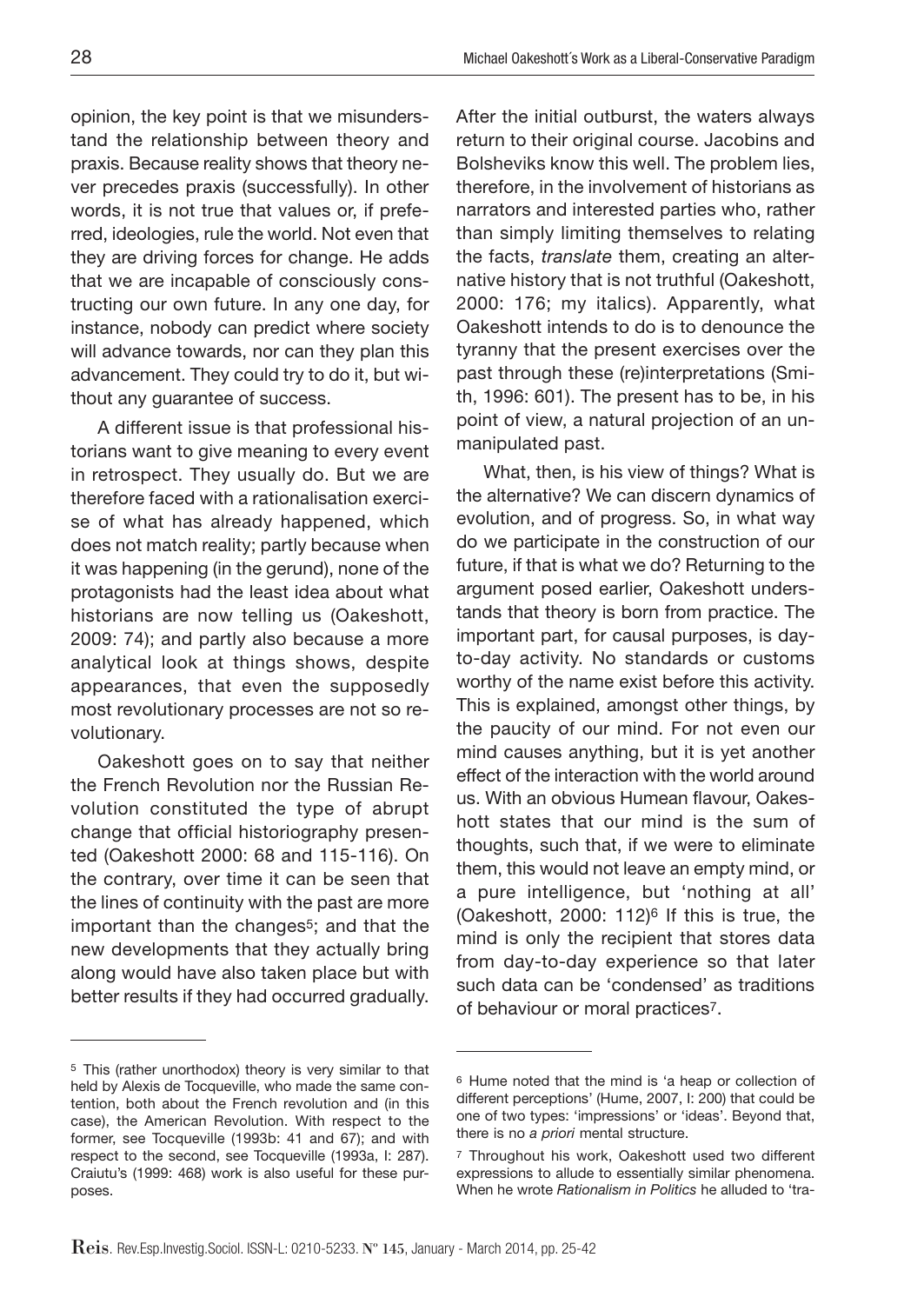It the above is true, everything concerning what people accept as 'good', 'bad', 'appropriate or 'inappropriate' depends on the living conditions of the world in which they happen to live. As some have rightly noted, this means that *a priori,* egregiously defined moral rules, are not compatible with Oakeshott's work (Worthington, 2000: 338), whether they are already based on abstract rationality, on sovereign political will or on natural law rationales<sup>8</sup>. Instead, he stated that there was no law or moral rule 'which is out of reach of the vicissitudes of time and place' (Oakeshott, 1996: 117)9. After all, according to this perspective, moral rules are nothing more than 'abridgments of traditional manners of behaviour' (Oakeshott, 2000: 76). Thus morals would be defined on the basis of the actions of human beings, and not the reverse<sup>10</sup>.

Oakeshott opened the door to certainly humble morals, to the extent that it has been regarded as mundane, vernacular, vulgar and colloquial (Franco, 1990: 423). Along the same lines, Oakeshott's postulates have been defined as a 'philosophy of modesty' (O´Sullivan, 2002: 71) which, incidentally, are a clear expression of this 'philosophy of imperfection' characteristic of conservative thought, to the point of becoming its main distinctive trait (O´Sullivan, 1976: 11-12). In this way, daily life gives rise to what could easily be taken to be a line-up of prejudices (Oakeshott, 2000: 21-22) notably derived from situations considered to be satisfactory by the majority of the group, with no need for an explicit deliberative activity.

As noted by some of his exegetes, these moral rules already condensed as traditions of behaviour (or of prejudices, in the Humean sense) are not only a useful tool-box for our action in the present to be more efficient (López Atanes, 2010: 64) but they also *constitute* our reasoning (Wells, 1994; 138; my italics). Therefore, they also constitute us as individuals who live in society; whereupon, contrarily to the idea that these rules are something extrinsic and easily manipulated at will, there is a prevailing notion that they are intrinsic (or at least, internalised, in a Kantian sense) and relatively stable (in the sense of not being freely available).

At this point in the analysis it is worth taking a step further to understand the way in which the traditions of behaviour operate, once they have been established. Oakeshott notes that they can manifest themselves in a more or less explicit way; on some occasions, they can do so as maxims or propositions, and other times, they can become incorporated within one of the already existing institutions (in the sociological sense of the word). In any case, these *moral practices*

ditions of behaviour'. Later, when he wrote *On Human Conduct*, he used more the concept of 'moral practices'. But he himself explained that the transition between these two books should not be understood by his readers in the sense that the second work may be intended to break from the first one. Essentially, the understanding should be that the second one does not intend anything else other than to clarify concepts already employed in the first, carried out by means of certain semantic changes (Oakeshott, 1976: 364). In this same line of interpretation, see López Atanes, 2010: 75.

<sup>8</sup> The criticism launched against his predecessors in the defence of scepticism is priceless, precisely because they approached natural law explanations. For this reason, Oakeshott considered that Halifax, Hume and Burke suffered from 'an infection caught from faith' which resulted in a 'temporary desertion of its own character' (Oakeshott, 1996: 118).

<sup>9</sup> The quote chosen belongs to *The Politics of Faith and the Politics of Scepticism*. But it is true that this idea is repeated in his main subsequent works, to the extent that it became one of his signs of identity. In all cases, Oakeshott took as a given that these *moral practices* are not universal rules. At most, they could have meaning within the framework of the same State or for a group of States, if they had had a similar history (Oakeshott, 1990: 122). Here, for example, he mentioned that, although the word 'liberty' exists in almost all cultures, it has different connotations in different places, very often unfathomable ones. Therefore the knowledge he seeks is 'municipal' (Oakeshott, 2000: 70).

<sup>10</sup> With regard to law, Oakeshott even stated that it is an expression of what is and not of what ought to be (Oakeshott, 2000: 139-140). His commitment is firm,

despite the obvious risk of committing what is usually defined as the naturalistic fallacy.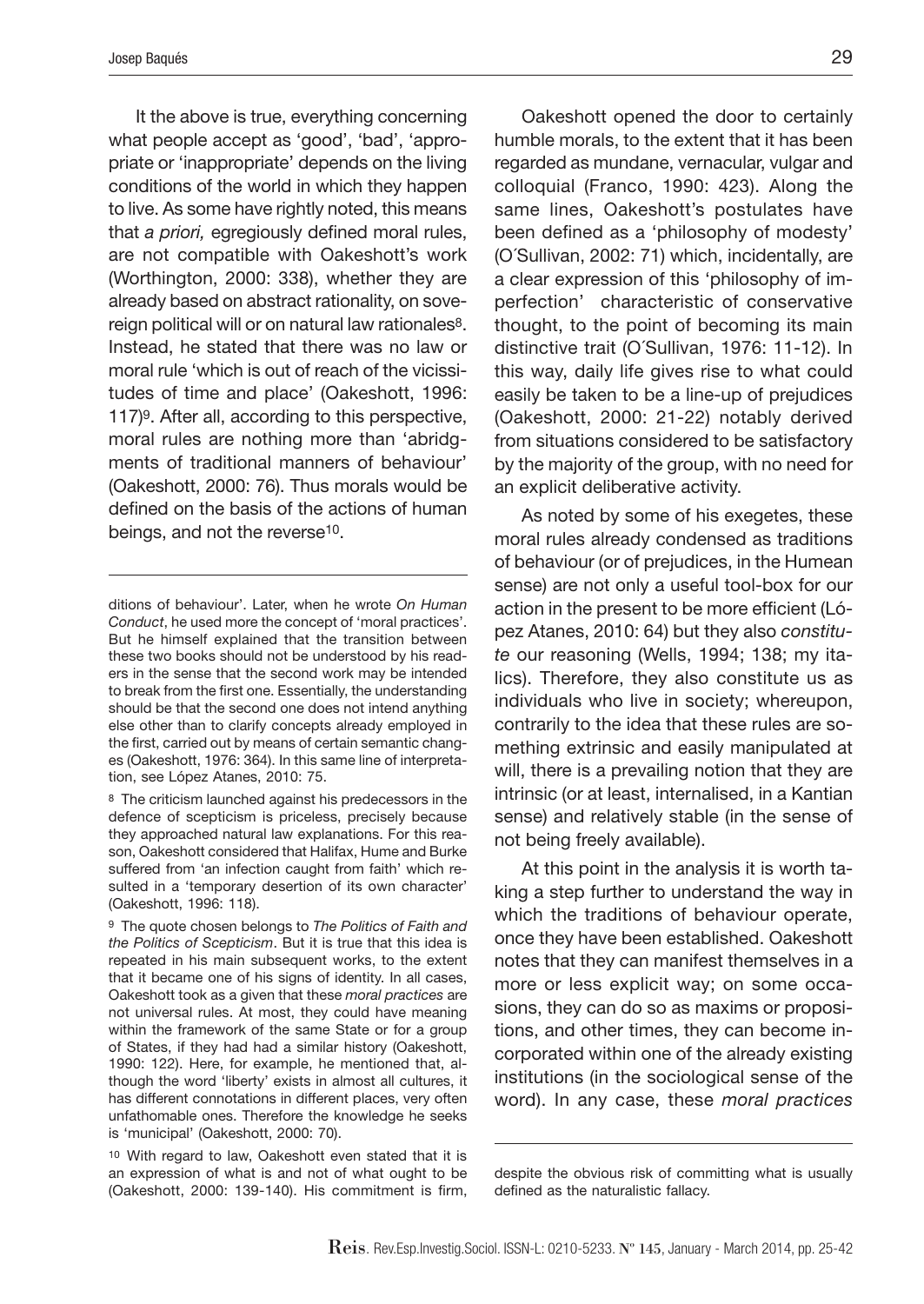possess a fundamental characteristic: they are non-instrumental rules. Otherwise they would not be classified as 'moral'. This means that they are accepted because they are considered to be carriers of inherent value (Oakeshott, 1990: 174). It is a value that emerges regardless of the benefits that may derive from its application based on shortterm calculations.

However, the society that has assumed these rules, once this has been ascertained as explained above, sees how its members are conditioned by the existence of those very rules. This is true. Or, which is the same, the aims or goals legitimately pursued, in the private sphere, from a myriad of free individual decisions, must always respect the content of the *moral practices:* 'rules, however, do not specify choices as actions, they prescribe conditions to be used in choosing and acting' (Oakeshott, 1990: 155). Hence the importance of taking note of which rules are operating in each time and place.

Yet the issue to be resolved is whether Oakeshott admits that these *moral practices* can evolve or even be changed for others that the social group considers to be better, more appropriate or more profitable. In no case can Oakeshott's work be understood to be frontally opposed to this. Nevertheless, the way in which this evolution takes place is certainly peculiar. We refer to what the author called 'politics as conversation'. This is, certainly, a window of opportunity, although this concept has to be appropriately qualified, since otherwise it could bring to mind Habermasean features that, in the case at hand, would be out of place.

When Oakeshott alludes to the 'conversation', this refers to our ability to follow 'intimations' layered by the same traditions of behaviour previously established. Consequently, these non-instrumental moral rules continue to mark the limits of the field of play within which it is possible to have a dialogue and, if necessary, improve or re-adapt the end product through what is defined as social or institutional 'arrangements' (Oakeshott, 2000: 64). But Oakeshott establishes even more strict conditions.

To start with, the 'conversation' is proposed separately from any possible contamination brought about by the desire to acquire social practices from other places, even if they have been successful. This is due to the author's desire to contextualise these traditions of behaviour (Pitkin, 1973: 507). On the other hand, we are reminded that 'conversation' is not 'argumentation', and immediately told that we must not succumb to the temptation of following this second reading11. Likewise, Oakeshott suggests that in the political sphere 'suggestions' have to be followed, but not 'dreams' or 'general principles'. Basically, because (good) policy does not consist of 'the imagination of some new sort of society, or the transformation of an existing society so as to make it correspond with an abstract ideal' but 'to realise more fully *the intimations of our* existing society, by knowing where to go next in the exploration of an already existing traditional kind of society' (Oakeshott, 2000: 67, 66, 366 and 375, respectively)12.

In view of the above, it is not strange that sometimes evolution (or progress, if one prefers), as assumed by Oakeshott, is said to be

<sup>11</sup> That is, precisely, a substantial difference from Habermas's ideas about the ideal conditions for dialogue. Nothing like it, in the sense that Habermas is prepared to understand them as a starting point for deep reflection that, at least potentially, could affect the foundations of society itself.

<sup>12</sup> This discourse also accompanies his opinions when he outlines the criticism of new educational tendencies. What he advocates as liberal education is nothing more than exploring the invitations of the culture of antiquity, whilst culture is a mix of the old and the new in which the new is usually a look behind to see what has temporarily been forgotten (Oakeshott, 2009: 59 and 50, respectively). On the contrary, he is concerned that the mere concern for the 'here and now' extends amongst young students , within a logic that promotes instrumental aptitudes, but belittles the constant conversation with tradition.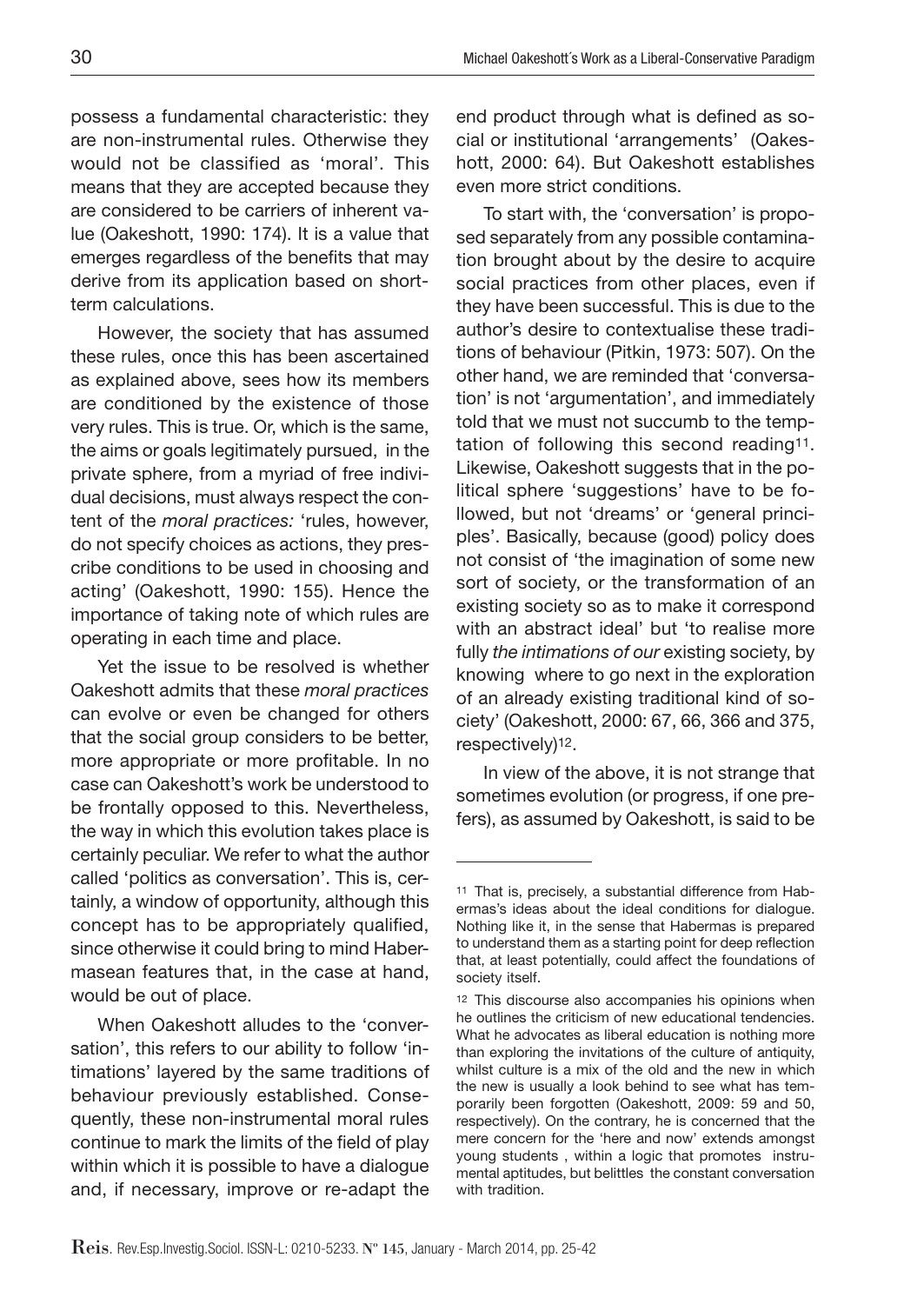too slow a process, as well as being painful (Parekh, 1986: 134). Perhaps because he was conscious of this kind of criticisms, Oakeshott at times employed a more agreeable metaphor, for pedagogic purposes, to help in understanding that genuine participation by individuals exists: that of the evolution of language. This is a gradual, unpretentious evolution, which very often happens inadvertently, but relies on the involvement, at least potentially, of all. This happens without any preconceived plan. Its mechanism is therefore incremental rather than rationalist. However, this does not imply that (useful) languages die without just like that. Or that they stagnate. On the contrary, they survive, grow and constantly adapt to new needs and concerns. Obviously they always do this from within a general pre-established framework. This framework would be the equivalent to *moral practices*13.

To sum up, it could be said that the model of evolution described by Michael Oakeshott undervalues the alleged management of the largest socio-political changes by human beings. His work criticises rationalism applied to all spheres of life, a criticism that becomes more intense in the political sphere (Oliet, 1994: 222). However, this is not a finding that is foreign to liberal-conservative theory in the second half of the 20th century. In fact, there could be links to the ideas of spontaneous order defended by Friedrich Hayek (Pérez-Díaz, 2001:11). Although the bridges to be built are still more generous. Both lead to the criticism of the harmful effects of Cartesian dualism (Oakeshott, 2000: 35-3614; Hayek, 1978b, I: 22, 24 and 34 and 1997: 248), which constitute the source of our rationalist arrogance<sup>15</sup>; they then proceed to dismantle the various theories of the social contract16 and the new versions of constitutional engineering (see for example Oakeshott, 2000: 423; 2001: 31; Hayek, 1978b, I: 49 y 1997: 249). The argument culminates in the identification (and promotion) of an alternative reading of history which brings with it a certain sense of evolutionary order, characterised by the need to count on the participation of individuals, but not with the momentum of their decisions or their plans (Oakeshott, 1996: 47; 2000: 138 y 2009: 74; Hayek, 1978a: 53 y 1978b, I: 39-40)17

<sup>13</sup> Note that, within this framework, it would be possible to make so many free combinations of words or sentences that they tend to the infinity. Oakeshott emphasised this fact after suffering an incipient criticism following the publication of the first edition of *Rationalism in Politics*. See, Oakeshott, 1965: 90, where he reinforces the idea that the 'intimations' offered by those traditions of behaviour in force in each historical period are usually varied enough to give rise to various evolutions. Mouffe (1999: 97-99) uses this argument to defend an open image of the political scene described by Oakeshott. This is also the interpretation of Worthington, according to whom the fact that rules of behaviour are moulded through use, left the door open to this possibility (Worthington, 1997: 737; also see Canovan, 1999: 9). The main thing, however, is to note that not all combinations are possible (or appropriate) within those limits.

<sup>14</sup> It is fair to recognise that Oakeshott recalls that Descartes accepted a certain healthy scepticism (particularly in his recipes for day-to-day practice, by means of what is often referred to as his 'provisional morality'). According to this interpretation, the problem for the current disciples of Cartesian rationality is that they have only been left with a part of the precursor's proposals (*Id.*).

<sup>15</sup> The source of this criticism of rationalist arrogance can be traced back to the Scottish Enlightenment. Let us think, for example, about Ferguson's criticism of the speculation by theorists who think that they are capable of designing governments that are valid for any circumstance (Ferguson, 1994: 291) or Adam Smith's criticism of the 'doctrinaire man of systems', who 'seems to imagine that he can arrange the different members of a great society with as much ease as the hand arranges the different pieces upon a chess board' (Smith, 1812, 410-411).

<sup>16</sup> Again, the position held by the Scottish Enlightenment seems to be a source of inspiration for Oakeshott. In any event, their conclusions are similar. One such example is Smith's critique of Locke's contract, regarding which he suggests that it is difficult to say that it ever existed; but beyond this, he denounced the harmful effects of this way of approaching politics (Smith, 1995: 361). In the same line, Hume was also very forceful when he highlighted the naïve interpretation of history proposed by the theories of the social contract (for example, Hume, 1985: 124).

<sup>17</sup> A common precursor to both authors could be Adam Ferguson. Hayek admits to this affiliation. Oakeshott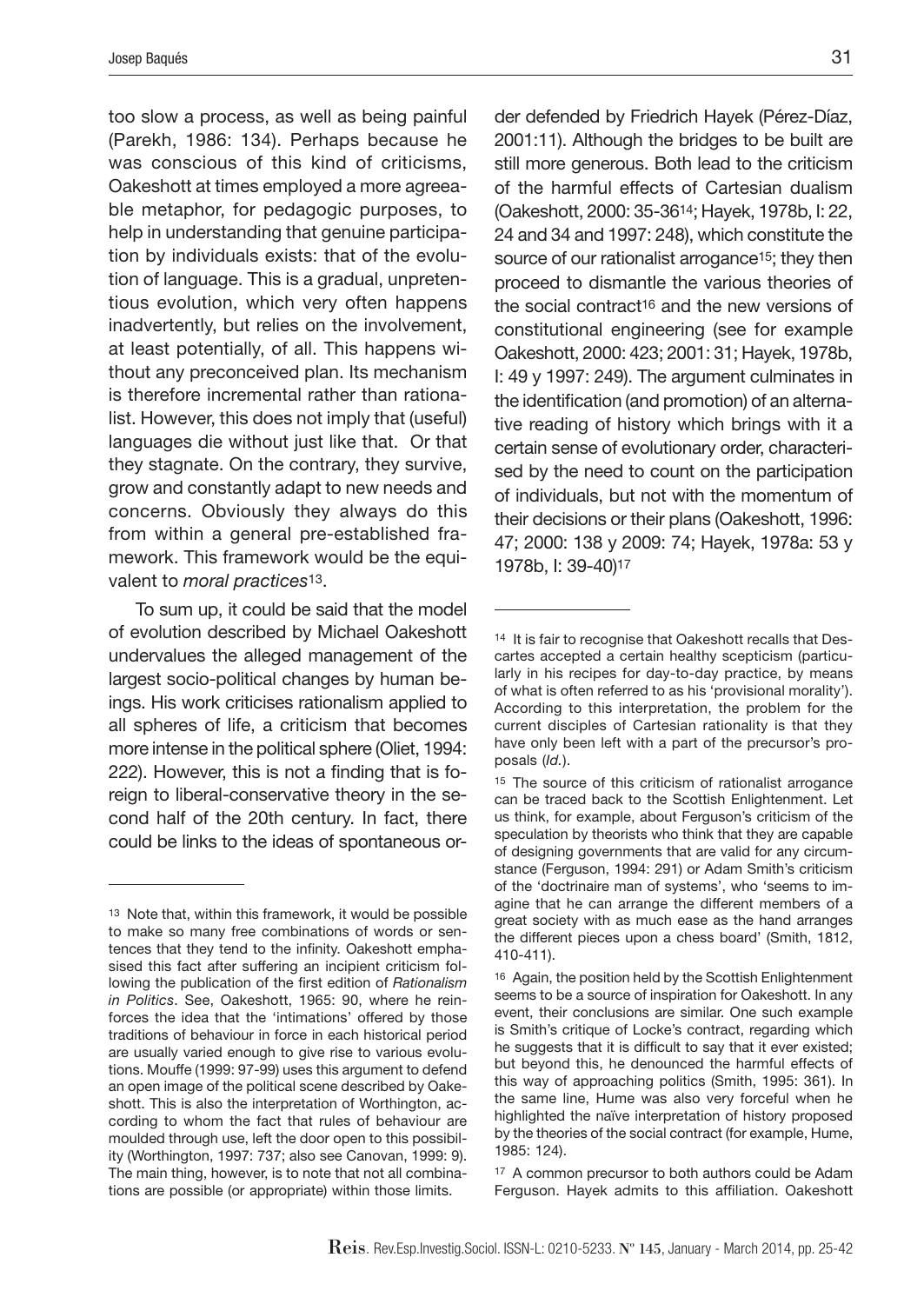# **The Construction of a Common Space (the** *respublica***) and its Limitations**

Oakeshott's political theory revolves around the concept of the *respublica*: the common space in which citizens (*cives*) live their lives. According to the arguments explained in the previous section, it can be stated that the *respublica* is, above all, a series of traditions of behaviour or *moral practices*. In the modern European State, the main ones are liberty and private property. Oakeshott (2000: 63) understands the first as a moral practice which prevents governments from restricting the individuals' autonomy, one of its manifestations being the *habeas corpus*, although later it has been projected onto what is usually known as negative liberty, private liberty or liberty of moderns18 The

<sup>18</sup> Oakeshott's concept of freedom is inspired by the work of Constant in his celebrated speech of 1819, particularly, by how Constant denounced the liberty of the ancients, in a way that later was fully satisfactory for Oakeshott, as he noted that 'it was a collective exercise that consisted, but directly, of the different part of sovereignty… but at the same time… admitted this collective freedom to be compatible with the complete subjugation of the individual to the authority of the State' (Constant, 2006). At the same time, it connects to the concept of negative liberty outlined in recent times by Isaiah Berlin, that is, of a 'liberty of action', with minimal external coercion. This is clear when Oakeshott notes that the ultimate meaning of liberty is nothing more than the absence of overwhelming concentrations of power in our society. He argues that it is the most general condition of our liberty, so general that all the other conditions could be considered to be included in it. He added that the purpose of a government that seeks to ensure liberty is to impede coercion (Oakeshott, 2000: 358 and 360). This implies that his relationship with Berlin's concept of positive liberty is more dialectic: 'Liberty for' something, understood to be a source of self-realisation, was welcomed by Oakeshott, provided that the price to be paid second, private freedom, appears as an institutional 'arrangement', so consolidated that it also acquires the profile of a moral practice in those societies (Oakeshott, 2000: 362 and 1996: 173)

Having said that, the most important aspect for our purposes is the analysis of the actual scope of these rules of play, and as a result, the real capacity of the *respublica* to reinvent itself (or not). Because we already know that, as *moral practices,* liberty and property are not freely available from the institutions (democratic institutions, in this case), whatever their actual performance at any given moment in time.

His forceful defence is certainly striking. This force acquires meaning when one becomes aware of its nature. As regards property, Oakeshott (1996: 123) notes that it should be as unrestricted as possible19, whereas his way of dealing with the subject of liberty requires more attention, given its implications.

Oakeshott's idea of liberty is very radical. Its most authentic expression (civil freedom) consists in not having to share a common purpose with the other *cives* (Oakeshott, 1990: 184). In reality, I believe that the individuals of that *respublica* do share a very basic common purpose, which is the mutual recognition of this civil freedom as a tradition of behaviour, that is, as a moral/non-instrumental rule, with all that this implies. But they should not share anything else. That is, the *respublica* (if it really assumes its role of preserving liberty) has to generate adequate mechanisms to guarantee that nobody is obliged to share anything other than this

does not expressly acknowledge it, but the wording of the following sentences suffices to see to what extent this connection can be triangulated '...nations stumble upon establishments which are indeed the result of human action, but not the execution of any human design' (Ferguson, 1819: 222). In Oakeshott's words: 'there is nothing in the world of politics which does not come from human activity, although there is much that is not a consequence of human design' (Oakeshott, 1996: 47)

is not the denial of negative liberty. Something that, in his view, happens too often in advanced western societies. See later, for this, his criticism of the individual *manqué*.

<sup>19</sup> In any case, Oakeshott's theory seems to be based on the very Lockean idea about property, in the sense of questioning monopolies and supporting diversification and distribution of property (Oakeshott, 2000: 363)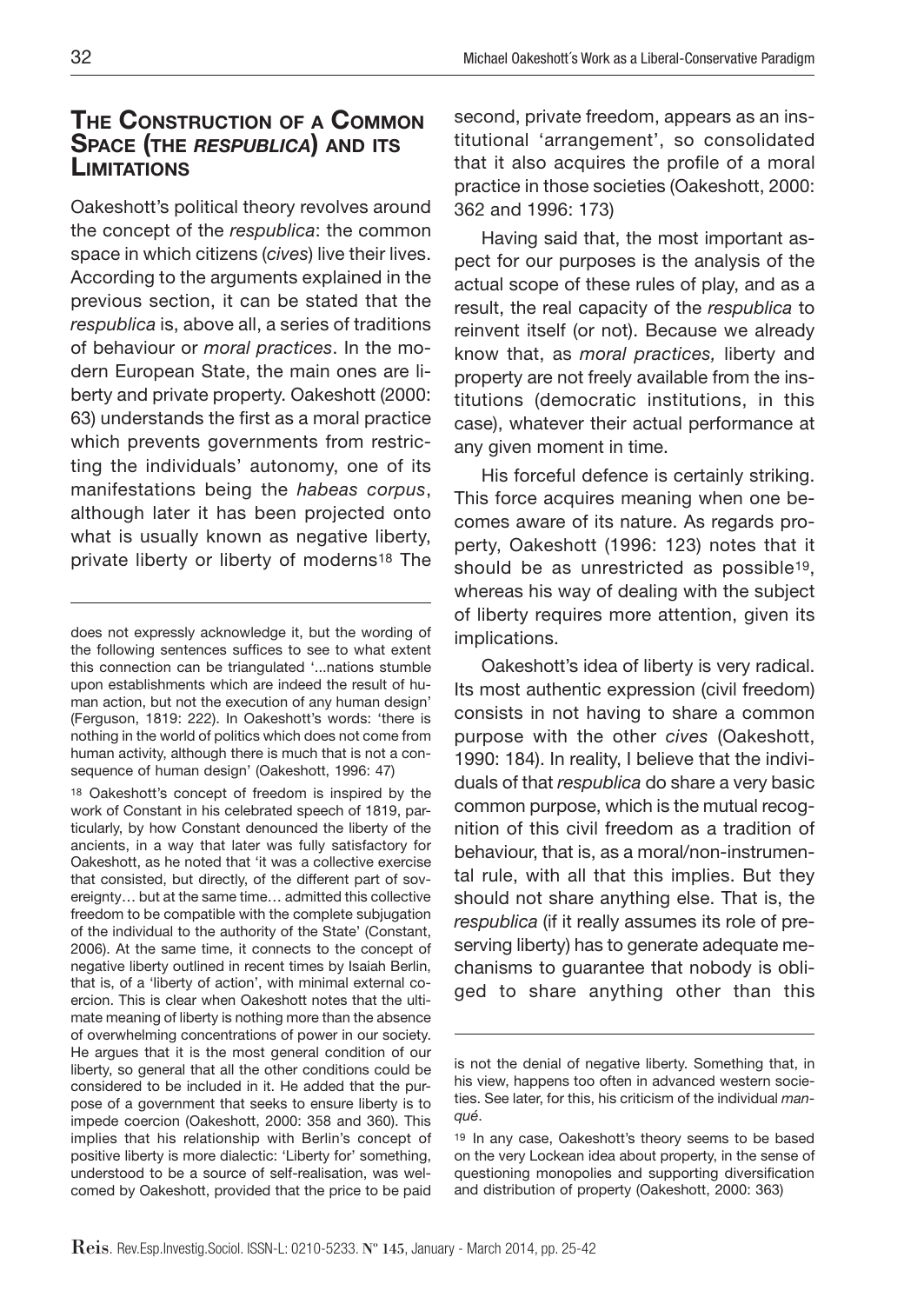(especially if the candidate to act as a 'matchmaker' is the State) since, in such a case (and for Oakeshott it was the worst hypothesis20) decisions would drag in all citizens, without leaving any loopholes or room for manoeuvre. In other words, liberty consists in everyone being able to pursue their goals, which are, by definition, private. So for Oakeshott (1990: 119) it does not make any sense to talk about something such as a collective choice, because nobody can choose for anybody else, not even a collective subject. If that were to happen, it would be the end of true liberty.

And so we have come to one of the main (and most polemical) debates proposed by Oakeshott. A debate that that leads seamlessly to the ultimate protagonists of this story. It was not in vain that Oakeshott considered that the *cives* worthy of such a name were only those individuals who respected non-instrumental rules, and could participate in the dynamics of the 'conversation' in equity with everyone else. This is the manner to cultivate liberty. Each *cives* cannot be content with less, but neither should they aspire to more, since they might otherwise jeopardise the achievements already attained in the context of historical evolution (Oakeshott, 1990: 121).

On the contrary, Oakeshott is very critical of those individuals that do not know how to appreciate their own liberty, as offered in the context of the *respublica*. Those who want the State to become a large *universitas*, that is, to define and impose substantive shared purposes, in order to solve their problems

(Oakeshott, 2000: 351). Deep down, displaying a certain Kantianism, he notes that these are people incapable of self-determination (Oakeshott, 2001: 137). Rather, they seek to shield themselves in the masses and so hide their weakness as individuals. They are incapable of governing themselves, but, paradoxically, they try to decide on how to manage the lives of others. In fact, their most characteristic feature is that they have a 'disposition to permit in others only a replica of themselves… that does not leave room for the pains or pleasures of choice' (López Atanes, 2010: 158). These are not authentic *cives,* but rather 'anti-individuals', 'individuals *manqués*' or 'mass-men' (see for example Oakeshott, 2000: 344-345)

The truth is that the ill will that Oakeshott shows to this last paradigm, so cut off from the demands of his peculiar *respublica* constitutes the clearest endorsement of the type of organisation he preferred21. However, we can still go one step further, since this approach opens up to a last and final turn in Oakeshott's work. After all, the representation of that mass is guaranteed, especially in democratic systems. This could not pass unnoticed. In line with the rest of his work, Oakeshott notes that democracy is not, and cannot be, an end in itself. What is important is still, in accordance with his rationale, guaranteeing visibility for the *respublica,* as opposed to the rationalist dream of the politics of faith and the impetus of the individuals *manqués*.

In fact, whilst it could be the case that a democracy of *cives* would sustain that the *respublica* (I think that his would be the best option, in Oakeshott's eyes), it is also possible that a democracy may destroy it (Wor-

<sup>20</sup> Oakeshott is more condescending with other (nonstate) organisations characterised by pursuing substantive purposes (which he defined as *universitas*), in which their acolytes must accept them, together with their conditions. The reason is that, in these cases (churches, sports clubs, including companies) each individual is free to join them or not, to leave when they choose to, and even to grade the type (and degree) of involvement at their choice (member, sympathiser, patron, volunteer, etc.).

<sup>21</sup> I take this ill will to be a definitive proof that Oakeshott preferred the sceptic style of doing politics, given that the main beneficiaries of the politics of faith are mass men; worse still, should the latter succeed, Oakeshott believed that mass men would be condemned to perpetuate their character weaknesses.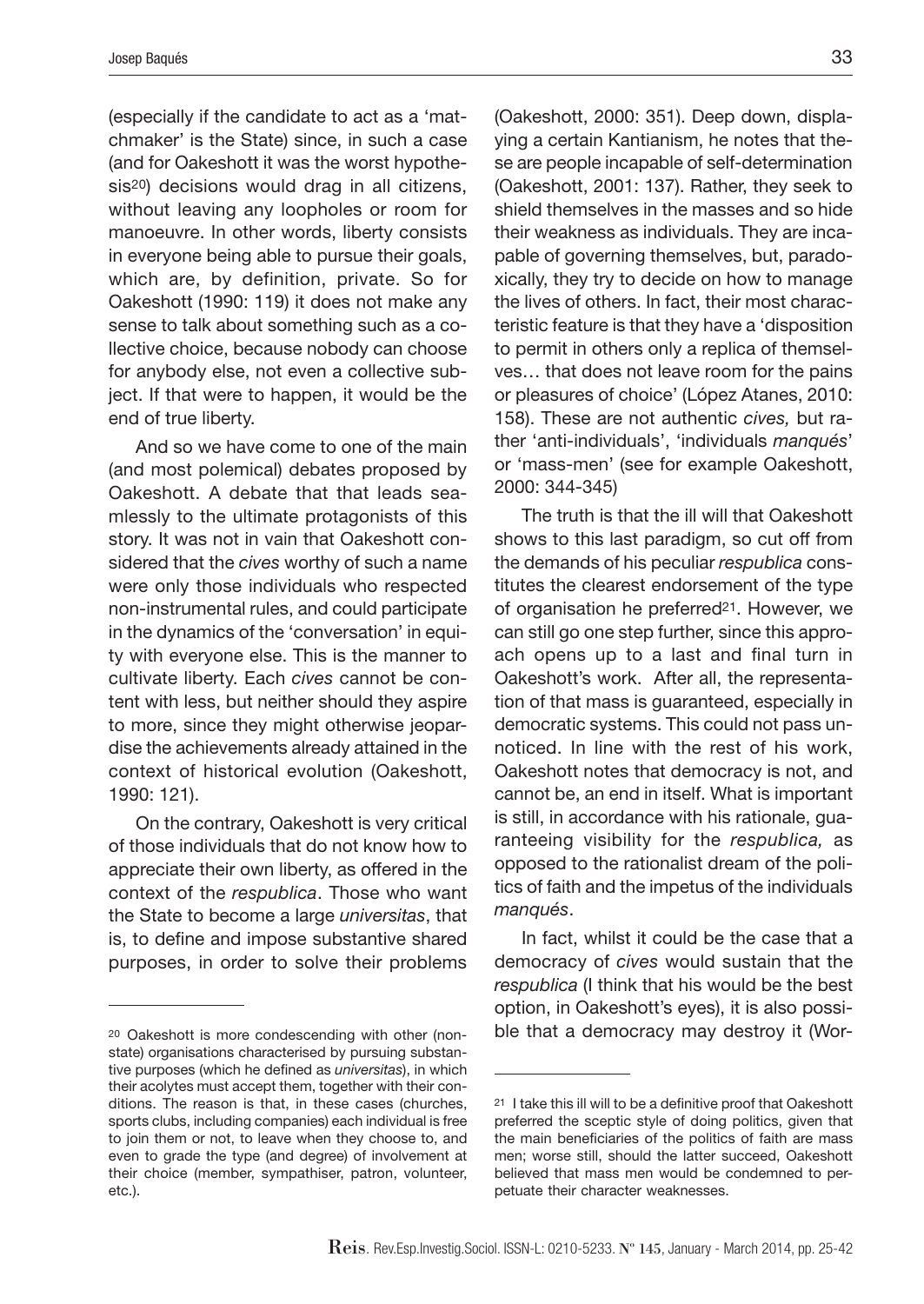thington, 1997: 734), and that an authoritarian system may protect it. All of the combinations are theoretically and practically possible, as all have happened historically.

At a conceptual level, Oakeshott (1996: 25-27) remarked that excessive significance has been given to the question of 'who' governs us or 'with what' authority it operates, when what is important, he says, is the answer to the question 'what those who govern us do'. Or, as noted by some of those who have interpreted his work, what matters is to answer the question about what a state has the right to do and what it is not entitled to do (O'Sullivan, 2000: 140). Democracy is not negated in Oakeshott's work, but it is stripped of its legitimising role of political life (by itself). In his own words, the *respublica* 'cannot be alleged to have authority on account of being identified with a 'will' of any sort, that of a ruler, a majority of cives, or a so-called "general" will' (Oakeshott, 1990: 152)22. His *auctoritas* ultimately depends on other considerations. It is not unusual, therefore, that in this situation, politics in Oakeshott's work ends up being a 'necessary evil' (Fuller, 1991: 331), or, even more incisively still, that 'it does not contribute anything significant to civil life' (Parekh, 1986: 136).

## **The political consequences of Oakeshott's work**

In recent years a discussion has arisen concerning the place that should be granted to Michael Oakeshott's political theory. At first glance, it reflects some form of conservatism. In fact, Oakeshott never denied that that his work was based on some conservative institutions, amongst other reasons because, as indicated in the first part of this analysis, he always showed a great appreciation for the sceptical style in politics. So much so that his work would in some ways fit under the neo-conservative umbrella, in the meaning that this word had from the 1980s onwards, when some governments tried to combine traditionalist elements with features from the market, albeit through a rather difficult, or almost impossible, syncretism (Oliet, 1994: 218). Having said that, it cannot be forgotten that he tried to distance himself from that ideology on several occasions (see e.g. Oakeshott, 1980)23. At other times he stated firmly that, outside of semantic arguments, his model was conceptually superior to the typical debated based on the left/right divide, such that capitalism was a totally inadequate term to refer to the *societas* constructed within his idea of the *respublica* (Oakeshott, 2001: 188 and 189). Thus there could be a problem of incommensurability between the two approaches which, in some way, allow Oakeshott to escape from that rather domestic debate to end up being situated within something like philosophical conservatism (Giddens, 1996: 31).

Beyond the subjective judgements of the individual concerned, a current has been generated within the doctrine prepared to promote the idea that Oakeshott's arguments cannot be used to endorse typical liberalconservative postulates. In this line, some have distinguished between mentality and ideology (in somewhat Manheimian terms), and they attribute to Oakeshott a conservative mentality or disposition, but still place it a long way from that ideology (Rayner, 1985: 316 and 320-321)24. Others, however, have noted that

<sup>23</sup> It should be noted that in this article, Oakeshott distanced himself from several authors linked to conservative liberalism, because he considered that it was too attached to the theses of natural law which, as we have seen, do not sit well with the strong contextualism inherent in the moral values that he advocates.

<sup>24</sup> Rayner said that the defence of tradition in Oakeshott's work is a purely empirical and, in this sense, descriptive issue. But he does not have a particular interest in prescribing that to his readers: '(H)is account of political activity as "the pursuit of intimations" is not a

<sup>22</sup> Own translations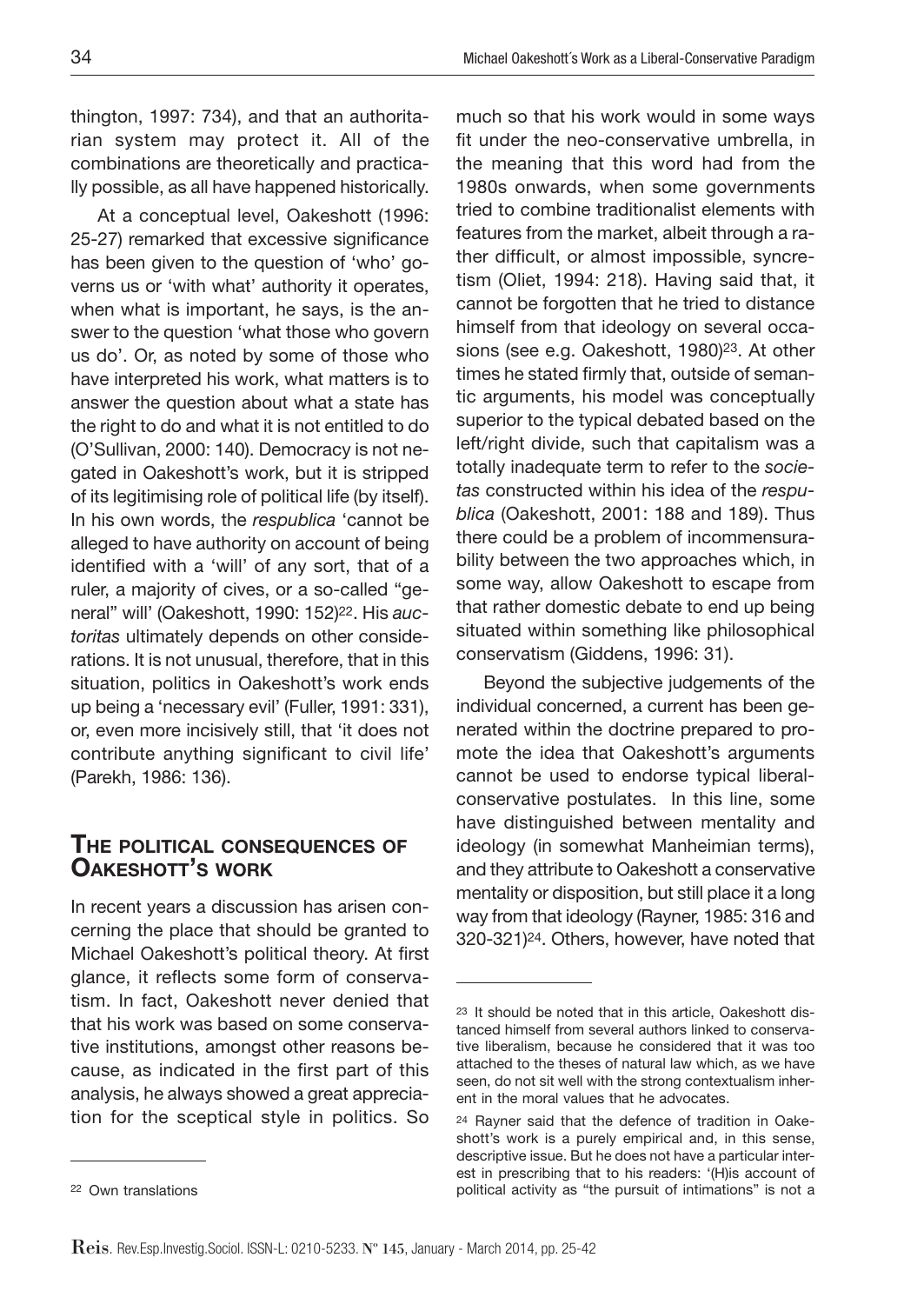the triumph of capitalism after the fall of the Berlin Wall brings us closer to a hegemonic thought (*pensée unique*) scenario, so limiting to freedom that it would be inconsistent even with the leeway allowed for this 'conversation' that is so dear to Oakeshott. Therefore, his work would be of little use in supporting this new scenario (Devigne, 1999: 138)25.

There is no doubt that Paul Franco has provided the clearest, and at times, brilliant argument of the radical incompatibility of Oakeshott's work with the defence of capitalism as a system, or of conservatism as an ideology. The reason is that, as mentioned earlier, the *respublica* does not need to have any substantive end. This was made clear by Oakeshott himself. But, in this case, how can subjection to a particular ideology (conservatism in this case) be claimed for the respublica without it involving a contradiction? Or in empirical terms, but for the same reason, how can it be suspected that this *respublica* has as an aim the promotion of one specific economic system (in this case, capitalism)? Franco simply noted (1990: 428) that it cannot. Because all of those are substantive purposes which are, by definition, incompatible with the social model posed by Oakeshott.<sup>26</sup>

This thesis is very appealing. In fact, formally, it is impeccable. But it may not be definitive, especially if we consider the implications the *respublica* model has on what we have been discussing. Although it is true that it cannot include specific goals, it is still to be analysed what implications behavioural traditions, as defended by Oakeshott, have for everyday political life. Or, in other words, in order to adequately settle this argument, it is essential to analyse what leeway is left by those rules, as they have formally been defined as non-instrumental in terms of those concrete aims27.

Fortunately, to find answers to this question, we can immerse ourselves in Oakeshott's texts, as he wrote some highly incisive comments that could be of help. It has been suggested that the key question for Oakeshott remains what a *respublica* is entitled to do and what it is not entitled to do. Oakeshott repeatedly stated that what the respublica should definitely do is prevent any coercion amongst *cives*. That is the specific necessary condition for the main non-instrumental rules, namely, its sense of civil freedom, property, and right of association between individuals (Oakeshott, 1990: 155; 1996: 60; 2000: 360 y 2001: 51-52). Without this guarantee, self-determination is not possible. In all these cases, the government has to assume the role of being merely an 'arbiter,' (Oakeshott, 2000: 394). What seems to be

recommendation that we all became "traditionalists" but a description of what we actually succeed in doing in conduct' (Rayner, 1985: 320).

<sup>25</sup> Devigne complained that, as opposed to what Oakeshott thought, the cold-war political debate has taken another turn, but this time favourable to the sceptical style, so favourable the 'the politics of faith' have entered a dead end. We can therefore see a difference of opinion between the two, which in this case, is crucial. Since Oakeshott had assumed the 'tug of war' between the two styles of doing politics, it is plausible to think that his discourse would be different nowadays, in the sense of being less likely to claim the role of political prudence (Id.).

<sup>26</sup> Franco goes further and tries to demonstrate that significant differences exist between the thesis of Burke and that of Oakeshott. Although in this section his argument is centred on the (true) fact that Burke strongly emphasised the role of religion in politics, this is a very secondary theme for Oakeshott (see Franco, 1990: 419). What can be added is that, in all probability, he would give a very different answer, as Oakeshott is very far from

considering religion to be the source of all consolation, and the individual as a religious animal, as Burke did (1984: 119 and 120).

<sup>27</sup> His position is not so very different from that of Hume when flying the flag for conventions to be a guide for action. It must be borne in mind that Hume had already employed (1982: 182) the analogy of the evolution of language to refer to the way in which these rules are established and progress. Besides, he remarked that conventions are rules that are not (not always) written down, which provide reasonable limits to our conduct, in order to make it possible for people to live together (as in the example given by Hume of the coachmen and the principles used for them to give way (Hume, 1991: 78), which inevitably had an impact on the room for manoeuvre available to those involved.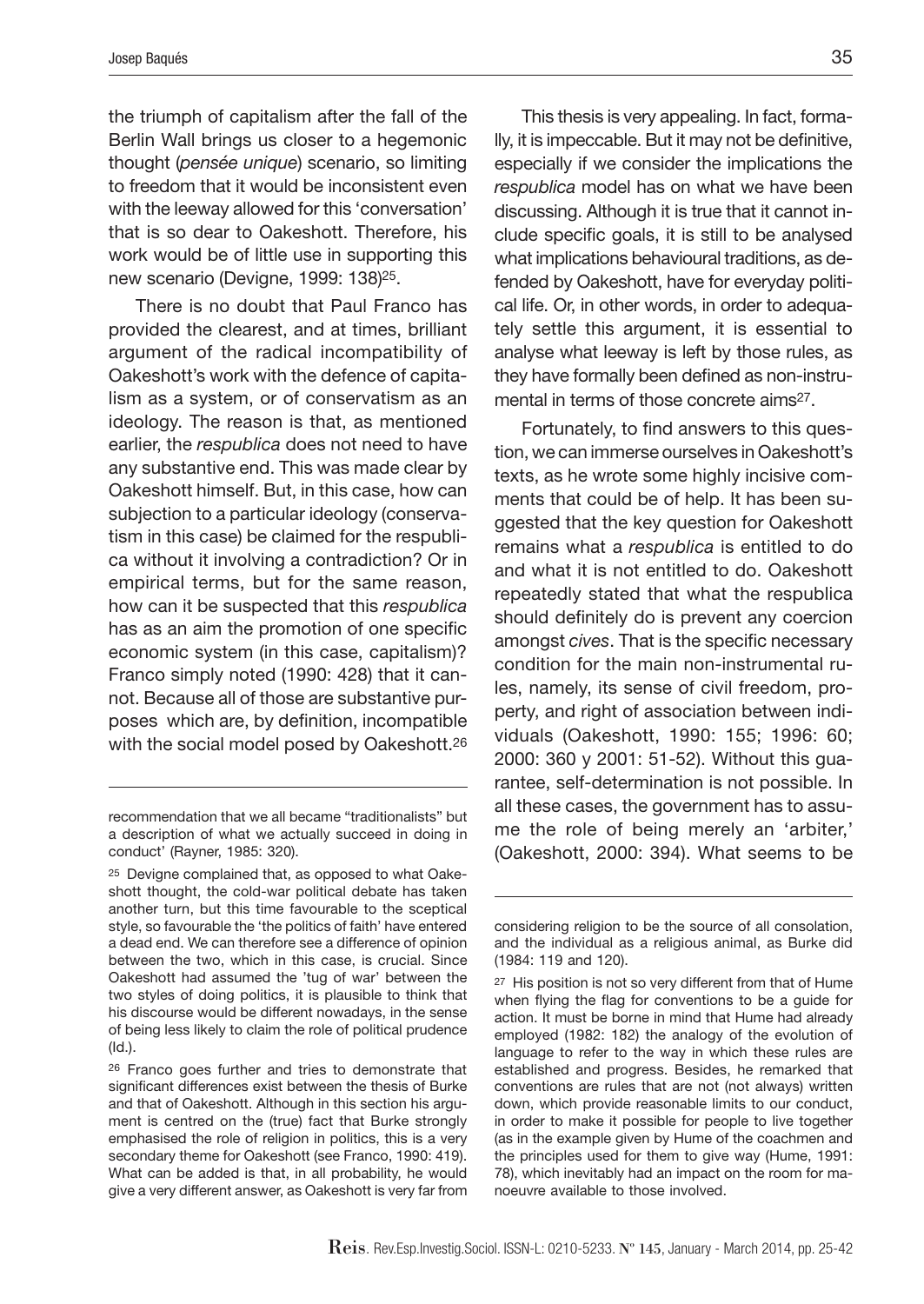evident is that this arbiter is prepared to apply a fairly strict set of rules. A set of rules that include dense, non-instrumental rules, to the extent that they contribute to configuring a certain type of society, to the detriment of other options28.

The truth is that if one reads the small print of Oakeshott's theses, forgetting for a moment the many levels of abstraction customary with him (something which is part of the charm of his work), things can be seen even more clearly. Oakeshott understands, for example, that trade unions threaten the coexistence of any *respublica* worthy of the name. He argues that these are 'labour monopolies' and that 'the best one may hope is that [they]… will cease to grow and even decline in power (Oakeshott, 2000: 374)29 However, beyond this position, it is striking how Oakeshott deals with issues that are central to the *Welfare State*, such as the case of redistributive policies, economic planning or non-contributory benefits.

The battery of arguments and quotations that could be brought to bear is vast. For this reason I have made a small selection relevant to the analysis undertaken here. On the one hand, he says that any project aiming to develop a model of distributive justice, that is, 'the distribution of desirable substantive goods' based on positive law *(lex)* should be rejected *ab initio*. And this should be done for conceptual reasons, in that they include a 'common purpose' that is incompatible with the spirit of the *respublica* (Oakeshott, 1990: 153). Beyond this consideration, Oakeshott also notes (in generic terms that include non-contributory basic support) that charity is the enemy of (true) liberty! This time the reason adduced is that charity generates a 'warm servility', albeit full of (material) compensations. This is characteristic of a public *universitas*. It is something that particularly pleases the individual *manqué* (although it aggravates the symptoms of that individual's lack of responsibility). However, the problem identified here is that it also endangers the preservation of even the most basic non-instrumental rules. In his own words: 'A man's freedom, his capacity for agency, cannot be increased or diminished by obligations to subscribe to rules, but it may be inhibited by force and emasculated by eleemosynary benefits ' (Oakeshott, 2001: 185 and 170, respectively). In this way, the help received has the opposite effect of that intended by the defence of the model conceived by Oakeshott.

So, what can be drawn from the above? Firstly, that non-instrumental rules may not be as neutral as they were thought to be, especially in relation to the aims and objectives that can be pursued. Moreover, they may carry the germ of feasible solutions, discarding a few in order to limit the truly available options without risking social evolution. One could say, being cautious, that the model outlined by Oakeshott would at least be an ideologically oriented model. It is oriented, as we have seen, towards some type of liberal-conservative mixture. A mixture in which a sharply conservative criticism of political constructivism and social/constitutional engineering (coming from the best sceptical

<sup>28</sup> Before taking the argument further, one must wonder whether by using these rules which supposedly do not determine aims to pursue, but which contain the guarantee of a certain way of understanding liberty, as well as property, a Marxist model could be established. Or even a really powerful social-democratic model.

<sup>29</sup> The bad image of the trade unions and the necessity for them to be recycled into organisations less limiting of workers' freedom is a constant in models that are not exactly neutral from an ideological point of view, such as that of Hayek (see for example 1978a: 362). Incidentally, the areas of agreement between both authors are again palpable. In both cases, however, their arguments run the risk of leading to serious contradictions, in that trade unions, after all, are associations that have arisen out of the legitimate interest of a part of civil society; and provided that trade union membership is not compulsory. Obviously, it is consistent with the rest of the work of these two authors that they argue against the dynamics of compulsory trade union membership, which has not been so unusual in historical terms, after all.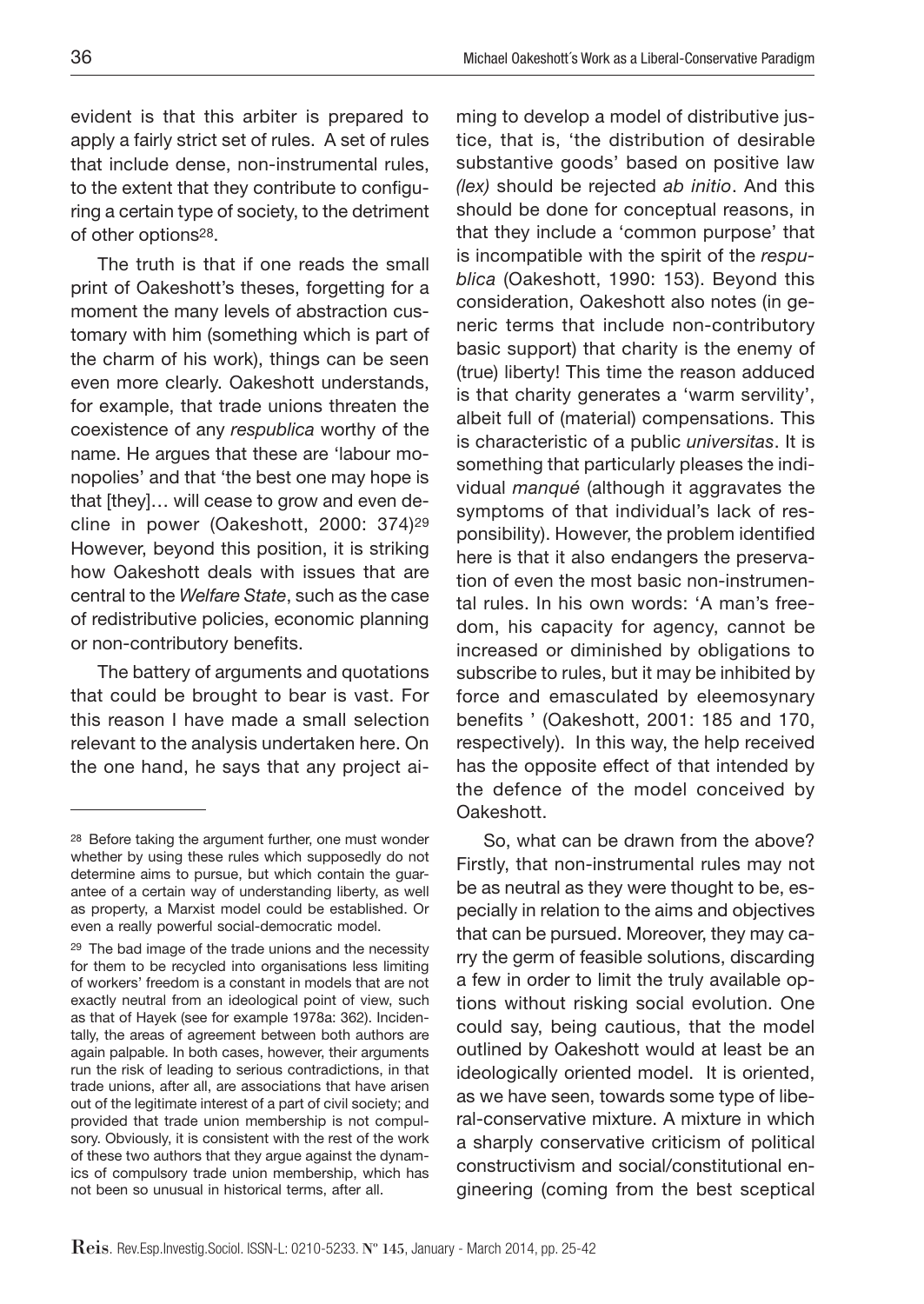tradition) is masterfully combined with liberal-tinted (even fairly orthodox) social-economic proposals, by emphasising individual responsibility and significantly limiting State intervention.

Beyond this first finding, it must be added that Michael Oakeshott is not just another liberal-conservative. We are faced with the work of a liberal-conservative who wishes to get to the root of the problem, with as few political compromises as possible. This is, without doubt, coming from the position of intellectual privilege of someone who does not have to stand for election; although this is precisely what makes it more interesting. Where does this particularly coherent - or particularly forceful - component reside in his work? It resides in his refusal to negotiate the possible measures of the State on the basis of gradualist criteria. Other authors have, after all, given in to this temptation. They have sometimes done so under the guise of prudence. Other times, simply, by making their own theory more flexible.

To illustrate this idea by contrast, as reflected by Oakeshott, some resort to examples such as that of Nozick and his wellknown argument that in fact, it moves seamlessly from the non-state to the defence of the 'night-watchman state' (Boucher, 1991: 725-726). In any case, we have good examples in explanations such as that of Hayek. After defending the market's verdict, and the logic of merit and individual responsibility, as well as the dangers of excess zeal on the part of the State, Hayek concludes (for example) that that very State should fix a minimum level of income below which nobody should fall, even advocating a public remuneration for the unemployed of 'advanced industrial societies'. The basis for this seems to be the need to defend the rights (and peace) of diligent citizens from the possible 'acts of desperation on the part of the needy' (Hayek, 1978a: 385) Faced with these arguments, Oakeshott noted that the crux of the matter is not the degree in which the State

intervenes, but the type of intervention it makes. Therefore, in so far as it is classified as illegitimate (something that happens in the *respublica*), no degree of intervention would be morally permitted.

### **By way of conclusion: Oakeshott's work, (a little) beyond Hayek, Halifax and Cicero**

From the overall work carried out, a number of conclusions have been reached to summarise Michael Oakeshott's political thought in the search of the synthesis between philosophical conservatism, rooted in the sceptical tradition, and economic liberalism, based on the defence of individual responsibility from the intervention of the State.

1) On the one hand, Oakeshott identified the possibility of defending a theory of lowprofile knowledge, based on a certainly humble premise in terms of the intellectual abilities of human beings (particularly when referring to the scope of the social and political life). That is why it could be argued that Oakeshott seeks space for arguments which are more reasonable than rational30; in any event, arguments that are far removed from the rationalism that he links to the social contract, philosophical constructivism and constitutional enginee-

<sup>30</sup> I believe that this opposition between 'reasonable' and 'rational' is useful to explain the ultimate meaning of Oakeshott's thesis. But there are other versions of the same thesis, which are also appealing. For example, the opposition between rationality (accepted by Oakeshott) and rationalism (which he rejects, on the terms seen in this interpretation of this work). In any event, it must be taken into account that Oakeshott defends 'the rational status of tradition' (López Atanes 2010: 84). The common element between both versions lies on the emphasis on Oakeshott's escape from the rationalist 'ism', but also from any 'irrational' avenue in the light of it. His option is therefore a third category located between both poles, rationality and rationalism.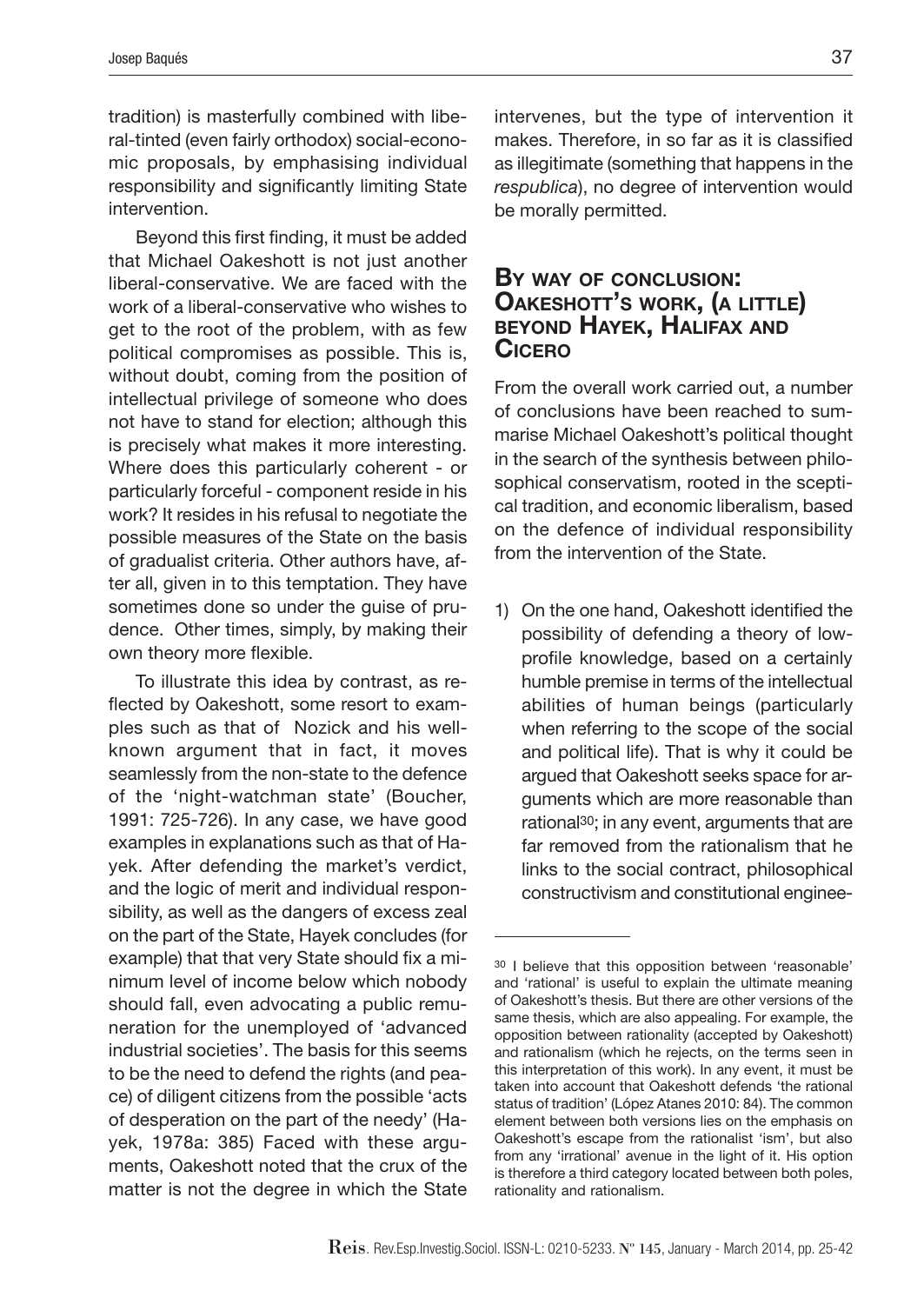ring. In fact, it is a strategy already followed by authors such as Hayek, one of the main representative figures of liberal-conservative ideology. The similarities between the two authors are noticeable, as remarked in a previous section, basically, because the demystification of that rationalism is the trigger that leads (perhaps with no other available alternative) to a philosophy of history based on spontaneous developments, guided by prudence, experience and respect of traditions.

In any event, the truth is that Oakeshott tried to take distance from Hayek. He did so precisely thinking about this debate. Because in Oakeshott's view, even Hayek himself, in his laudable attempt to combat that trust in rationalism (as has been seen, that option is shared by both), would be committing the same error that he was denouncing, as he would be proposing an alternative 'doctrine', but a 'doctrine' after all. Therefore, Oakeshott (2000: 40) accused him of not being consistent with the postulates of the best sceptical tradition, and even of flirting with the very rationalism that he claimed to question. For his part, he aspired to an outright defeat of any attempt to drive history from a script written by the individual through the public institutions. In this aspect, as in many others in his work, Oakeshott knows no degrees and makes no concessions.

2) Does that mean that Oakeshott advocates a mere political 'quietism' (using an expression that he sometimes employed)? No. The truth is that neither he, nor Hayek, nor any other liberal-conservative worthy of the name do so. All of them are far removed from any counter-revolutionary postulates31, which they deem to be

fundamentally similar to revolutionary ones. Rather, what happens is that every time Oakeshott resorts to the defence of the sceptical style as opposed to the doctrine of faith, he merely plays the role of Halifax's 'trimmer'. That is, he attempts to understand the bad effects of the storm so as to be able to keep the boat (society) steady, with his eyes focused on not losing his way. However, Oakeshott provides a one-directional view of the 'trimmer's' task. He does so explicitly, in broad daylight, and adds that the work to be done is to prevent politics from becoming obscured by the 'ascendancy of faith'. Therefore, the only way to achieve it is 'to renew the vitality of political scepticism so that this pole of our politics can once more exert its pull' (Oakeshott, 1996: 168). Oakeshott's trimmer thus has a clearly defined waybill.

Oakeshott rejects any ideological anchoring that intends to go beyond the mere acceptance of non-instrumental rules of conduct. And this includes a criticism of Halifax's temptation to turn to natural law. So it is not only, or even mainly, a question of finding the balance between two different rationales. Rather, it is a question of preventing (for the sake of what he conceives as true freedom) that no ideabased system can be imposed on individual decisions. This would 'close' (however paradoxical it may seem at first sight) the possibility that the spontaneous order of evolution continues its way toward progress. Moreover, it should be done with the support of the State and its education system. Because what he defines as 'fai-

<sup>31</sup> In an interesting study on far-right-wing populism, Margaret Canovan (1999) recalls that the position of

sceptics tends to be far removed from this type of postulates, mainly because the defence of those radical convictions requires a strong dose of faith in the thoughtout political direction of the great social changes. Canovan expressly and unequivocally includes Michael Oakeshott among those sceptics who resist such position (Ibid: 9).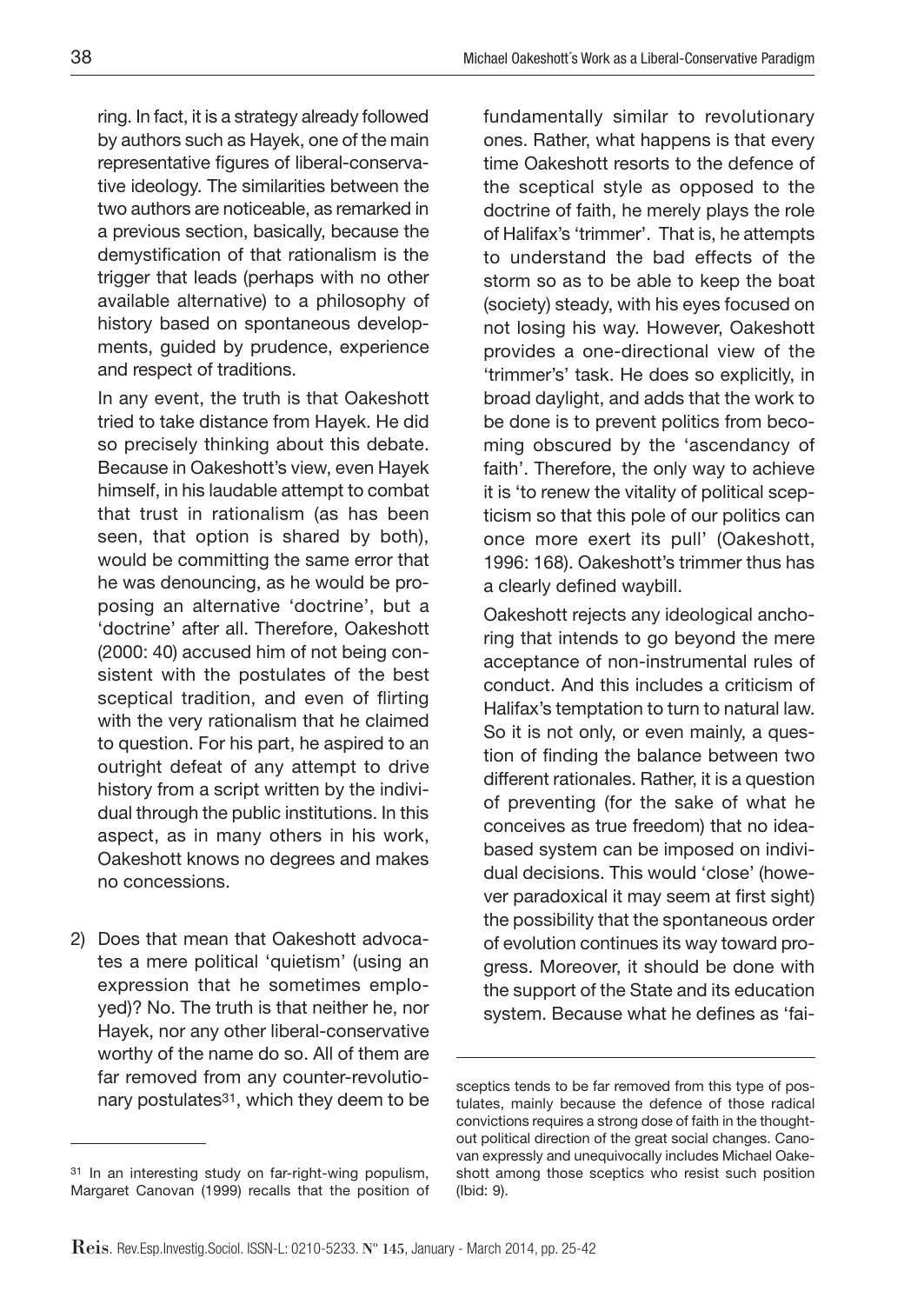th' refers, above all, to the bodies of doctrine developed on the basis of rationalist abstractions. The other possibilities to the effect that, if the direction of society changed substantially, Oakeshott would defend a pendulum movement in the opposite direction, remain to be proven.

3) Finally, the more practical side of Oakeshott's political discourse, which is logically indebted to the premises explained above, is aimed at delegitimising the tendency for the State to intervene in social and economic life. This is a tendency which, from the European perspective after the Second World War, Oakeshott assumed as having increased and, in any event, as being excessive. As was the case with the other items discussed in this analysis, Oakeshott chooses the most forceful version of this option. To emphasise this argument even further, he quoted an old, well-known maxim by Cicero: *Salus populi suprema lex esto* (people's well-being must be the supreme law). He quotes it in order to warn the reader against believing such thing. Oakeshott adduced that Cicero made this expression popular in a very specific context: guaranteeing the defence of the *res publica32* in an exceptional situation. Nevertheless, he added that such causal relationship must be discarded in normal circumstances and in areas which are totally unrelated to the physical resistance to a military attack. On the contrary, in a *respublica* there is no such thing as a right to well-being at the expense of the community. Therefore, this is not a question of public health. However, Oakeshott (1996: 68-71) denounced the expansion

that the referred maxim has seen in the last five hundred years. In fact, he further argues that, if we continue to go down that slope, based on apparently benevolent interpretations of that kind of propositions, we could move from the defence of the *droit de travail* to the defence of *the droit au travail,* and ultimately, to the 'labour camp' (Oakeshott 1996: 74). All of the above, in his view (to close the circle) would be based on the politics of faith, the logic of the *universitas* and the desires of the individual *manqué*. These are the evils to be avoided, in short, according to the conclusions that can be extracted from his contribution to the synthesis of liberal-conservative ideology.

#### **References**

- Boucher, David (1991). "Politics in a Different Mode: An Appreciation of Michael Oakeshott". History of Political Thought. XII(4): 717-728.
- Burke, Edmund (1984 [1790]). Textos Políticos. México DF: Fondo de Cultura Económica.
- Canovan, Margaret (1999). "Trust the People! Populism and the Two Faces of Democracy". Political Studies, XLVII: 2-16.
- Constant, Benjamin (2006 [1825]). Curso de Política Constitucional. Granada: Comares.
- Craiutu, Aurelian (1999). "Tocqueville and the Political Thought of the French Doctrinaires". History of Political Thought, XX (3): 456-493.
- Cranston, Maurice (1991). "Remembrances of Michael Oakeshott". Political Theory, 19(3): 323- 326.
- Devigne, Robert (1999). "The Legacy of Michael Oakeshott". Political Theory, 27 (19): 131-139.
- Ferguson, Adam (1819) An essay on the History of Civil Society. A. Finley. Philadelphia. [Spanish Edition: Ferguson, Adam (1974 [1767]). Un ensayo sobre la historia de la sociedad civil. Madrid: Instituto de Estudios Políticos]
- (1994 [1769]). Institutes of Moral Philosophy. London: Routledge/Thoemmes Press.
- Franco, Paul (1990). "Michael Oakeshott as Liberal Theorist". Political Theory, 18 (3): 411-436.

<sup>32</sup> In fact, Oakeshott (1996: 70) regrets that *populi* has been translated as *plebs*, instead of as *respublica*, which is how it should have been done based on the reading of the original text by Cicero.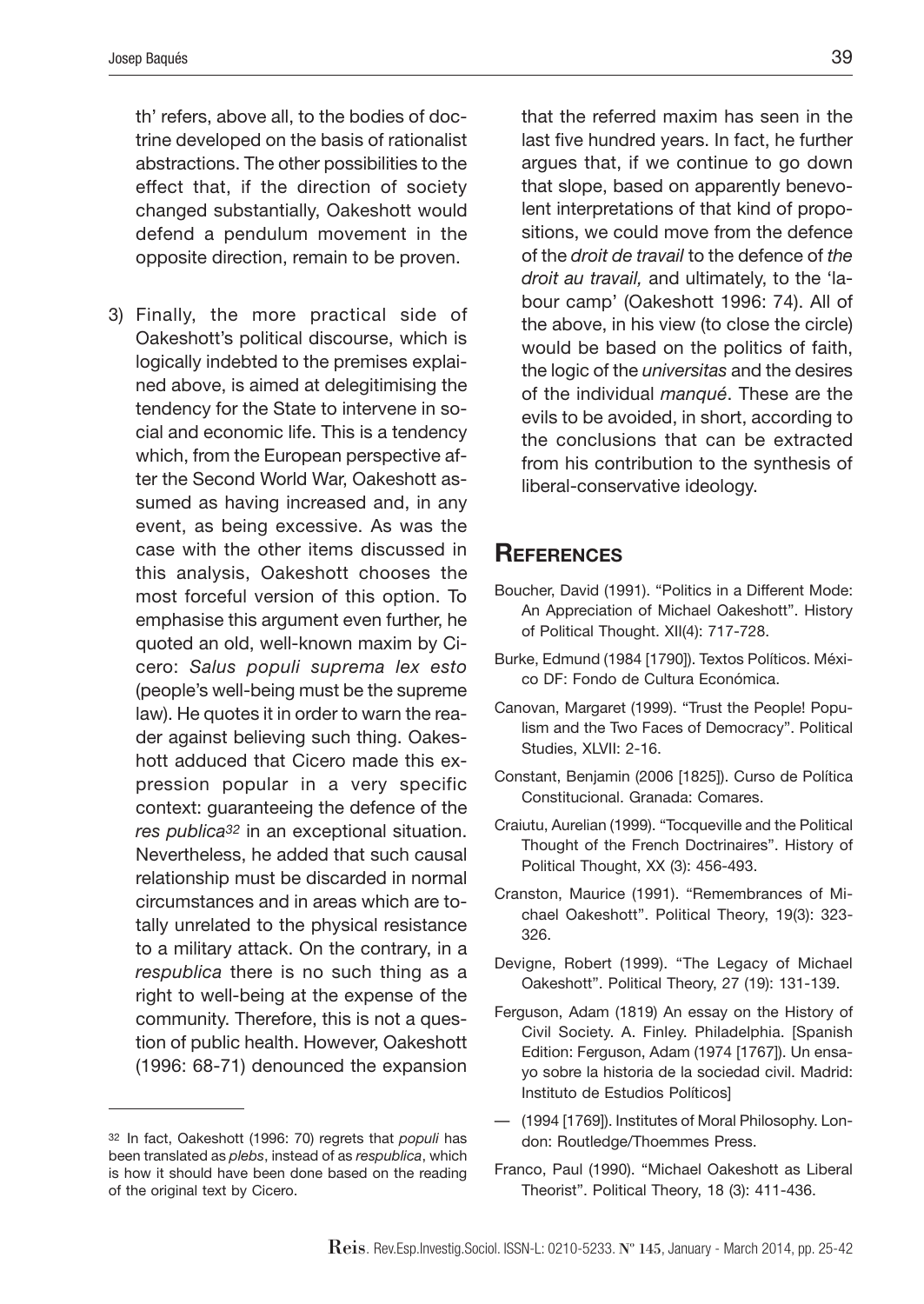- Fuller, Timothy (1991). "The Work of Michael Oakeshott". Political Theory, 19 (3): 326-333.
- Giddens, Anthony (1996 [1994]). Más allá de la izquierda y la derecha: el futuro de las políticas radicales. Madrid: Cátedra.
- Hayek, Friedrich (1978a [1959]). Fundamentos de la Libertad. Madrid: Unión Editorial.
- (1978b [1973-1976]). Derecho, Legislación y Libertad (3 vols). Madrid: Unión Editorial.
- (1997 [1990]). La fatal arrogancia. Los errores del socialismo. Madrid: Unión Editorial.
- Hume, David (1982 [1751]). De la moral y otros escritos. Madrid: Centro de Estudios Constitucionales.
- (1985 [1741]). Ensayos políticos. Barcelona: Orbis.
- (1991 [1751]). Investigación sobre los principios de la moral. Madrid: Espasa-Calpe.
- (2007[1739]). A Treatise on Human Nature (3 vols). Cosmos Books, US. [Spanish Edition: Hume, David (1984 [1739]). Tratado de la naturaleza humana (3 vols). Barcelona: Orbis].
- López Atanes, Francisco Javier (2010). Conducta humana y sociedad civil. Introducción a la filosofía política de M. Oakeshott. Madrid: Unión Editorial.
- Miller. Ted H (2001). "Oakeshott´s Hobbes and the Fear of Political Rationalism". Political Theory. 26 (6): 806-832.
- Mouffe, Chantal (1999). El retorno de lo político. Barcelona: Paidós.
- Nisbet, Robert (1995 [1986]). El conservadurismo. Madrid: Alianza Editorial.
- Oakeshott, Michael (1965). "Rationalism in Politics: A Reply to Professor Raphael". Political Studies. XVIII(2): 89-92.
- (1976). "On Misunderstanding Human Conduct". Political Theory, 4(3): 353-367.
- (1990 [1976]). On Human Conduct. Oxford: Clarendon Press.
- (1996 [1952]). La política de la fe y la política del escepticismo. México DF: Fondo de Cultura Económica.
- (2000 [1962]). El Racionalismo en la política y otros ensayos. México DF: Fondo de Cultura Económica.
- (2001 [1976]). El Estado europeo moderno. Barcelona: Paidós.
- (2009 [1975]). La voz del aprendizaje liberal. Buenos Aires: Katz Editores.
- Oliet, Alberto (1994). "Aproximación al conservadurismo británico contemporáneo: Michael Joseph Oakeshott y Roger Scruton". Revista de Estudios Políticos, 84 (April-June): 217-236.
- O´Sullivan, L. (2000). "Michael Oakeshott on European Political History". History of Political Thought, XXI (1): 132-151.
- O´Sullivan, Noël (1976). Conservatism. London: J. M. Dent Publishers.
- (2002). "Why Read Oakeshott?". Society (March/ April): 71-74.
- Parekh, Bhikhu (1986). "Michael Oakeshott". In: Pensadores Políticos Contemporáneos. Madrid: Alianza Universidad.
- Pérez-Díaz, Víctor (2001). "El liberalismo como defensa de una forma de vida moral". In: Estudio Preliminar, in Oakeshott, Michael, El Estado europeo moderno. Barcelona: Paidós.
- Pitkin, Hanna F. (1973). "The Roots of Conservatism. Michael Oakeshott and the Denial of Politics". Dissent (Autumn): 496-525.
- Rayner, Jeremy (1985). "The Legend of Oakeshott´s Conservatism: Sceptical Philosophy and Limited Politics". Canadian Journal of Political Science, XVIII (2): 313-338.
- Smith, Adam (1978 [1762-1763]) edited by R. L. Meek, D. D. Raphael, Peter Stein, The Glasgow Edition of the Works and Correspondence of Adam Smith: V: Lectures on Jurisprudence. Oxford: Oxford University Press. Smith, Adam (1812 [1790]). The Theory of Moral Sentiments. Madrid: Alianza Editorial. [Spanish Edition: Smith, Adam (1997 [1790]). Teoría de los sentimientos morales. Madrid: Alianza Editorial].
- (1995 [1762-1763]). Lecciones sobre jurisprudencia. Granada: Comares.
- Smith, Thomas W. (1996). "Michael Oakeshott on History, Practice and Political Theory". History of Political Thought, XVII (4): 591-614.
- Tocqueville, Alexis de (1993a [1835 y 1840]). La democracia en América (2 vols). Madrid: Alianza Editorial.
- (1993b [1956]). El Antiguo Régimen y la Revolución. Madrid: Alianza Editorial.
- Viereck, Peter (1962). Conservatism Revisited. Revised and Enlarged Edition with the Addition of Book II: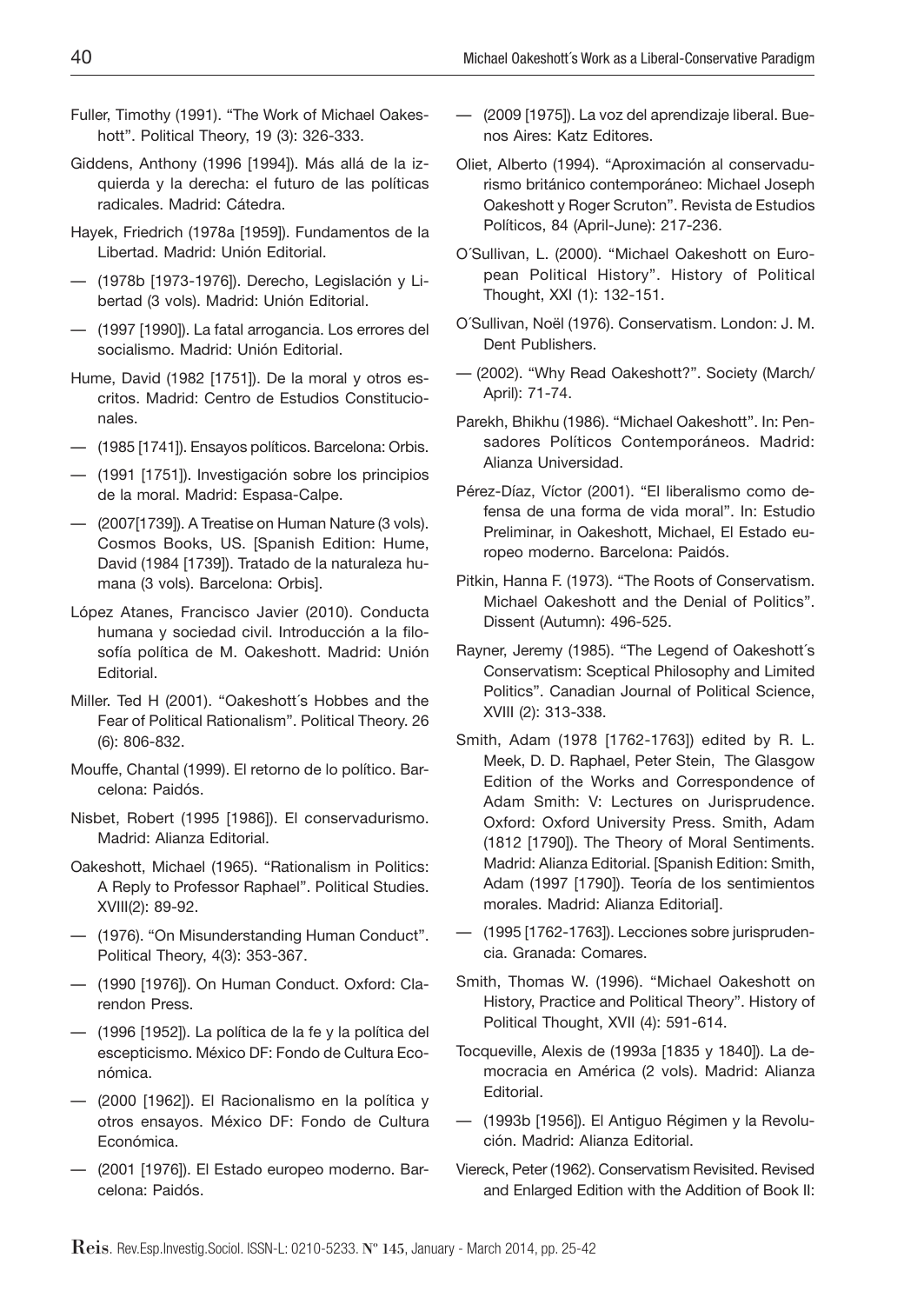The New Conservatism –What Went Wrong?. London & New York: MacMillan Company.

Wells, Harwell (1994). "The Philosophical Michael Oakeshott". Journal of the History of Ideas, 55: 129-145.

**RECEPTION:** September 24, 2012. **REVIEW:** April 10, 2013. **ACCEPTANCE:** June 27, 2013.

- Worthington, Glenn (1997). "Oakeshott´s Claims of Politics". Political Studies. XLV: 727-738.
- (2000). "Michael Oakeshott and the City of God". Political Theory, 28 (3): 377-398.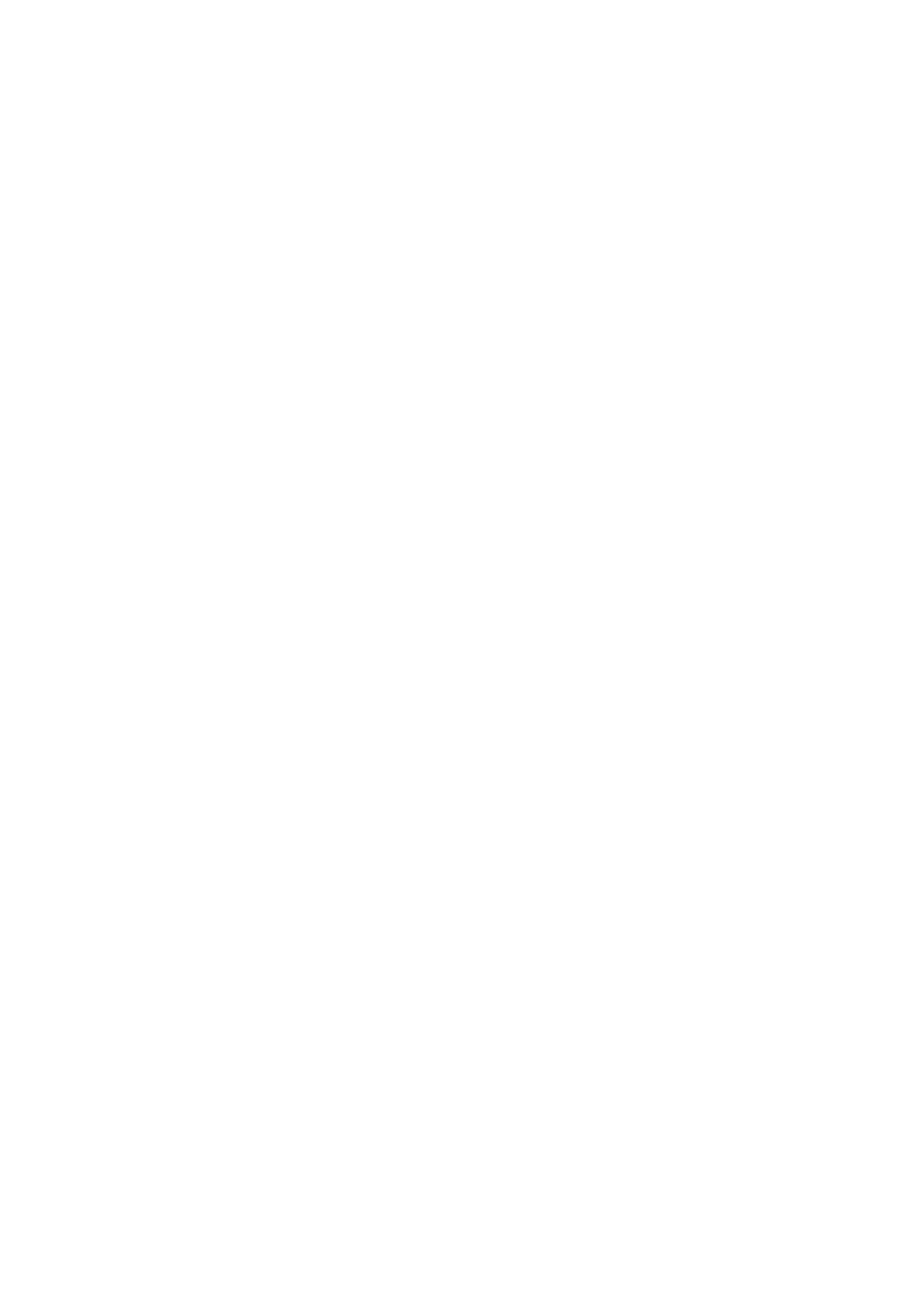# La obra de Michael Oakeshott como paradigma del liberalismo conservador

*Michael Oakeshott's Work as a Liberal-Conservative Paradigm* 

#### **Josep Baqués**

#### **Palabras clave**

- Teoría política
- Liberalismo
- Conservadurismo
- Tradiciones
- Valores morales

# **Key words**

Political Theory

- Liberalism
- Conservatism
- Traditions
- Moral Values

#### **Resumen**

Como ocurre con otros pensadores vinculados a lo que en un sentido lato podemos definir como conservadurismo, en el caso de Michael Oakeshott podemos discutir si su orientación es solo conservadora o si incluye argumentos liberales. Pero a menudo él rechazó esta última opción. E incluso trató de evitar el clásico debate en el eje izquierdaderecha, cubriendo su obra con un manto de neutralidad. Este análisis demuestra, por una parte, que la obra de Oakeshott está ideológicamente orientada y, por otra, que contiene un importante componente liberal. De hecho, genera una síntesis liberal-conservadora en la que el libre mercado aparece no como la mejor sino como la única salida posible en el escenario de prudencia política propuesto. Para ello, primero vamos a conectar a Oakeshott con las principales tradiciones de pensamiento, seguidamente analizaremos las implicaciones teóricas de esta apuesta y, finalmente, veremos las consecuencias que se derivan de todo ello en la práctica política cotidiana.

# **Abstract**

As is the case with other thinkers linked to what can be broadly defined as conservatism, it is arguable whether Michael Oakeshott was just a conservative, or whether he was also a liberal. He often rejected this last label. He also tried to avoid the classic debate between the left/right wing divide, conferring instead a mantle of neutrality on his work. This analysis shows, on the one hand, that Oakeshott´s work is ideologically orientated and, on the other hand, that it contains a substantial liberal component. In fact, he offered a liberal-conservative synthesis in which the free market appears to be not only the best, but the only feasible outcome in the proposed scenario of political prudence. I will first connect Oakeshott with the main traditions of thought, then analyse the theoretical implications of his position, and finally explore the consequences derived from all this for everyday political practice.

# **Cómo citar**

Baqués, Josep (2014). «La obra de Michael Oakeshott como paradigma del liberalismo conservador». *Revista Española de Investigaciones Sociológicas,* 145: 25-42. (http://dx.doi.org/10.5477/cis/reis.145.25)

La versión en inglés de este artículo puede consultarse en http://reis.cis.es y http://reis.metapress.com

**Josep Baqués:** Universidad de Barcelona | jbaquesq@ub.edu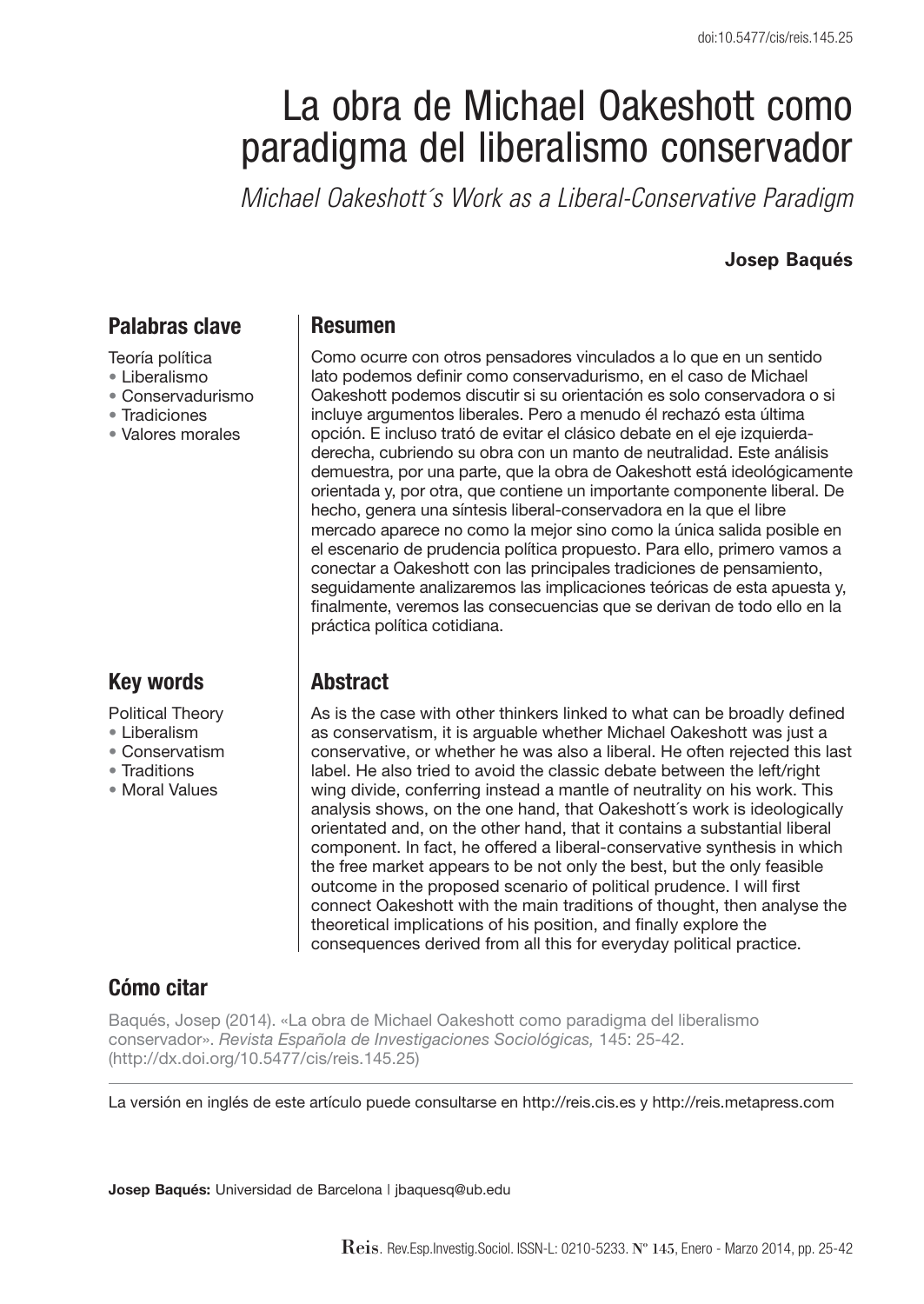## **UN PUNTO DE PARTIDA: LA DIALÉCTICA ENTRE LA REFORMA Y LA PRUDENCIA POLÍTICA**

Michael Oakeshott sienta las bases de su principal preocupación en uno de sus primeros libros. Se trata de *La política de la fe y la política del escepticismo* (1952). Ahí analiza la actividad política cotidiana, centrándose en los Estados europeos de los últimos siglos, de modo que advierte la existencia (e incluso la coexistencia) de dos grandes tendencias a las que define, en su siempre peculiar lenguaje, como «estilos». Se trata de dos polos de atracción de la actividad política. Uno de ellos (el escéptico) puede ser entendido a partir de la influencia de las tesis de Hume, Adam Smith, Burke, Tocqueville o Montaigne (Oakeshott, 1996: 101 y ss.). El otro (el de la fe), a partir de las tesis de Bacon, de los enciclopedistas franceses del período revolucionario o de los reformistas sociales del siglo XIX en adelante, hasta conectar con el socialismo de nuestros días. En algún momento alude también a planteamientos híbridos inspirados, o al menos reflejados, en la obra de autores como Bentham o Locke, quienes, pese a defender argumentos propios de un escéptico, lo hacen empleando formas y estrategias propias de los defensores de la fe —cálculo racional, contrato social—. Lo cual le parece especialmente pernicioso, además de demasiado ambiguo (Oakeshott, 1996: 118).

Si de lo que se trata es de entender de modo conciso el sentido último de la preocupación de Oakeshott, este listado de autores ya es, por sí mismo, significativo. No es muy difícil observar la presencia de árboles genealógicos bastante coherentes en uno y otro bloque, con lo que ello implica. Pero conviene que nos detengamos un momento con el fin de comprender mejor lo que realmente está detrás de estos dos tipos ideales (en el sentido weberiano de la expresión)1.

Cuando Oakeshott alude a la doctrina de la fe, se refiere a un elenco de intelectuales, políticos y, en última instancia, individuos, convencidos de que pueden cambiar el mundo que les rodea a partir de sus capacidades racionales, usando como palanca las instituciones políticas. De ser así, el hombre pasaría a ocupar un papel central como motor de una Historia acerca de la cual podría decidirlo todo, comenzando por su guión (ibíd.: 54). En el polo opuesto, los abogados del estilo escéptico son aquellos que comienzan asumiendo lo inalcanzable de tal empresa. Porque, ya sea a través de la experiencia, ya sea como resultado de sus propias investigaciones, admiten la modestia de sus habilidades cognitivas y, como derivada de lo anterior, el riesgo de adoptar posturas demiúrgicas2 (ibíd.: 59).

Aunque Oakeshott plantea estas reflexiones a partir del posicionamiento de los clásicos y a más largo plazo, no podemos obviar el contexto de su época, ya que con toda probabilidad fue un acicate para su propia elaboración teórica. El núcleo principal de su obra se desarrolla en las tres décadas que siguen al final de la Segunda Guerra Mundial. Una etapa en la que se produce una ofensiva del estilo de la fe, que conlleva, a su vez, una hi-

<sup>1</sup> La aproximación de Oakeshott a la obra de Hobbes merece comentario aparte. Aunque podría ser conside-

rado como uno de esos autores híbridos, la verdad es que Oakeshott aprecia la obra del autor del *Leviatán* en la medida que recoge una visión de la vida realista, poco dada a grandes aventuras intelectuales y, sobre todo, modesta en cuanto a la definición de sus objetivos últimos (evitar que la gente se mate). Siendo esto cierto, algunos autores han señalado que la lectura que Oake shott hace de Hobbes disimula en exceso la parte racional-constructivista de su contrato social, que lo condenaría a acompañar a los defensores de la fe (Miller, 2001: 814-815). Sea como fuere, una vez constatado el hecho de que pueden existir categorías intermedias, ahora nos interesa más comprender las tesis de Oakeshott a partir de esos ideotipos que él mismo define.

<sup>2</sup> De hecho, el manejo de las expresiones por parte de Oakeshott demuestra que se mueve con comodidad en el discurso teológico. Así, en algún momento Oakeshott denuncia el «pelagianismo» de autores como Francis Bacon, simbolizado en su «fe en la redención de la humanidad en la Historia por efecto del esfuerzo humano» (Oakeshott, 1996: 86).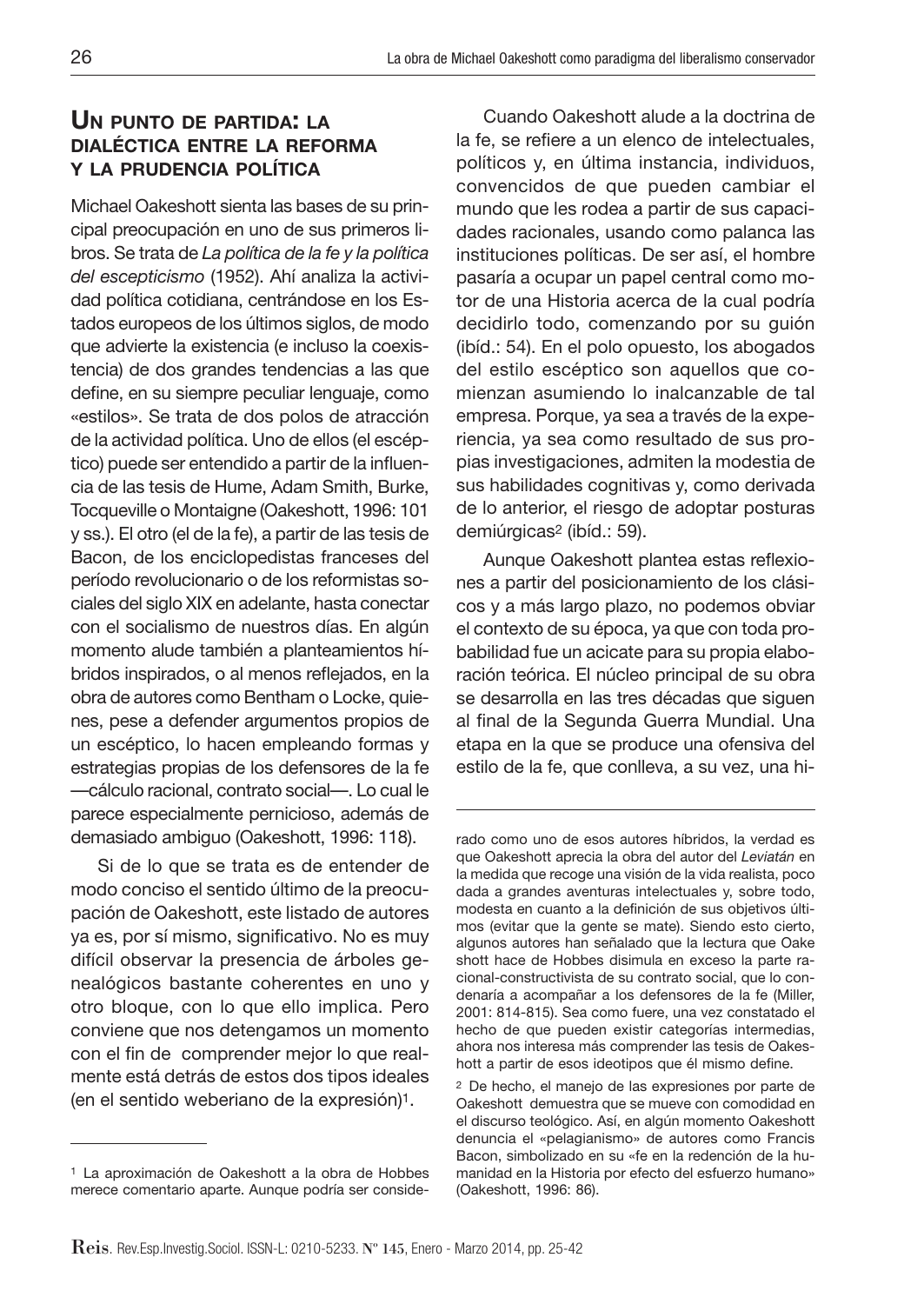pérbole del Estado, de la planificación pública de la actividad privada y de la burocratización asociada a esas dinámicas. Pero, sobre todo, se produce un consenso social de amplio espectro que, ante su atenta mirada, eclipsa toda búsqueda de alternativas. Ese fenómeno tuvo diversos reflejos, desde la tesis del fin de las ideologías de Bell (transversal al mundo occidental) hasta el *butskeillismo*3 (su adaptación político-práctica al Reino Unido).

Lo importante es, además, que no se trataba de un fenómeno meramente coyuntural. No, desde luego, a ojos de Oakeshott. Si ese hubiera sido el caso, los temores de nuestro autor hubiesen sido menores. La cuestión estriba en que desde las filas liberales y desde las conservadoras se venía «flirteando» con el discurso estatista desde hacía décadas, cuando no algún siglo. Pensemos, sin ir más lejos, en las concesiones del liberalismo social decimonónico a partir de la obra del joven Mill pero, sobre todo, a través de la de Hobson, Hobhouse o T. H. Green; o incluso con las aportaciones de la etapa inicial de Herbert Spencer (de las que en su madurez, ciertamente, se desdijo). O pensemos, en lo que respecta al lado conservador, en la tendencia a veces conocida como *socialismo tory* que fue capitaneada por Benjamin Disraeli (Viereck, 1962: 36 y 131)4. Todos ellos autores y políticos británicos. No cabe duda de que tanto las derivas intelectuales ínsitas en ese escenario como las políticas domésticas devengadas a partir de las primeras contribuyeron de modo decisivo, si bien *a contrario*, al desarrollo de la teoría de Michael Oakeshott: deseaba poner freno a una deriva que, en gran medida, consideraba una (peligrosa) confusión.

En consecuencia, es preciso tener en cuenta el veredicto inicial del propio Oakeshott. A su entender, aunque la vida política casi siempre ha sido fruto de un constante «tira y afloja» entre ambas opciones (de ahí que aparezcan híbridos como los ya señalados) en los últimos tiempos se estaría dando una tendencia cada vez más acusada a sobrevalorar el estilo de la fe, en detrimento del estilo escéptico. El objetivo final de Oakeshott es devolver el protagonismo a esta última forma de entender la vida, en general, y de entender la política, en particular (Cranston, 1991: 325). Aunque, como enseguida tendremos ocasión de comprobar, eso también puede ser entendido desde la otra cara de la misma moneda; es decir, el objetivo final de Oakeshott también consiste en poner en su sitio al estilo de la fe, rebajando de ese modo sus expectativas actuales.

Partiendo de esta premisa, a lo largo de la primera parte de este artículo voy a profundizar en las implicaciones teóricas de dicha perspectiva (segundo epígrafe). Mientras que en la segunda parte del mismo analizaré sus derivas políticas prácticas, centrándome tanto en su idea de la democracia (tercer epígrafe) como en su posición ante el debate entre la responsabilidad individual y la intervención tuitiva del Estado (epígrafe cuarto), para finalmente cerrar el artículo con unas conclusiones en las que recogeré las ideas fundamentales extraídas del análisis. En todos los casos demostraré la coherencia interna del discurso de Michael Oakeshott, en la medida en que esas conclusiones prácticas derivan de sus premisas teóricas, así como la síntesis final, liberal-conservadora, en la que, a partir de unas premisas vinculadas a la defensa de la tradición y a la crítica de la ingeniería política, su discurso desemboca en una defensa bastante ortodoxa —y por momentos intransigente— del libre mercado.

<sup>3</sup> Nombre compuesto a partir de los apellidos del líder del partido conservador de la época (R. A. Butler) y del líder laborista (Hugh Gaitskell), con lo cual se enfatizaba la tendencia a la convergencia ideológica entre ambos. Oakeshott entiende este tipo de lógicas como una concesión —cuando no una traición— de los conservadores en beneficio del discurso estatista de los socialistas.

<sup>4</sup> La obra de Peter Viereck es la que mejor ilustra estas tendencias, aunque su rastro también puede seguirse en obras más divulgadas, caso de *Conservadurismo* (Nisbet, 1995: 88-90).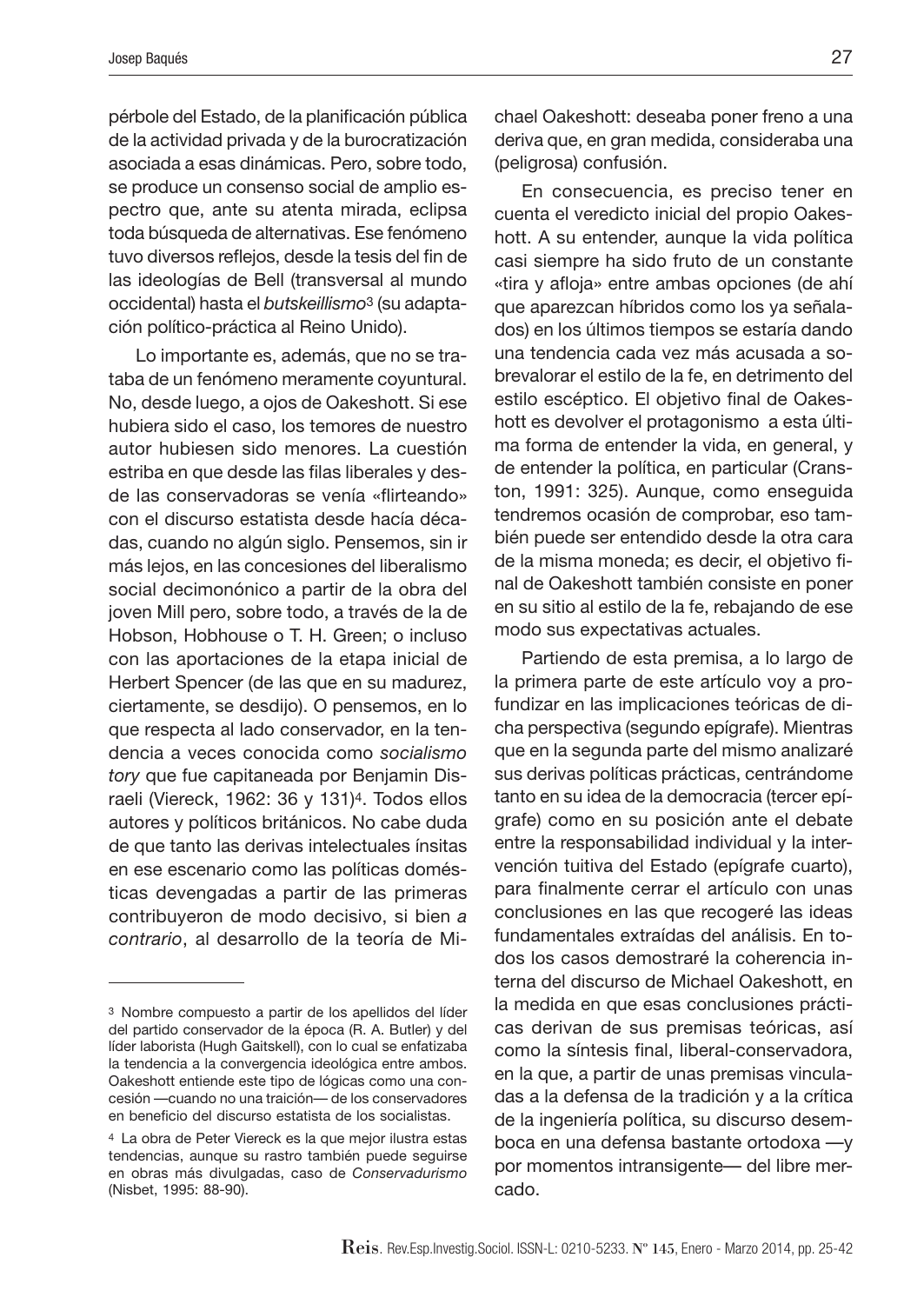## **EN BUSCA DE LAS CLAVES DE LA VIDA SOCIAL: EL PAPEL DE LAS TRADICIONES DE COMPORTAMIENTO**

El camino seguido por Michael Oakeshott para llevar a cabo la tarea señalada al final del epígrafe anterior se alimenta de su vocación por la historia. Incluso puede hablarse de que el autor sienta las bases de una filosofía de la historia, eso sí, bastante *sui generis*. En su opinión, la clave reside en que venimos entendiendo mal la relación entre teoría y praxis. Porque la realidad demuestra que la teoría nunca antecede (con éxito) a la praxis. Dicho con otras palabras, no es verdad que los valores o, si se prefiere, las ideologías, dirijan el mundo. Ni siquiera lo es que sean los motores del cambio. Añade que somos incapaces de construir conscientemente nuestro propio futuro. En un día cualquiera, sin ir más lejos, nadie puede predecir hacia dónde avanzará su sociedad. Ni tampoco planificar ese avance. Mejor dicho, puede tratar de hacerlo, pero sin ninguna garantía al respecto.

Cuestión distinta es que los historiadores profesionales quieran dotar de significado, *ex post factum*, a cualquier evento. Lo suelen hacer. Pero entonces estamos ante un ejercicio de racionalización de lo ya sucedido que no se compadece con la realidad; en parte, porque cuando estaba sucediendo —en gerundio—, ninguno de sus protagonistas tenía ni idea de lo que ahora nos cuenta ese historiador (Oakeshott, 2009: 74); en parte, también, porque una mirada más analítica de las cosas demuestra, a pesar de las apariencias, que hasta los procesos supuestamente más revolucionarios no lo son tanto.

Oakeshott llega a decir que ni la Revolución francesa, ni la rusa, constituyen el tipo de cambio abrupto que la historiografía oficial ha pretendido (Oakeshott, 2000: 68 y 115-116). Por el contrario, al cabo del tiempo se puede observar que las líneas de continuidad con el pasado son más importantes que los cambios5. Y que hasta las novedades que en efecto se dan también se hubieran producido con mejores resultados de un modo gradual. Tras el exabrupto inicial, las aguas siempre vuelven a su cauce. Jacobinos y bolcheviques lo saben bien. El problema estriba, por lo tanto, en la implicación del historiador como narrador interesado que, en vez de limitarse a trasladar los hechos, los *traduce*, creando una historia alternativa, que no verídica (Oakeshott, 2000: 176; cursivas nuestras). Al parecer, lo que Oakeshott pretende es denunciar la tiranía que el presente ejerce sobre el pasado a través de estas (re) interpretaciones (Smith, 1996: 601). El presente debe ser, de acuerdo con su punto de vista, una proyección natural de un pasado no manipulado.

¿Cuál es, entonces, su visión de las cosas? ¿Cuál es la alternativa? Porque no es menos cierto que podemos vislumbrar dinámicas de evolución. O de progreso. Entonces, ¿de qué manera participamos en la construcción de nuestro futuro, si es que lo hacemos? Retomando el argumento anterior, Oakeshott entiende que la teoría nace de la práctica. Lo importante, a efectos causales, es la actividad cotidiana. No existen normas ni costumbres dignas de tal nombre previas a esa actividad. Eso se explica, entre otras cosas, a partir de la parquedad de nuestra mente. Porque ni siquiera nuestra mente es causa de nada, sino un efecto más de la interacción con el mundo que nos rodea. Con resabios humeanos más que evidentes, Oakeshott llega a afirmar que nuestra mente es una suma de pensamientos, de modo que, si los elimináramos, no quedaría una mente vacía, o una inteligencia pura, sino

<sup>5</sup> Esta tesis, poco ortodoxa, es muy similar a la sostenida por Alexis de Tocqueville, que hace la misma aseveración, tanto de la Revolución francesa como —en su caso— de la norteamericana. Respecto a la primera, véase Tocqueville, 1993b: 41 y 67; respecto de la segunda, véase Tocqueville, 1993a, I: 287. También es útil a estos efectos la consulta de Craiutu (1999: 468).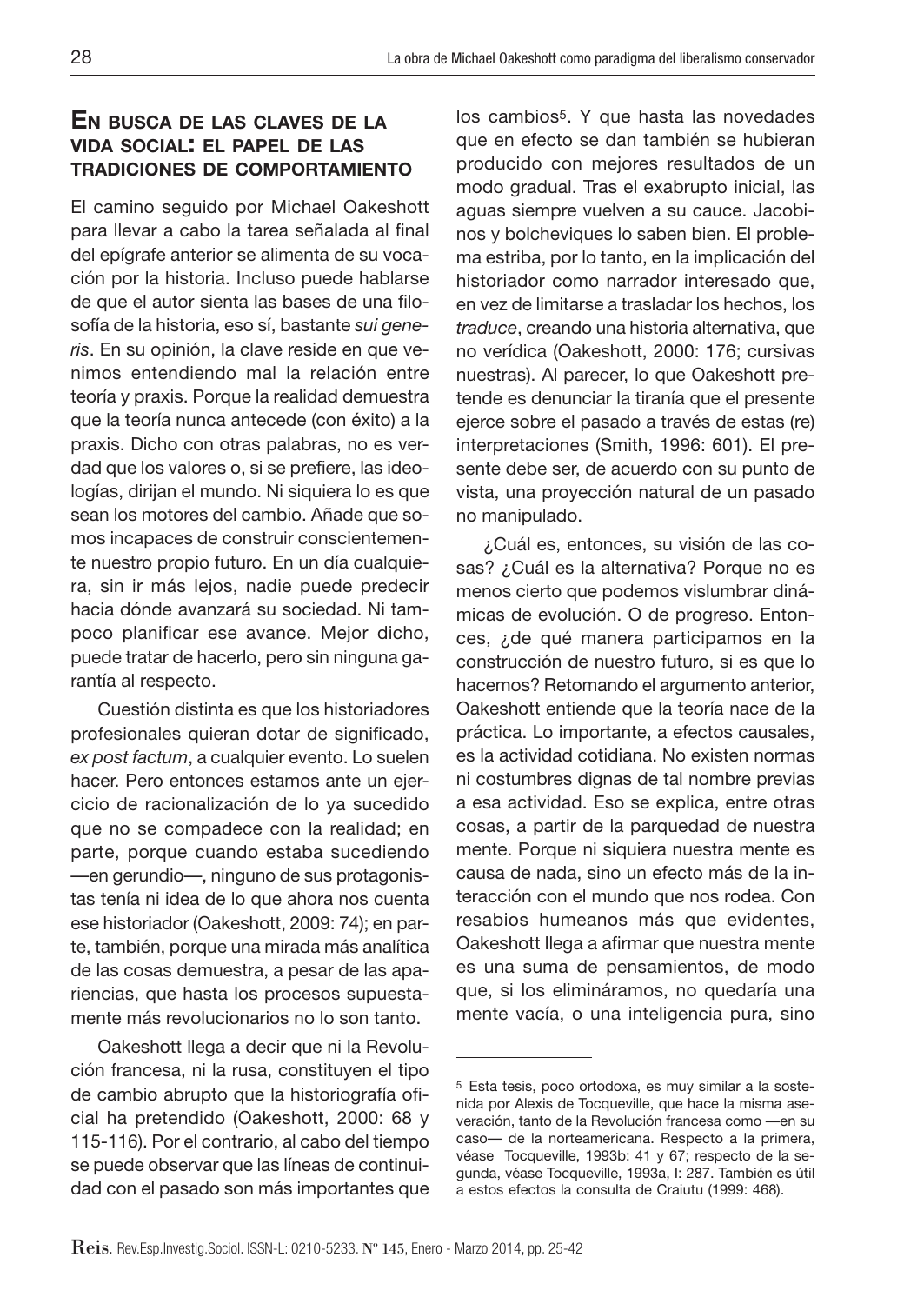«nada en absoluto» (Oakeshott, 2000: 112)6. Si eso es cierto, la razón solo es el recipiente que alberga datos de la experiencia cotidiana, para luego «condensarlos» en forma de tradiciones de comportamiento o de prácticas morales*7*.

Si eso es cierto, todo lo concerniente a lo que la gente acepta como «bueno», «malo», «correcto» o «incorrecto» depende de las condiciones de habitabilidad del mundo que nos ha tocado vivir. Como algunos han señalado acertadamente, eso significa que en la obra de Oakeshott no caben las reglas morales apriorísticas, egregiamente definidas (Worthington, 2000: 338), ya estén basadas en alguna racionalidad abstracta, en voluntades políticas soberanas o en lógicas iusnaturalistas<sup>8</sup>. En vez de eso, afirma que no hay derecho ni norma moral que sea «inmune a las vicisitudes del tiempo y el lugar» (Oakeshott, 1996: 117)<sup>9</sup>. Al fin y al cabo, de acuerdo

con esta perspectiva, las reglas morales no son otra cosa que «abreviaturas de las maneras tradicionales de comportamiento» (Oakeshott, 2000: 76). De este modo la moral quedaría definida a partir del quehacer del ser humano, y no al revés<sup>10</sup>.

Por consiguiente, Oakeshott abre las puertas a una moral ciertamente humilde, hasta el punto que ha sido considerada como «mundanal», «vernácula», «vulgar» y «coloquial» (Franco, 1990: 423). En la misma línea, los postulados de Oakeshott han sido definidos como «filosofía de la modestia» (O´Sullivan, 2002: 71) que, dicho sea de paso, son una expresión palmaria de esa «filosofía de la imperfección» que caracteriza el pensamiento conservador hasta llegar a convertirse en su principal rasgo distintivo (O´Sullivan, 1976: 11-12). De esta manera, la vivencia cotidiana dará pie a lo que fácilmente podría tomarse como un elenco de prejuicios (Oakeshott, 2000: 21-22) derivados —es importante remarcarlo— de la inclusión de situaciones consideradas satisfactorias por la mayoría del grupo, sin que para ello deba mediar una actividad deliberativa expresa.

Tal y como señalan algunos de sus exégetas, esas reglas morales ya condensadas en forma de tradiciones de comportamiento (o de prejuicios, en el sentido humeano) no son solo una caja de herramientas útiles para que nuestra acción en el presente sea más eficaz (López Atanes, 2010: 64) sino que, a mayor abundamiento, *constituyen* nuestra

<sup>6</sup> Hume apuntó que la mente es «un montón o colección de percepciones diferentes» (Hume, 1984, I: 344) que pueden ser de dos tipos: «impresiones» o «ideas». Más allá de ello, no existiría ninguna estructura mental apriorística.

<sup>7</sup> A lo largo de su obra, Oakeshott emplea dos expresiones diferentes para aludir a fenómenos esencialmente similares. Cuando escribe *Rationalism in Politics* alude preferentemente a las «tradiciones de comportamiento». Más adelante, cuando escribe *On Human Conduct*, emplea más bien el concepto de «prácticas morales». Pero él mismo explicita que la transición entre estas dos obras no solo no debe ser entendida por sus lectores en un sentido rupturista sino que, en esencia, la segunda no pretende otra cosa que clarificar los conceptos ya empleados en la primera, realizando para ello algunos cambios semánticos (Oakeshott, 1976: 364). En la misma línea interpretativa, véase López Atanes (2010: 75).

<sup>8</sup> No tiene desperdicio la crítica lanzada contra sus predecesores en la defensa del escepticismo, precisamente por haberse acercado a explicaciones de derecho natural. Por este motivo, Oakeshott considera que Halifax, Hume o Burke habrían padecido una «infección contagiada por la fe» que trajo consigo una «deserción temporal de su propio carácter» (Oakeshott, 1996: 118).

<sup>9</sup> La cita escogida pertenece a *La política de la fe y la política del escepticismo*. Pero lo cierto es que esta idea podemos verla repetida en sus principales obras posteriores, hasta convertirse en uno de sus signos de identidad. En todos los casos, Oakeshott da por hecho que esas *moral practices* no son reglas universales. A lo

sumo, podrían tener sentido en el marco de un mismo Estado o de un grupo de Estados, en el caso de que su historia haya discurrido de un modo semejante (Oakeshott, 1990: 122). Así, por ejemplo, comenta que aunque en casi todas las culturas existe la palabra libertad, en cada lugar tiene connotaciones diferentes, muchas veces inconmensurables. De modo que el conocimiento que él teoriza es «municipal» (Oakeshott, 2000: 70).

<sup>10</sup> Incluso, en lo que se refiere al derecho, Oakeshott afirma que se trata de «una expresión de lo que es y no de lo que debería ser» (Oakeshott, 2000: 139-140). Su apuesta es firme, pese al evidente riesgo de incurrir en lo que suele definirse como la falacia naturalista.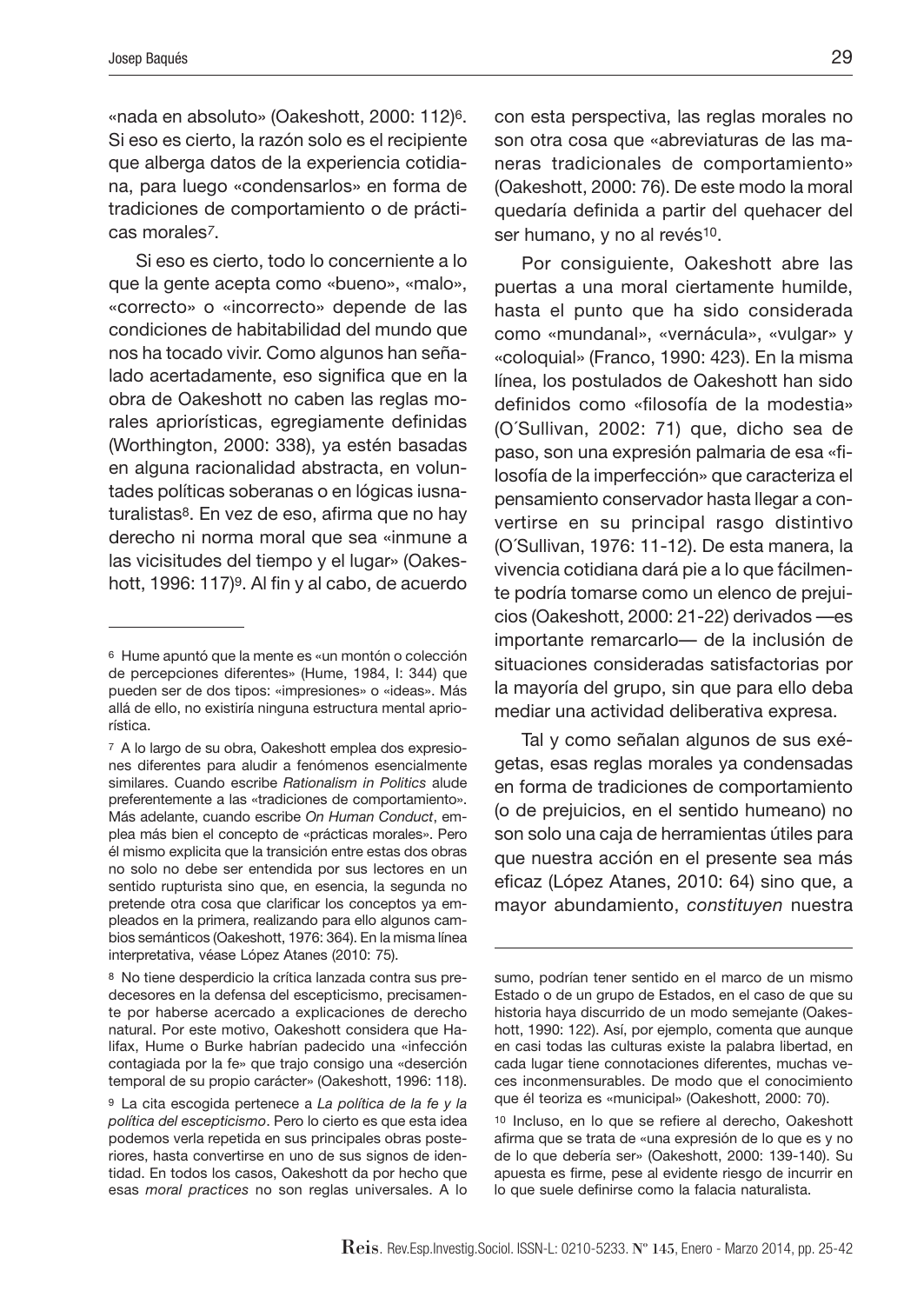razón (Wells, 1994; 138; cursivas nuestras). Por eso, también nos constituyen *qua* individuos que viven en sociedad. Con lo cual, frente a la idea de que esas reglas sean algo extrínseco y fácilmente manipulable a nuestro antojo, se impone la noción de que se trata de algo intrínseco (o, al menos, interiorizado, en un sentido kantiano) y relativamente estable (en el sentido de no libremente disponible).

En este punto de nuestro análisis es conveniente dar un paso más, con la mirada puesta en comprender el modo en que, una vez establecidas, operan estas tradiciones de comportamiento. Oakeshott señala que pueden manifestarse de forma más o menos explícita; en ocasiones, a modo de máximas o proposiciones, otras veces, en cambio, incorporadas a alguna de las instituciones (en el sentido sociológico de la palaba) ya existentes. En todo caso, esas *moral practices* poseen una característica fundamental: son reglas no-instrumentales. De lo contrario no podrían ser calificadas como «morales». Eso significa que son aceptadas porque se las considera portadoras de un valor inherente (Oakeshott, 1990: 174). Un valor que se pone de relieve al margen de los beneficios que se puedan derivar de su aplicación a partir de cálculos cortoplacistas.

Cuestión distinta es que la sociedad que ha asumido esas reglas, una vez se constata tal cosa de la manera que hemos visto, vea cómo sus miembros son condicionados por la existencia de esas mismas reglas. Lo cual sí es cierto. O, lo que es lo mismo, los fines o los objetivos que se persigan legítimamente, en el ámbito privado, a partir de una miríada de decisiones individuales libres, diversas y dispersas, deberán respetar en todo caso el contenido de las *moral practices:* «rules, however do not specify choices as actions, they prescribe conditions to be used in chosing and acting» (Oakeshott, 1990: 155). De ahí la importancia de tomar buena nota de las que están operando en cada época y lugar.

Aún debe resolverse la cuestión de si Oakeshott admite que esas *moral practices* puedan evolucionar o hasta ser cambiadas por otras que el colectivo considere mejores, más correctas o más rentables. En ningún caso se puede entender la obra de Oakeshott como frontalmente opuesta a dicho planteamiento. Ahora bien, la manera en que se puede llevar a cabo esa evolución es un tanto peculiar. Nos referimos a lo que él denomina «política como conversación». Se trata, ciertamente, de una ventana de oportunidad. Sin embargo, este concepto debe ser convenientemente matizado, ya que, de no ser así, puede traer a nuestra mente resabios habermasianos que, en el caso que nos ocupa, están fuera de lugar.

En efecto, cuando Oakeshott alude a la «conversación», se refiere a nuestra habilidad para seguir las «insinuaciones» *(intimations)* sedimentadas por las mismas tradiciones de comportamiento previamente establecidas. Por consiguiente, esas reglas morales no instrumentales siguen marcando los límites del terreno de juego dentro del cual se puede dialogar y, llegado el caso, mejorar o readaptar el producto final, todo ello a través de lo que define como «arreglos» *(arrangements)* sociales o institucionales (Oakeshott, 2000: 64). Pero Oakeshott establece condiciones todavía más estrictas.

Para empezar, la «conversación» se plantea al margen de toda posible contaminación propiciada por el deseo de trasladar a nuestra sociedad las prácticas de otros lares, aunque hayan sido exitosas. Eso es debido al afán del autor por contextualizar esas tradiciones de comportamiento (Pitkin, 1973: 507). Por otro lado, se nos recuerda que «conversación» no es «argumentación», para descartar seguidamente la tentación ínsita en esta segunda lectura11. Asimismo, Oakes-

<sup>11</sup> Esta es, precisamente, una diferencia sustancial con las tesis de Habermas acerca de las condiciones ideales de diálogo. Nada que ver, en la medida que Habermas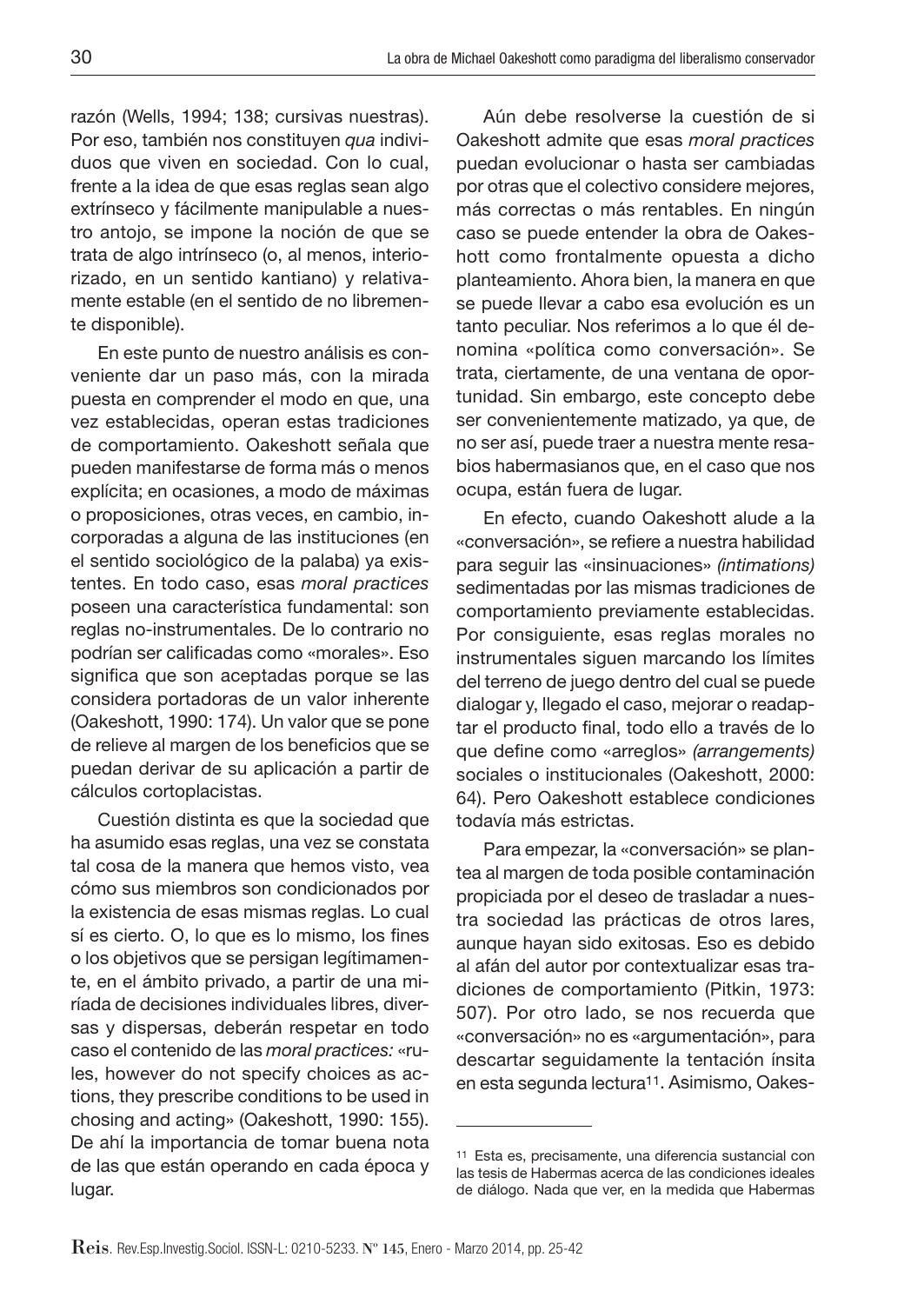hott sugiere que en el ámbito político se deben seguir las «sugerencias», pero no los «sueños» ni tampoco ningún «principio general». Básicamente, porque la (buena) política no consiste en «la imaginación de alguna clase nueva de sociedad, ni la transformación de una sociedad existente para hacerla corresponder con un ideal abstracto», sino más bien «realizar más plenamente las insinuaciones de nuestra sociedad actual» al «seguir la exploración de una clase de sociedad tradicional ya existente» (Oakeshott, 2000: 67, 66, 366 y 375, respectivamente)12.

No es raro, a tenor de lo visto, que a veces se diga que la evolución (o el progreso, si se prefiere), tal y como es asumida por Oakeshott, vendría a ser un proceso demasiado lento y, además, doloroso (Parekh, 1986: 134). Quizá porque es consciente de este tipo de críticas, el propio Oakeshott emplea en ocasiones una metáfora algo más amable, a efectos pedagógicos, para darnos a entender que sí existe una genuina participación de los individuos: la de la evolución del lenguaje. Evolución que se produce de forma gradual, sin grandes pretensiones, e incluso (las más de las veces) de modo inadvertido, pero contando con la implicación, al menos potencialmente, de todos. Todo eso acontece, desde luego, sin que medie plan preconcebido al respecto. Su mecánica es, por lo tanto, incrementalista antes que racionalista. Ahora bien, eso no implica que las lenguas (útiles) mueran sin más. Ni tampoco que se estanquen. Al revés, más bien sobreviven, crecen y se adaptan constantemente a nuevas necesidades o inquietudes. Claro que siempre lo hacen dentro de un marco general preestablecido. Ese marco sería, en definitiva, el equivalente a las *moral practices*13.

En síntesis, podría decirse que el modelo de evolución descrito por Michael Oakeshott menosprecia la presunta dirección humana de los grandes cambios sociopolíticos. Su obra contiene una crítica al racionalismo aplicado a todos los ámbitos de la vida, crítica que arrecia en el ámbito de la política (Oliet, 1994: 222). Por otra parte, podemos añadir que no se trata de una constatación extraña a la teoría liberal-conservadora de la segunda mitad del siglo XX. De hecho, pueden tenderse puentes con las tesis del orden espontáneo defendidas por Friedrich Hayek (Pérez-Díaz, 2001: 11). Aunque los puentes a tender son todavía más generosos. En efecto, en ambos casos se procede a la crítica de los efectos perniciosos del dualismo cartesiano (Oakeshott, 2000: 35-3614; Hayek,

sí está dispuesto a entenderlas como el punto de partida de una reflexión profunda que, al menos potencialmente, puede afectar a los cimientos de la propia sociedad.

<sup>12</sup> Este discurso acompaña también sus opiniones cuando esboza la crítica a las nuevas tendencias educativas, ya que lo que él defiende como educación liberal no es más que «explorar las invitaciones de la cultura de la antigüedad», mientras que la cultura sería «una mezcla de lo antiguo y de lo nuevo en la que lo nuevo suele ser una vuelta hacia atrás para buscar lo que se olvidó temporalmente» (Oakeshott, 2009: 59 y 50, respectivamente). Por el contrario, le preocupa que entre los jóvenes estudiantes se extienda la mera preocupación por el «aquí y ahora», dentro de una lógica que prima el fomento de aptitudes instrumentales, pero menospreciando esa constante conversación con la tradición.

<sup>13</sup> Nótese que, dentro del mismo, serían posibles tantas combinaciones libres de palabras o frases que tienden al infinito. Oakeshott enfatizó este hecho desde que sufriera una incipiente crítica tras la publicación de la primera edición de *Rationalism in Politics*. Véase, en este sentido, Oakeshott, 1965: 90, donde refuerza la idea de que las «insinuaciones» ofrecidas por las tradiciones de comportamiento vigentes en cada etapa histórica suelen ser lo suficientemente variadas como para dar pie a diversas evoluciones. Mouffe (1999: 97-99) se basa en ello para defender una imagen abierta del escenario político descrito por Oakeshott. Esta es también la interpretación de Worthington, de acuerdo con el cual el hecho de que las normas de comportamiento sean moldeadas a través de su uso deja abierta la puerta a esta posibilidad (Worthington, 1997: 737; en la misma línea, véase Canovan, 1999: 9). Lo importante, sin embargo, es tomar nota de que no todas las combinaciones son posibles (o correctas) dentro de esos límites.

<sup>14</sup> Aunque es de justicia reconocer que Oakeshott recuerda que Descartes aceptó ciertas dosis de saludable escepticismo (sobre todo en sus recetas para la práctica cotidiana, a través de lo que suele conocerse como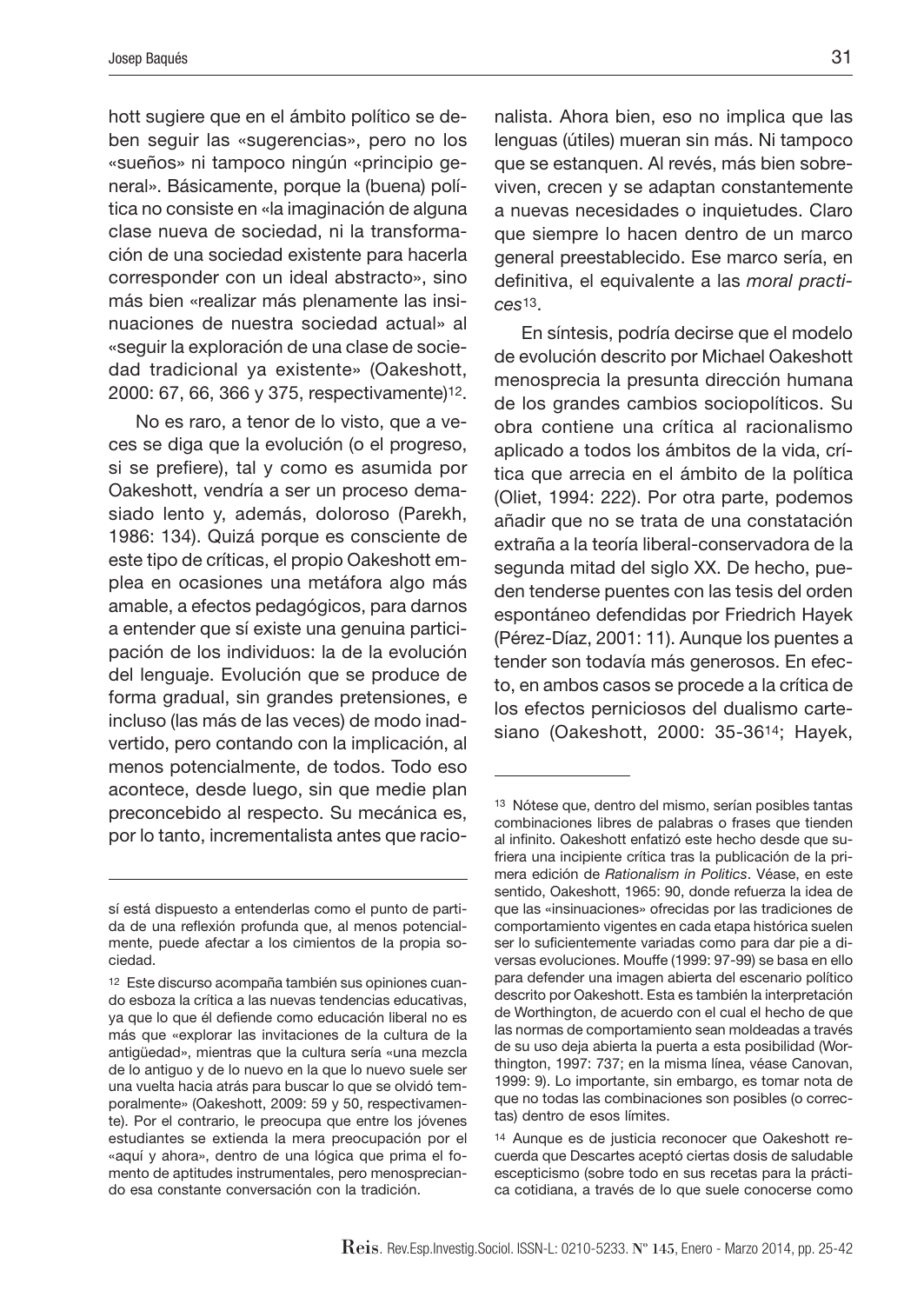1978b, I: 22, 24 y 34 y 1997: 248), que vendría a constituir el origen de nuestra arrogancia racionalista15; luego se prosigue con el desmantelamiento de las diversas teorías del contrato social16 y de las nuevas versiones de ingeniería constitucional (p. ej., Oakeshott, 2000: 423; 2001: 31; Hayek, 1978b, I: 49 y 1997: 249); finalmente, el argumento culmina con la identificación (y con la promoción) de una lectura alternativa de la historia en virtud de la cual se aporta un cierto sentido del orden evolutivo, caracterizado por la necesidad de contar con la participación del ser humano, pero no con el impulso de sus decisiones ni de sus planes (p. ej., Oakeshott, 1996: 47; 2000: 138 y 2009: 74; Hayek, 1978a: 53 y 1978b, I: 39-40)17.

15 Los antecedentes de esta crítica a la arrogancia racionalista cabe buscarlos en la Ilustración escocesa. Pensemos, por ejemplo, en la crítica de Ferguson a la especulación de los teóricos que se creen capaces de diseñar gobiernos válidos para cualquier circunstancia (Ferguson, 1994: 291) o la crítica de Adam Smith al «hombre doctrinario», que «se imagina que puede organizar a los diferentes miembros de una gran sociedad con la misma desenvoltura con la que dispone las piezas de un tablero de ajedrez» (Smith, 1997: 418).

16 De nuevo, la posición sostenida al respecto por los ilustrados escoceses parece ser fuente de inspiración para Oakeshott. Sea como fuere, sus conclusiones son similares. Valga como botón de muestra la crítica de Smith al contrato de Locke acerca del cual sugiere que «difícilmente se puede suponer que haya existido nunca», si bien, más allá de esa constatación, denuncia los efectos perniciosos de esa forma de plantear la política (Smith, 1995: 361). En la misma línea, también Hume fue muy contundente al poner de relieve la candidez de la lectura de la historia propuesta por las teorías del contrato social (p. ej., Hume, 1985: 124).

17 Podemos considerar como precursor común de ambos autores a Adam Ferguson. Hayek admite dicha filiación. Oakeshott no lo hace de modo expreso, pero solo hay que ver el tenor de las dos frases siguientes para comprender hasta qué punto se puede triangular esa conexión. En palabras de Ferguson: «las instituciones más importantes de nuestras sociedades son fruto de actos humanos, pero no del designio humano» (Ferguson, 1974: 255). En palabras de Oakeshott: «no hay en el mundo de la política nada que no venga de la actividad

### **LA CONSTRUCCIÓN DE UN ESPACIO COMÚN (LA** *RESPUBLICA***) Y SUS LIMITACIONES**

La teoría política de Oakeshott pivota en torno al concepto de *respublica:* el espacio común en el que los ciudadanos *(cives)* viven sus vidas. De acuerdo con los argumentos expuestos en el epígrafe anterior, puede afirmarse que la *respublica* es, ante todo, un elenco de tradiciones de comportamiento o *moral practices*. Las principales, en el Estado europeo moderno, serían la libertad y la propiedad privada. Oakeshott (2000: 63) entiende la primera como una práctica moral consistente en impedir que los gobiernos constriñan la autonomía de los individuos, siendo una de sus manifestaciones el *habeas corpus*, aunque luego se proyecta sobre lo que usualmente conocemos como libertad negativa, privada o de los modernos18. La

de los hombres, si bien hay mucho que no es una consecuencia de nuestros designios» (Oakeshott, 1996: 47).

18 El concepto de libertad de Oakeshott se inspira en la aproximación realizada por Constant en su célebre discurso de 1819, sobre todo, en la denuncia que el francés hizo de la libertad de los antiguos, de un modo que más tarde resultará plenamente satisfactorio para Oakeshott, al señalar que «consistía en ejercer colectiva, pero directamente, las diferentes partes de toda la soberanía (…) pero al mismo tiempo (…) admitían como compatible con esta libertad colectiva el sometimiento completo del individuo a la autoridad del Estado» (Constant, 2006). A su vez, conecta bien con el concepto de libertad negativa trazado en tiempos recientes por Isaiah Berlin, es decir, el de una «libertad de» actuación, con las mínimas coacciones externas. Esto queda claro cuando Oakeshott apunta que el sentido último de la libertad no es otro que la «ausencia de aplastantes concentraciones de poder en nuestra sociedad. Esta es la condición más general de nuestra libertad, tan general que todas las demás condiciones podrían considerarse incluidas en ella», y añade que el objetivo de un gobierno que vele por la libertad es «impedir la coerción» (Oakeshott, 2000: 358 y 360). Eso implica que su relación con el concepto de libertad positiva de Berlin es más dialéctica: la «libertad para», entendida como fuente de autorrealización, será bienvenida por Oakeshott siempre y cuando el precio a pagar no sea la negación de la libertad negativa. Cosa que, a su entender, sucede con demasiada frecuencia en las sociedades occidentales avanzadas. Véase más adelante, en este sentido, su crítica al individuo *manqué*.

su «moral provisional»). El problema lo tienen, de acuerdo con esta lectura, los discípulos actuales de la racionalidad cartesiana, que se habrían quedado con solo una parte de las propuestas de su precursor (ídem).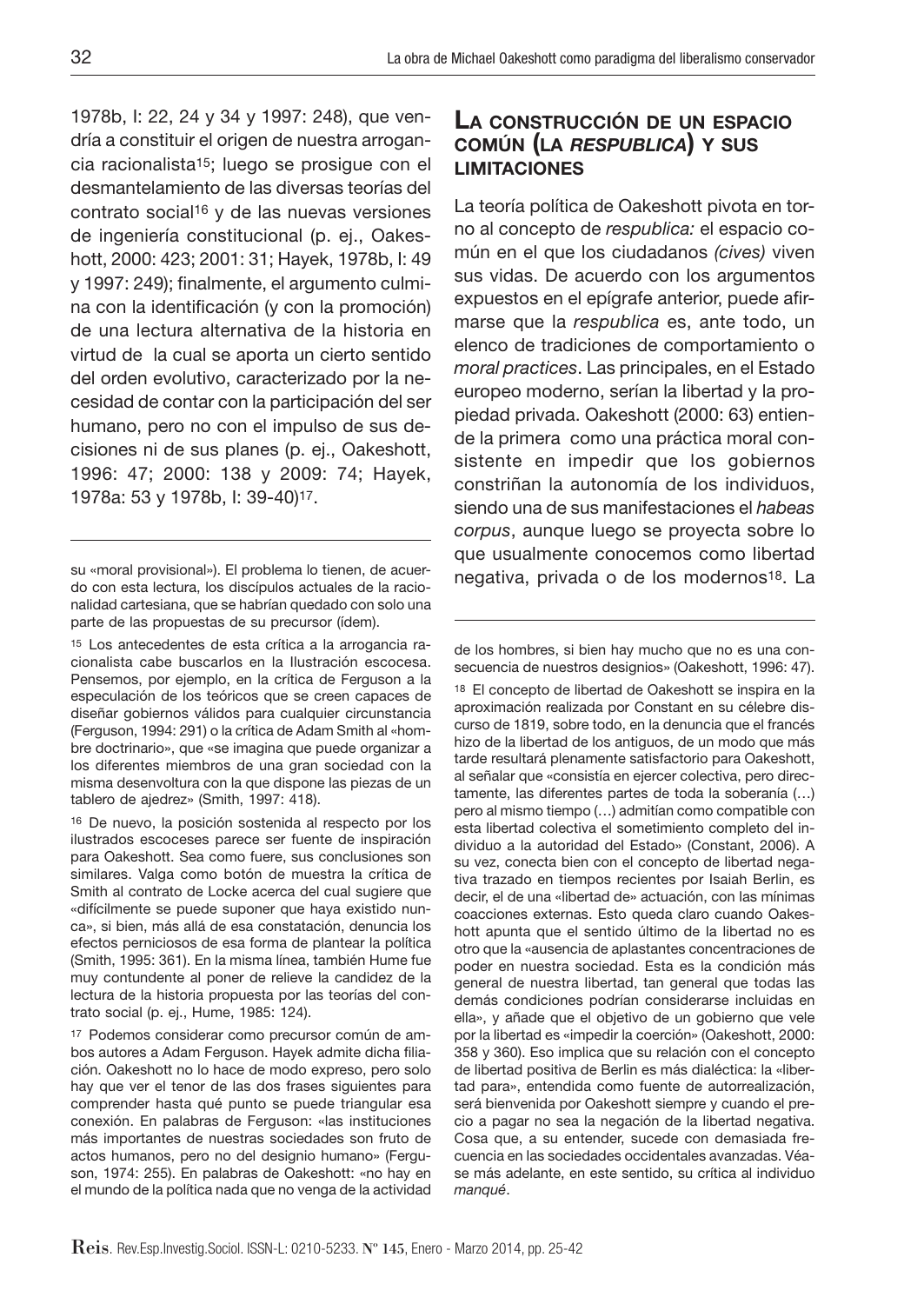segunda, la propiedad privada, aparece como un «arreglo» institucional, tan consolidado que también adquiere el perfil de una práctica moral en dichas sociedades (Oakeshott, 2000: 362 y 1996: 173).

Dicho lo cual, lo más importante a nuestros efectos es el análisis del alcance efectivo de esas reglas del juego, y, como derivada, el de la capacidad real de la *respublica* para reinventarse (o no). Porque ya sabemos que, en tanto *moral practices*, la libertad y la propiedad no son libremente disponibles desde las instituciones (democráticas, en su caso), sea cual sea su rendimiento efectivo en cada momento.

De hecho, llama la atención el carácter contundente de su defensa. Contundencia que adquiere sentido en función de la toma de conciencia de su naturaleza. Así las cosas, en el caso de la propiedad, Oakeshott (1996: 123) apunta que debería estar «tan poco restringida como se pueda»19. Mientras que el modo que tiene de tratar el asunto de la libertad requiere que le dediquemos más atención, dadas sus implicaciones.

La idea de libertad que Oakeshott maneja es muy radical. La expresión más auténtica de la misma *(civil freedom)* consiste en no tener que compartir ningún propósito *(common purpose)* con los demás *cives* (Oakeshott, 1990: 184). En realidad, creo que los individuos de esa *respublica* sí comparten uno, muy básico, que sería el mutuo reconocimiento de esa *civil freedom* como tradición de comportamiento, esto es, como regla moral/ no-instrumental, con lo que ello implica. Pero no deben compartir nada más. Es decir, la *respublica* (si realmente asume su función de preservación de la libertad) tiene que generar los mecanismos adecuados para garantizar que nadie se vea obligado a compartir nada más que eso (máxime si el candidato a hacer de Celestina es el propio Estado) ya que, en tal caso —para Oakeshott sería la peor hipótesis20—, las decisiones arrastrarían a todos los ciudadanos, y lo harían sin dejar resquicios ni márgenes de maniobra. Dicho con otras palabras, la libertad consiste en que cada cual pueda perseguir sus fines que son, por definición, particulares. Entonces, para Oakeshott (1990: 119) no tiene sentido hablar de algo así como una *collective choice* porque nadie puede elegir por los demás, ni siquiera un sujeto colectivo. Si tal cosa sucediera, sería el principio del fin de la verdadera libertad.

De esta manera, nos hemos ubicado en las proximidades de uno de los principales (y más polémicos) debates propuestos por Oakeshott. Debate que se proyecta, sin solución de continuidad, hacia los protagonistas últimos de esta historia. No en vano, Oakeshott considera que los *cives* dignos de tal nombre son (y solo son) aquellos individuos que respetan las reglas no-instrumentales, pudiendo participar de las dinámicas de «conversación» ya expuestas, eso sí, en régimen de igualdad *(equity)* con los demás. Es la manera de cultivar la libertad. Un *cives* no puede conformarse con menos, pero tampoco debe aspirar a más, so pena de poner en riesgo los logros ya alcanzados en el marco de la evolución histórica (Oakeshott, 1990: 121).

Por el contrario, Oakeshott es muy crítico con aquellos individuos que no saben apreciar su propia libertad, ofrecida del modo visto en el marco de la *respublica*. Se trata de quienes desean que el Estado se convierta en una gran *universitas*, es decir, que defina e

<sup>19</sup> En todo caso, la teoría de Oakeshott parece asentarse sobre una idea muy lockeana de la propiedad, en el sentido de cuestionar los monopolios y apostar por la diversificación/distribución de la misma (p. ej., Oakeshott, 2000: 363).

<sup>20</sup> Oakeshott se muestra más condescendiente con otras organizaciones (no estatales) que se caracterizan por perseguir fines sustantivos (a las que define como *universitas*), de modo que sus acólitos deben aceptarlos, y con ellos, sus condiciones. La razón estriba en que, en esos casos (iglesias, clubs deportivos, incluso empresas), cada individuo es libre de ingresar o no, de salir cuando le plazca y hasta de graduar a su antojo el tipo (y el grado) de implicación escogido (socio, simpatizante, mecenas, voluntario, etc.).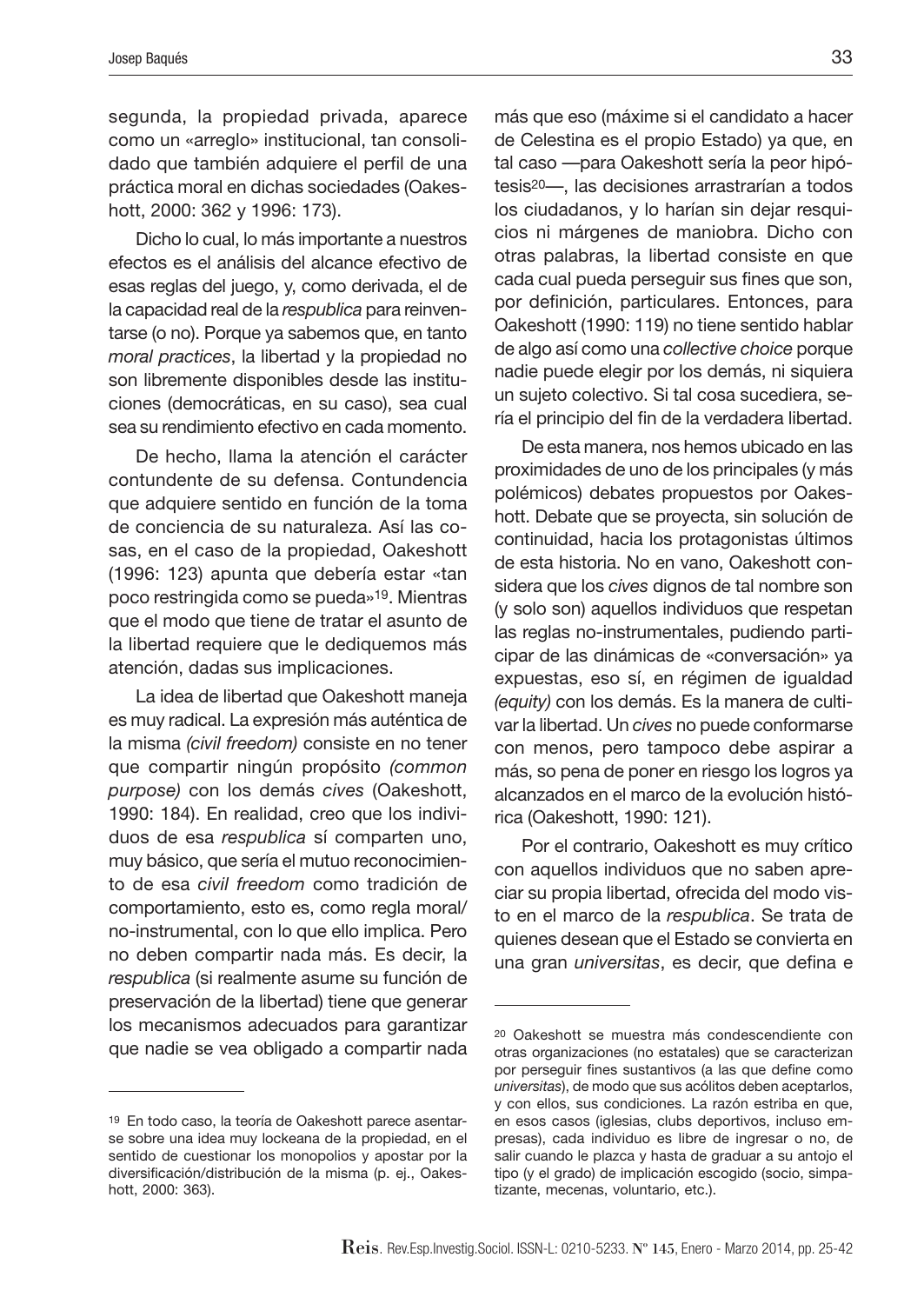imponga fines sustantivos a compartir, a fin de resolverles sus problemas (Oakeshott, 2000: 351). En el fondo, haciendo gala de cierto kantianismo, apunta que se trata de personas incapaces de autodeterminarse (Oakeshott, 2001: 137). Más bien desean escudarse en la masa para esconder su debilidad *qua* individuos. Son incapaces de gobernarse a sí mismas… pero, paradójicamente, tratan de decidir sobre el gobierno de las vidas ajenas. De hecho, su rasgo más característico es que tienen una «disposición a permitir en otros solo una réplica de sí mismos (…) que no deja lugar para los dolores o los placeres de la elección» (López Atanes, 2010: 158). En ese caso, no estaríamos ante auténticos *cives*, sino más bien frente a «anti-individuos», «individuos *manqués*» u «hombresmasa» (p. ej., Oakeshott, 2000: 344-345).

La verdad es que la animadversión que Oakeshott muestra hacia este último paradigma, tan desgajado de las exigencias de su peculiar *respublica,* constituye, a contraluz, el aval más evidente que presenta en pro de la forma de organización que él prefiere<sup>21</sup>. Sin embargo, aún podemos dar un paso más, ya que este planteamiento abre la puerta a un último y definitivo giro en la obra del teórico británico. Al fin y al cabo, la representación de esa masa se asegura, sobre todo, en los sistemas democráticos. Esto no podía pasar inadvertido. Siendo coherente con el resto de su obra, Oakeshott advierte que la democracia no es ni puede ser un fin en sí mismo. Lo importante sigue siendo, de acuerdo con su lógica, garantizar la viabilidad de la *respublica* frente al sueño racionalista de la política de la fe y frente al ímpetu de los individuos *manqués*.

De hecho, aunque puede darse el caso de que una democracia de *cives* sostenga esa *respublica* (creo que sería la mejor opción, a ojos de Oakeshott) también es factible que la destruya (Worthington, 1997: 734), como lo es que un sistema autoritario la proteja. Todas las combinaciones son teórica y prácticamente posibles, porque todas se han dado históricamente.

La cuestión decisiva es que, a nivel conceptual, Oakeshott (1996: 25-27) apunta que venimos concediendo una relevancia excesiva a la cuestión de «quién» nos gobierna o de «con qué» autoridad opera, cuando lo decisivo, dice, es la respuesta a la pregunta acerca de «qué hace» quien nos gobierna. O, como señalan algunos de sus intérpretes, tirando del hilo, lo decisivo es responder a la pregunta acerca de lo que un Estado tiene derecho a hacer y lo que no tiene derecho a hacer (O´Sullivan, 2000: 140). Por lo tanto, la democracia no es negada en la obra de Oakeshott, pero es desvestida de su prurito de legitimación, *per se*, de la vida política. En sus propias palabras, a la *respublica* «no se le puede atribuir autoridad en virtud de su identificación con una voluntad de cualquier tipo, sea de un gobernante, una mayoría de cives o una supuesta voluntad general»22 (Oakeshott, 1990: 152). Su *auctoritas* depende, en definitiva, de otras consideraciones. No es raro, por lo tanto, que ante esta situación se haya dicho que la política misma termina adoptando en la obra de Oakeshott la forma de un «mal necesario» (Fuller, 1991: 331) o que, más incisivamente aún, «no aporta nada significativo a la vida civil» (Parekh, 1986: 136).

#### **LAS CONSECUENCIAS POLÍTICAS DE LA OBRA DE OAKESHOTT**

A lo largo de los últimos años se ha planteado una discusión acerca del lugar que corres-

<sup>21</sup> Creo que esta animadversión constituye una prueba definitiva de que Oakeshott prefiere el estilo escéptico de hacer política, habida cuenta de que la política de la fe tiene como principales beneficiarios a esos hombresmasa, con el agravante de que, de triunfar, Oakeshott entiende que los condenaría a perpetuar esas debilidades de carácter.

<sup>22</sup> Traducción propia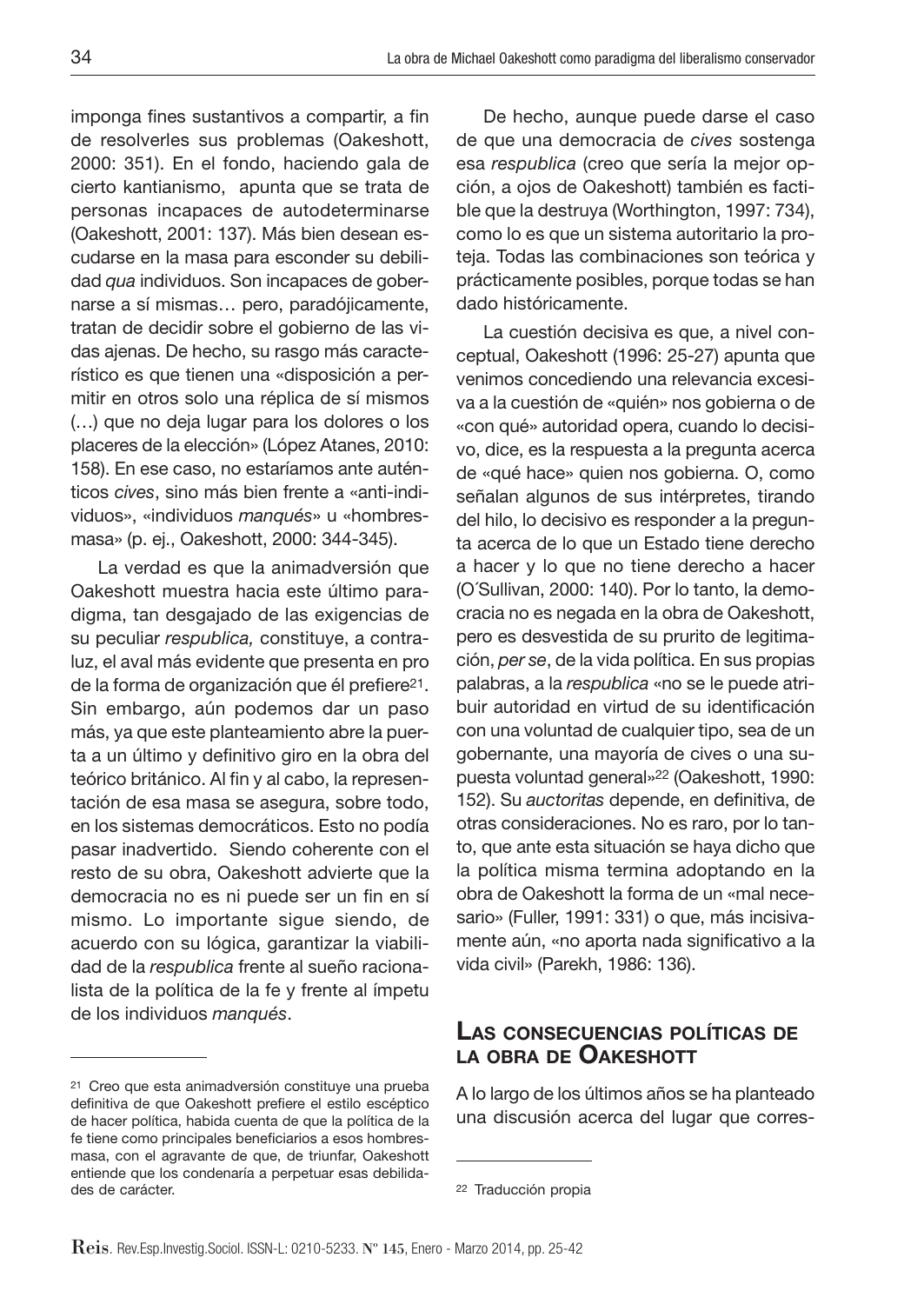ponde a la teoría política de Michael Oakeshott. A primera vista, responde a alguna forma de conservadurismo. De hecho, Oakeshott no desmiente que su obra esté presidida por algunas intuiciones conservadoras, entre otras cosas porque, como ya se ha indicado en el primer epígrafe de este análisis, siempre muestra un enorme aprecio por el estilo escéptico en política. Hasta podría equipararse su obra al neoconservadurismo, en el sentido que se dio a esta palabra a partir de los años ochenta, cuando algunos gobiernos trataron de integrar elementos tradicionalistas con ingredientes de mercado, aunque fuese por medio de un sincretismo más bien difícil o casi imposible (Oliet, 1994: 218). Dicho lo cual, no podemos obviar que trató de marcar distancias con esa ideología en varias ocasiones, incluso de forma expresa (p. ej., Oakeshott, 1980)<sup>23</sup>. Otras veces comentó de modo muy incisivo que, al margen de polémicas semánticas, en última instancia su modelo explicativo era conceptualmente superior al típico debate ubicado en el eje izquierda-derecha, de manera que el capitalismo sería un «término totalmente inadecuado» para aludir a esa *societas* construida en el marco de su idea de la *respublica* (Oakeshott, 2001: 188 y 189). Habría, pues, un problema de inconmensurabilidad entre ambos enfoques que, de alguna forma, le permiten escapar de ese debate de corte más doméstico para terminar ubicado en algo así como un «conservadurismo filosófico» (Giddens, 1996: 31).

Más allá de las apreciaciones subjetivas del propio interesado, se ha generado una corriente entre la doctrina dispuesta a avalar la idea de que los argumentos del británico no pueden ser equiparados a la defensa de pos-

tulados típicamente liberal-conservadores. En esta línea, algunos distinguen entre mentalidad e ideología —en términos un tanto mannheimianos—, de forma que atribuyen a Oakeshott una mentalidad o disposición conservadora, pero todavía lo sitúan lejos de esa ideología (Rayner, 1985: 316 y 320-321)24, mientras que otros señalan que el triunfo del capitalismo tras la caída del Muro de Berlín nos acerca a un escenario de pensamiento único tan limitador de la libertad que sería incompatible hasta con los márgenes de maniobra admitidos por esa «conversación» tan cara a ojos de Oakeshott, con lo cual su obra difícilmente puede ser útil para avalar este nuevo escenario (Devigne, 1999: 138)25.

Sea como fuere, no cabe duda de que la argumentación más clara —y por momentos brillante— de la incompatibilidad radical de la obra de Oakeshott con la defensa del capitalismo como sistema —o del conservadurismo como ideología— la ofrece Paul Franco. La razón de ello es que, como ya hemos comentado, la *respublica* no puede tener ningún fin sustantivo. Así lo dejó dicho Oakeshott. Pero, en ese caso, ¿cómo puede reivindicarse para ella la sujeción a una ideología determinada —en este caso el conservadurismo— sin incurrir en contradicción? O,

<sup>23</sup> Conviene tener en cuenta que, en ese artículo, Oakeshott marca distancias con varios autores vinculados al liberalismo conservador, debido a que los considera demasiado apegados a las tesis iusnaturalistas que, como hemos visto, casan mal con el fuerte carácter contextualista inherente a las reglas morales que él defiende.

<sup>24</sup> Rayner señala que la defensa de la tradición en la obra de Oakeshott es un asunto puramente empírico y, en ese sentido, descriptivo. Pero no aprecia en ello un especial interés en prescribir eso a sus lectores: «(H)is account of political activity as "the pursuit of intimations" is not a recommendation that we all became "traditionalists" but a description of what we actually succeed in doing in conduct» (Rayner, 1985: 320).

<sup>25</sup> En realidad, Devigne se queja de que, contra lo que Oakeshott opinaba, el debate político de la posguerra fría haya dado otro vuelco, pero esta vez favorable al estilo del escepticismo, tan favorable que la «política de la fe» habría entrado en vía muerta. Por lo tanto, podemos constatar una diferencia de apreciación entre ambos que, en este caso, es decisiva. Porque, como quiera que el teórico británico había asumido ese «tira y afloja» ya comentado entre ambos estilos de hacer política, es verosímil pensar que, en nuestros días, su discurso podría ser diferente, en el sentido de menos propenso a reivindicar el rol de la prudencia política (ídem).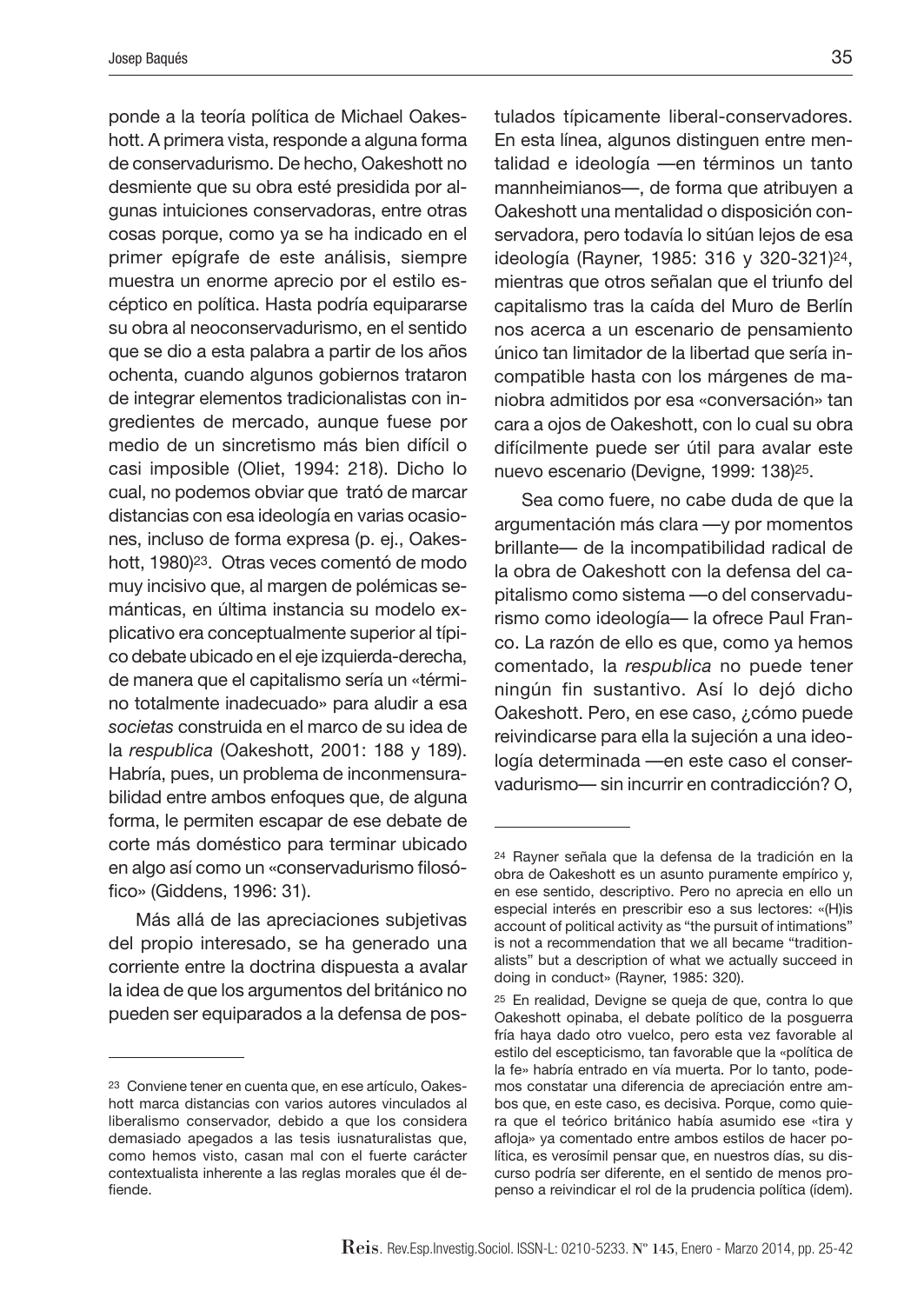en términos empíricos, pero debido al mismo motivo, ¿cómo puede sospecharse que esa *respublica* tiene por meta la promoción de un sistema económico concreto —en este caso el capitalismo—? Simplemente, señala Franco (1990: 428), no se puede. Porque todo eso son propósitos sustantivos, incompatibles, por definición, con el modelo de sociedad expuesto por Oakeshott 26.

Esta tesis es muy sugerente. De hecho, es formalmente impecable. Pero quizá no sea definitiva, sobre todo si atendemos a las implicaciones del modelo de *respublica* sobre el que venimos discutiendo, ya que, siendo cierto que no puede incluir metas concretas, todavía debemos analizar las implicaciones que las tradiciones de comportamiento defendidas por Oakeshott tienen en la vida política cotidiana. O, dicho de otra manera, para poder zanjar esta cuestión adecuadamente, es imprescindible analizar qué margen de maniobra dejan esas reglas, que han sido formalmente definidas como no-instrumentales en lo que se refiere a esas metas concretas27.

Afortunadamente, para hallar respuesta a esta pregunta, podemos bucear en los textos de Oakeshott, porque dejó escritos algunos comentarios más que incisivos que nos pueden ayudar. En este sentido, ya se ha sugerido que la pregunta clave, para Oakeshott, sigue siendo qué tiene derecho a hacer una *respublica* y qué no. A decir del autor, de modo recurrente, lo que sin duda debe hacer es impedir la coerción entre *cives*. Porque esa es la condición de posibilidad de las principales reglas-no-instrumentales, a saber, su sentido de la libertad civil, de la propiedad y del derecho de asociación entre particulares (Oakeshott, 1990: 155; 1996: 60; 2000: 360 y 2001: 51-52). Sin esa garantía, no hay autodeterminación posible. En todos estos casos, el gobierno de turno debe asumir un papel meramente «arbitral», por supuesto (Oakeshott, 2000: 394). Ahora bien, lo que parece evidente es que ese árbitro se dispone a aplicar un reglamento bastante estricto. Un reglamento que integra reglas-no-instrumentales de contenido un tanto denso, en la medida en que contribuyen a configurar un determinado tipo de sociedad, en detrimento de otras opciones<sup>28</sup>.

La verdad es que si uno lee la letra pequeña de las tesis de Oakeshott, abandonando por unos momentos los niveles de abstracción habituales en él —y que forman parte del encanto de su obra—, las cosas pueden verse aún más claras. Oakeshott entiende, por ejemplo, que los sindicatos amenazan la convivencia de una *respublica* que se precie. Aduce que se trata de «monopolios laborales» y que «lo mejor que podemos esperar es que (…) dejen de crecer y aun vean declinar su poder» (Oakeshott, 2000: 374)29. Ahora bien, más allá

<sup>26</sup> Franco da un paso más y trata de demostrar que existen diferencias significativas entre las tesis de Burke y las de Oakeshott. Aunque en este apartado centra su argumento en el hecho —cierto— de que Burke pone mucho énfasis en el papel de la religión en la política, mientras que ese es un tema muy secundario para Oakeshott (véase Franco, 1990: 419). A lo que se puede añadir que, con toda probabilidad, le daría una respuesta diferente, ya que Oakeshott está muy lejos de considerar a la religión como «fuente de todo consuelo», y al individuo como un «animal religioso», cosa que sí hizo Burke (1984: 119 y 120).

<sup>27</sup> Su posición no dista tanto de la que sostiene Hume al enarbolar la bandera de las *convenciones* como guía para la acción. Recordemos que el escocés ya empleó (1982: 182) la analogía de la evolución del lenguaje para referirse al modo en que se establecen y progresan esas reglas. Además, solía apuntar que las convenciones eran reglas no (no siempre) escritas, que indicaban límites razonables a nuestra conducta, a fin de hacer posible la convivencia —por ejemplo, citaba el caso de los cocheros y los «principios en función de los que ceden el paso» (Hume, 1991: 78)—, de modo que inevitablemente tenían algún impacto en los márgenes de maniobra disponibles por parte de los actores.

<sup>28</sup> No en vano, cabe preguntarse, antes de seguir avanzando en el argumento, si con estas reglas que supuestamente no determinan fines a perseguir, pero que contienen la garantía de determinada forma de entender la libertad, así como la propiedad, se podría establecer un modelo marxista. O, incluso, un modelo socialdemócrata realmente poderoso.

<sup>29</sup> La mala imagen de los sindicatos y la necesidad de que sean reciclados en forma de organizaciones menos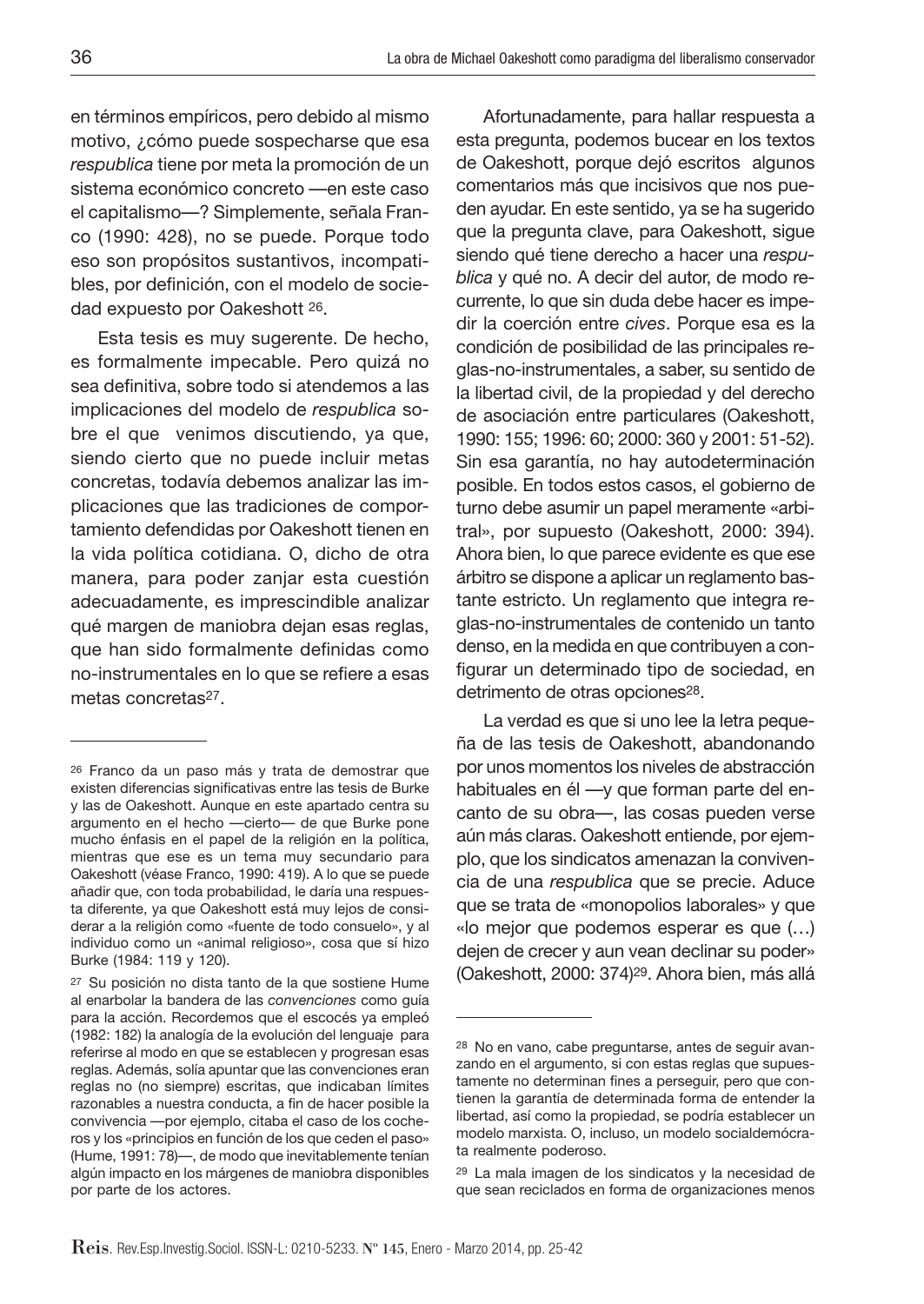de este posicionamiento, llama la atención el modo en que trata cuestiones centrales del *Welfare State*, como es el caso de las políticas redistributivas, la planificación económica o las prestaciones no contributivas.

La batería de argumentos y citas que se podrían traer a colación es enorme. Por eso, he procedido a una selección, a fin de poder extraer las conclusiones que interesan en el contexto de este análisis. Por una parte se dice que cualquier proyecto tendente a generar un modelo de justicia distributiva, esto es, «la distribución de objetivos sustantivos deseables» a partir de las leyes de derecho positivo *(lex),* debe ser descartado *ab initio*. Y debe serlo por razones conceptuales, en la medida que incluye un «propósito colectivo», incompatible con el espíritu de la *respublica* (Oakeshott, 1990: 153). Ocurre que, más allá de esa consideración, Oakeshott también señala —en términos algo más genéricos que incluirían esas ayudas básicas no contributivas— que hasta la limosna es… ¡enemiga de la (auténtica) libertad! Esta vez la razón estriba en que su ejercicio genera una «cálida servidumbre», si bien llena de «compensaciones» (materiales). Eso es algo propio de una *universitas* pública. Por lo demás, es algo que agrada especialmente al individuo *manqué* (aunque a la postre agrave los síntomas de su falta de responsabilidad). Sin embargo, el problema detectado consiste en que también constituye un peligro para la preservación de las reglas-no-instrumentales más elementales. En sus propias palabras: «la libertad de un individuo, su capacidad para actuar, no puede aumentarse o disminuirse mediante la obligación de respetar unas reglas, pero puede cohibirse por la fuerza y castrarse mediante limosnas» (Oakeshott, 2001: 185 y 170, respectivamente). De esta manera, las ayudas recibidas avanzan en el sentido opuesto a lo requerido por la defensa del modelo pergeñado por Oakeshott.

¿Qué se deduce de todo ello? En primera instancia, que las reglas-no-instrumentales quizá no sean tan neutras como prometían, precisamente en relación con los fines u objetivos que se pueden perseguir. Es más, quizá sean portadoras del germen de las soluciones factibles, descartando unas cuantas para, de ese modo, limitar de manera relevante las opciones realmente disponibles sin poner en riesgo la evolución social. Cabría decir, siendo prudentes, que el modelo dibujado por Oakeshott sería, como mínimo, un modelo ideológicamente orientado. Y orientado, a tenor de lo visto, hacia algún tipo de mixtura liberal-conservadora. Una mixtura en la que una crítica nítidamente conservadora del constructivismo político y de la ingeniería social/constitucional, que bebe de la mejor tradición escéptica, se combina magistralmente con una propuesta socio-económica de tintes liberales (incluso bastante ortodoxos), al enfatizar la responsabilidad individual y acotar de forma significativa la intervención del Estado.

Más allá de esta primera constatación, tenemos que añadir que Michael Oakeshott no es un liberal-conservador más. Estamos ante la obra de un liberal-conservador que desea llegar a la raíz del problema, con tan pocas componendas políticas como sea posible. Se trata, sin duda, del privilegio del intelectual que no tiene que presentarse a las elecciones. Claro que eso es, justamente, lo que lo hace más interesante. ¿Dónde reside, entonces, ese prurito de especial coherencia —o de especial contundencia— dentro de su obra? Reside en su negativa a negociar las posibles medidas del Estado en función de

limitadoras de la libertad de los trabajadores es una constante en modelos no especialmente neutrales desde el punto de vista ideológico, como el de Hayek (p. ej., 1978a: 362). De nuevo, por cierto, las coincidencias entre ambos autores son palpables. En ambos casos, sin embargo, sus argumentos corren el riesgo de incurrir en graves contradicciones, en la medida que los sindicatos, al fin y al cabo, son asociaciones surgidas a partir de un interés (legítimo) de una parte de la sociedad civil. Y en la medida que no exista un principio de sindicación obligatoria. Obviamente, sí es coherente con el resto de su obra que estos autores aboguen en contra de dinámicas de sindicación obligatoria, no tan extrañas, al fin y al cabo, en clave histórica.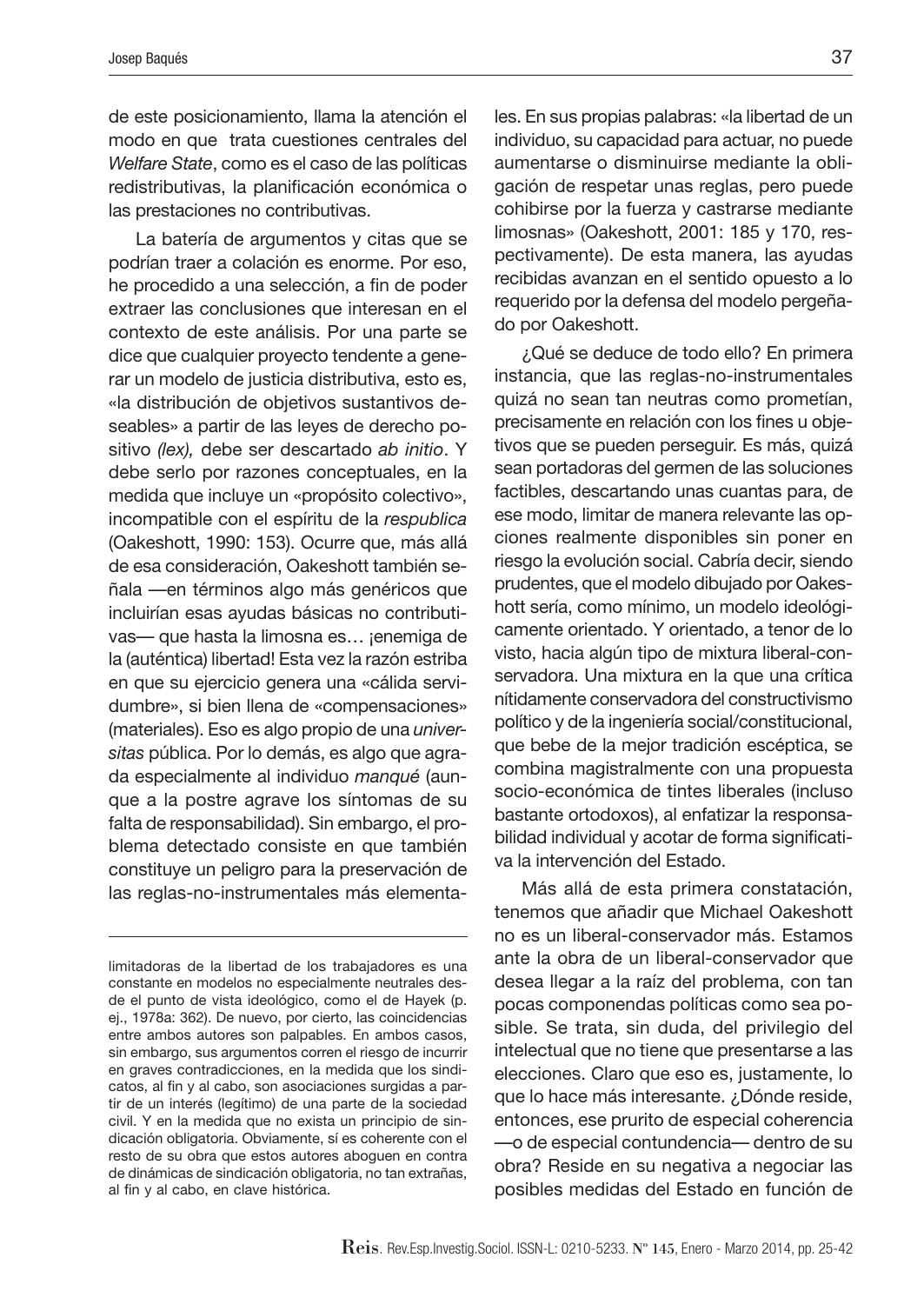criterios gradualistas. Porque, al fin y al cabo, otros autores han cedido a esa tentación. En ocasiones lo han hecho amparándose en criterios de prudencia. Otras veces, simplemente, flexibilizando su propia teoría.

Para poder demostrar a contraluz esta idea, tal y como Oakeshott la refleja, algunos recurren a ejemplos como el de Nozick y su conocida argumentación que, en realidad, transita sin solución de continuidad del no-Estado hacia la defensa de un Estado- «policía nocturno» (Boucher, 1991: 725-726). En todo caso, tenemos buenos ejemplos en exposiciones como la que hace Hayek. En efecto, tras defender el veredicto del mercado, la lógica del mérito y de la responsabilidad individual, así como los peligros del exceso de celo por parte del Estado, Hayek termina indicando (por ejemplo) que ese mismo Estado debería fijar un nivel mínimo de ingresos por debajo del cual nadie debería caer. E incluso aboga por una remuneración pública en beneficio de los parados de las «sociedades industriales avanzadas», aunque su motivación parece ser más bien la necesidad de defender los derechos (y la tranquilidad) de los ciudadanos diligentes frente a los posibles «actos de desesperación de quienes carecen de lo indispensable» (Hayek, 1978a: 385). Frente a estos argumentos, Oakeshott señala que el *quid* de la cuestión no es el grado en que el Estado intervenga, sino el tipo de intervención de que se trate. Entonces, en la medida en que sea catalogada como ilegítima (algo que sucedería en la *respublica*), ningún grado de intervención sería moralmente permisible.

## **A MODO DE CONCLUSIÓN: LA OBRA DE OAKESHOTT, (UN POCO) MÁS ALLÁ DE HAYEK, HALIFAX Y CICERÓN**

Del conjunto del trabajo realizado se deducen varias conclusiones que permiten sintetizar el pensamiento político de Michael Oakeshott, en la búsqueda de esa síntesis entre el conservadurismo filosófico arraigado en la tradición escéptica y el liberalismo económico, fundamentado en la apología de la responsabilidad individual frente a las intervenciones del Estado.

1) Por una parte, Oakeshott nos ilustra acerca de la posibilidad de llevar a cabo la defensa de una teoría del conocimiento de perfil bajo, que parte de una premisa ciertamente humilde en cuanto a las facultades intelectuales del ser humano. Máxime cuando hablamos del ámbito de la vida social y política. Por eso, podría decirse que Oakeshott busca espacio para unos argumentos razonables más que racionales30. Y, en todo caso, alejados de ese racionalismo que vincula al contrato social, al constructivismo filosófico y a la ingeniería constitucional. En realidad, se trata de una estrategia ya seguida por autores como Hayek, a la sazón uno de los principales exponentes de la ideología liberal-conservadora. De hecho, las similitudes entre las aproximaciones de ambos autores son notables, como se ha apuntado anteriormente. Básicamente, porque la desmitificación de ese racionalismo es el resorte que abre las puertas (o quizá no le deje otra alternativa) a una filosofía de la historia basada en evoluciones espontáneas, guiadas

<sup>30</sup> Creo que la oposición entre lo razonable y lo racionalista es útil para explicar el sentido último de las tesis de Oakeshott. Pero disponemos de otras versiones de la misma tesis, que también son sugerentes. Por ejemplo, la oposición entre la racionalidad (admitida por Oakeshott) y el racionalismo (que él denosta en los términos vistos a lo largo de esta exégesis de su obra). En todo caso, es preciso tener en cuenta que Oakeshott defiende «el estatus racional de la tradición» (López Atanes, 2010: 84). El elemento común entre ambas versiones radica en que destacan que Oakeshott huye del «ismo» racionalista, pero también de toda salida «irracional» frente al mismo. Su opción pasa, pues, por un *tertium genus* ubicado entre ambos polos, el racionalismo y la racionalidad.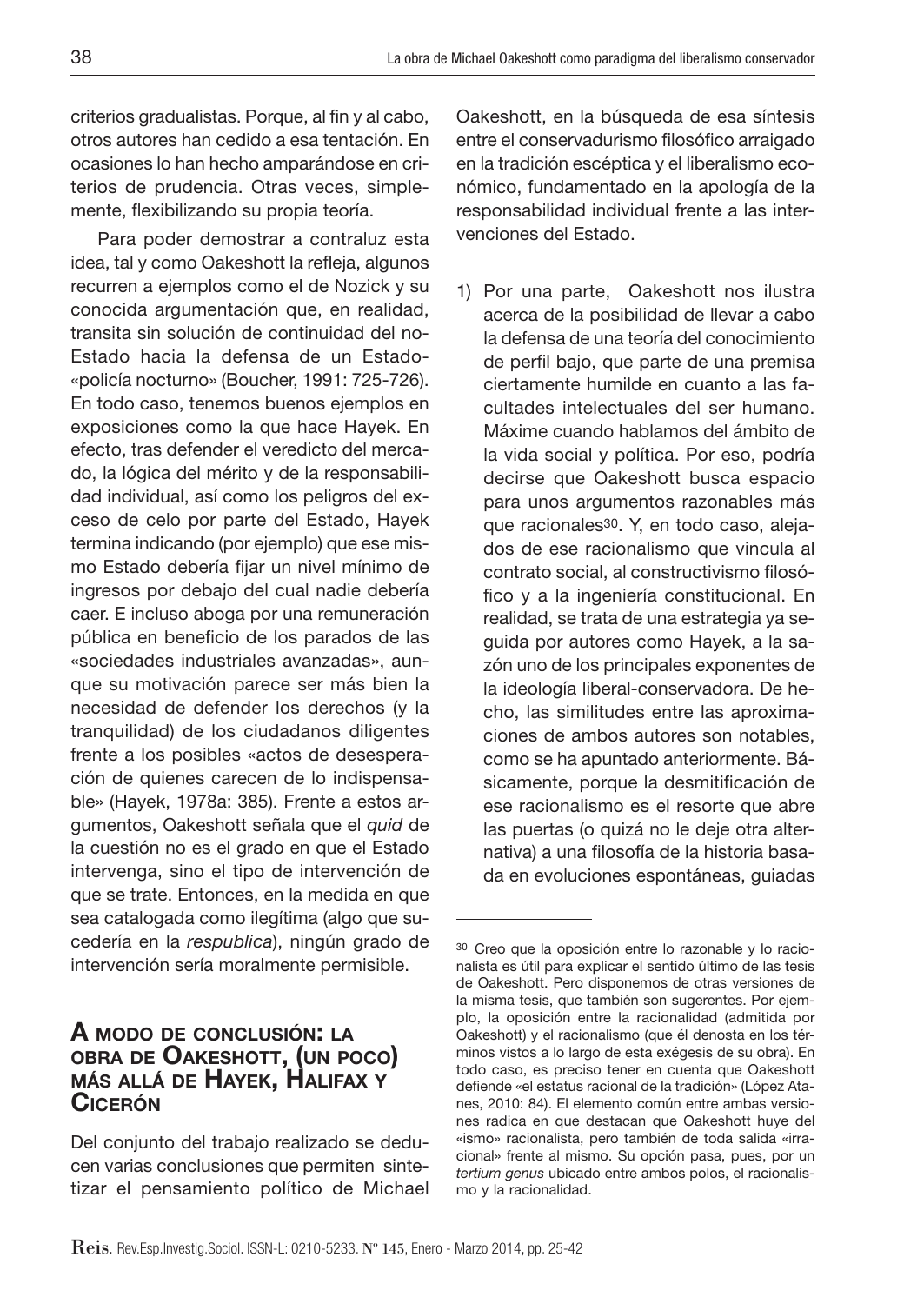por la prudencia, por la experiencia y por el respeto a las tradiciones.

 De todos modos, la verdad es que Oakeshott trató de marcar distancias con Hayek. Lo hizo pensando, precisamente, en este debate. Porque a su entender, hasta el propio Hayek, en su loable intento de combatir esa confianza en el racionalismo (ya que hemos visto que comparten esa opción), estaría incurriendo en el mismo error que estaba denunciando, ya que estaría proponiendo una «doctrina» alternativa, pero «doctrina» al fin y al cabo. Por lo tanto, Oakeshott (2000: 40) lo acusa de ser poco coherente con los postulados de la mejor tradición escéptica, y hasta de flirtear con el racionalismo que dice cuestionar. Por su parte, él aspira a una derrota sin paliativos de cualquier tentativa de conducción de la historia desde guiones establecidos por el individuo a través de las instituciones públicas. En este aspecto, como en tantos otros de su obra, Oakeshott ni conoce grados ni hace concesiones.

2) ¿Significa eso que Oakeshott aboga por —en expresión que a veces emplea— un mero «quietismo» político? La verdad es que no. Ni él, ni Hayek, ni ningún otro liberal-conservador que se precie hace tal cosa. Todos ellos están muy alejados de los postulados contrarrevolucionarios<sup>31</sup>, que conciben como esencialmente similares a los revolucionarios. Más bien, lo que sucede es que cada vez que Oakeshott acude al expediente de la defensa

del estilo escéptico frente a la doctrina de la fe, no hace otra cosa que ejercer el rol del «estibador» de Halifax. Es decir, trata de comprender los malos efectos de la tormenta para poder nivelar el buque (la sociedad) con la mirada puesta en no perder el rumbo. Sin embargo, Oakeshott ofrece una visión unidireccional de la tarea del «estibador». Y lo hace de modo explícito, con luz y taquígrafos, cuando añade que la labor que debe ejercerse es la de evitar que la política quede «oscurecida por el ascenso de la fe». Entonces, la única forma de conseguirlo pasa por «renovar la vitalidad del escepticismo político para que este polo pueda ejercer otra vez su atracción» (Oakeshott, 1996: 168). El estibador de Oakeshott tiene, por lo tanto, una hoja de ruta bien delimitada.

 Oakeshott rechaza cualquier anclaje ideológico que pretenda ir más allá de la mera aceptación de las reglas no instrumentales de comportamiento. Y eso incluye una crítica a la tentación iusnaturalista de Halifax. Así que ya no se trata solo ni principalmente de buscar equilibrios entre dos lógicas diferentes. Se trata, más bien, de impedir —en aras a lo que él concibe como la auténtica libertad— que ningún sistema idealmente fundamentado pueda imponerse a las decisiones individuales, «cerrando» así —por paradójico que esto pueda parecer a primera vista— la posibilidad de que el orden espontáneo de la evolución siga su camino hacia el progreso. Máxime se trata de hacerlo apoyándose en el Estado y su sistema educativo. Porque lo que él define como «fe» se refiere, sobre todo, a los cuerpos doctrinales elaborados a partir de las abstracciones racionalistas. Las demás posibilidades, consistentes en pensar que, de cambiar mucho el rumbo de la sociedad, Oakeshott defendería un movimiento del péndulo en dirección opuesta, están por demostrar.

<sup>31</sup> En un interesante estudio del populismo de extrema derecha, Margaret Canovan (1999) recuerda que la postura de los escépticos tiende a alejarse de ese tipo de postulados, sobre todo, porque la defensa de esas convicciones radicales requiere de una fuerte dosis de fe en la dirección política deliberada de los grandes cambios sociales. Entre esos escépticos que se resisten a tal cosa, la autora ubica, de modo expreso e inequívoco, a Michael Oakeshott (ibíd.: 9).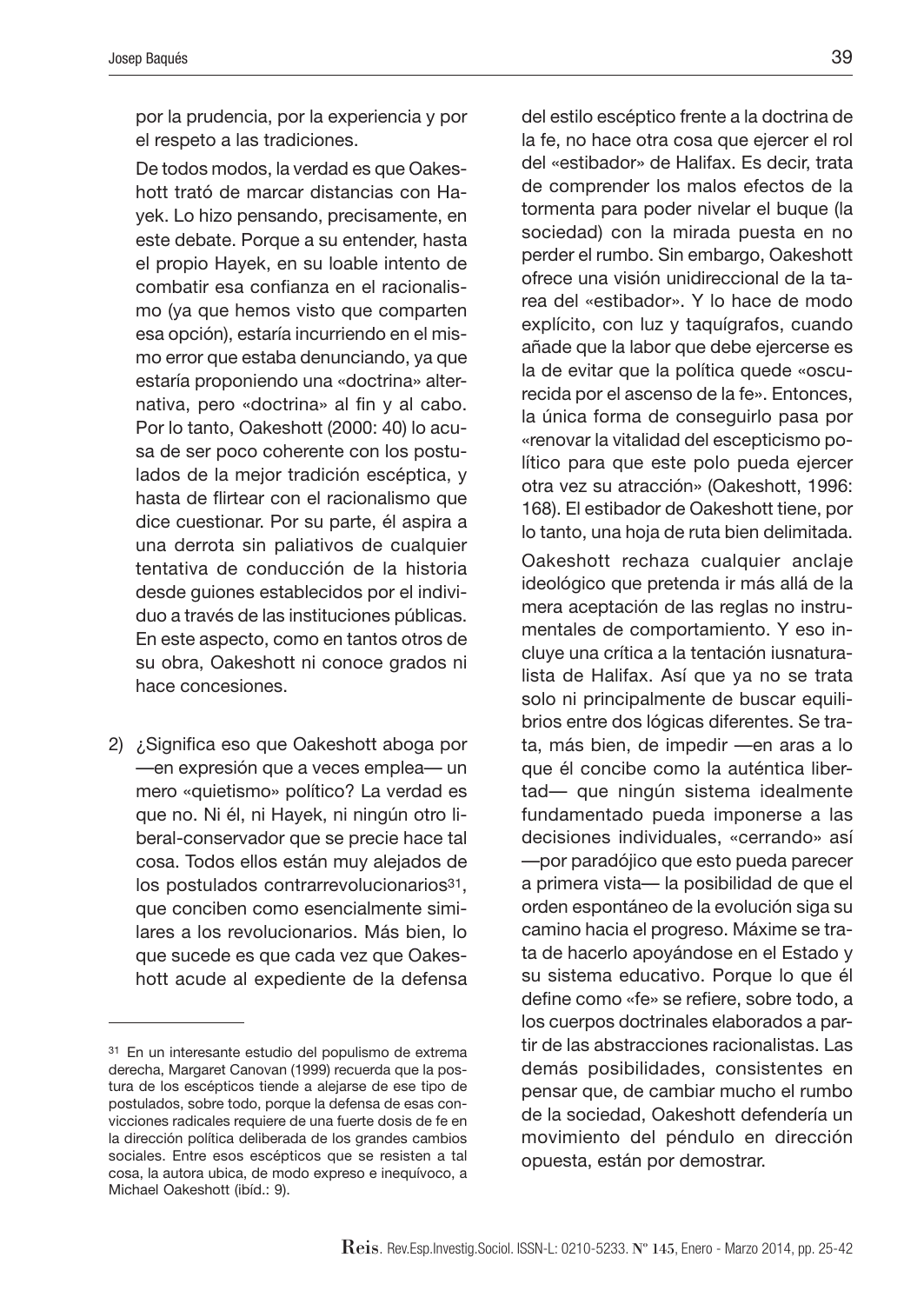3) Por último, la vertiente más práctica del discurso político de Oakeshott, que es lógicamente deudora de las anteriores premisas, está orientada a deslegitimar la tendencia a la intervención del Estado en la vida social y económica. Una tendencia que, en la perspectiva europea de la segunda posguerra mundial, Oakeshott asume como creciente y, en todo caso, excesiva. Como ya ocurriere en los demás ítems tratados a lo largo de este análisis, Oakeshott opta por la versión más contundente de esta opción. Para enfatizar más este argumento, si cabe, cita una vieja y conocida máxima de Cicerón: *Salus populi suprema lex esto* (el bienestar de la gente debe ser la ley suprema). La cita, sí, para seguidamente advertir al lector de la inconveniencia de creer tal cosa. Oakeshott aduce que Cicerón hace célebre esa expresión en un contexto muy concreto: garantizar la defensa de la *respublica32* en una situación excepcional.

 Ahora bien, añade, esa relación causal debe ser descartada en circunstancias normales y en ámbitos que no tengan que ver con la resistencia física a una agresión militar. Por el contrario, en una *respublica* no existe algo así como un derecho al bienestar a costa de la comunidad. Por lo tanto, ese no es un tema de salud pública. Sin embargo, Oakeshott (1996: 68-71) denuncia la *vis expansiva* que a lo largo de los últimos quinientos años ha conocido esa máxima. De hecho, abunda en ello al añadir que si nos seguimos deslizando por esta pendiente, a partir de interpretaciones aparentemente benevolentes de ese tipo de proposiciones, podemos pasar de la defensa del *droit de travail* a la defensa del *droit au travail* y, como colofón, al «campo de trabajos forzados» (Oakeshott, 1996: 74). Todo ello, a su entender —y cerrando el círculo—, a partir de la política de la fe, de la lógica de la *universitas* y de las apetencias del individuo *manqué*. Esos son los males de los que hay que huir, en definitiva, de acuerdo con las conclusiones extraíbles a partir de su contribución a la síntesis ideológica liberal-conservadora.

# **BIBLIOGRAFÍA**

- Boucher, David (1991). «Politics in a Different Mode: An Appreciation of Michael Oakeshott». *History of Political Thought*, XII(4): 717-728.
- Burke, Edmund (1984 [1790]). *Textos Políticos*. México DF: Fondo de Cultura Económica.
- Canovan, Margaret (1999). «Trust the People! Populism and the Two Faces of Democracy». *Political Studies*, XLVII: 2-16.
- Constant, Benjamin (2006 [1825]). *Curso de Política Constitucional*. Granada: Comares.
- Craiutu, Aurelian (1999). «Tocqueville and the Political Thought of the French Doctrinaires». *History of Political Thought,* XX(3): 456-493.
- Cranston, Maurice (1991). «Remembrances of Michael Oakeshott». *Political Theory*, 19(3): 323-326.
- Devigne, Robert (1999). «The Legacy of Michael Oakeshott». *Political Theory*, 27(19): 131-139.
- Ferguson, Adam (1974 [1767]). *Un ensayo sobre la historia de la sociedad civil*. Madrid: Instituto de Estudios Políticos.
- (1994 [1769]). *Institutes of Moral Philosophy*. London: Routledge/Thoemmes Press.
- Franco, Paul (1990). «Michael Oakeshott as Liberal Theorist». *Political Theory*, 18(3): 411-436.
- Fuller, Timothy (1991). «The Work of Michael Oakeshott». *Political Theory*, 19(3): 326-333.
- Giddens, Anthony (1996 [1994]). *Más allá de la izquierda y la derecha: el futuro de las políticas radicales*. Madrid: Cátedra.
- Hayek, Friedrich (1978a [1959]). *Fundamentos de la Libertad.* Madrid: Unión Editorial.
- (1978b [1973-1976]). *Derecho, Legislación y Libertad* (3 vols). Madrid: Unión Editorial.
- (1997 [1990]). *La fatal arrogancia. Los errores del socialismo*. Madrid: Unión Editorial.

<sup>32</sup> De hecho, Oakeshott (1996: 70) lamenta que *populi* se haya traducido por *plebs*, en vez de hacerlo por *respublica*, que es como habría que hacerlo a partir de la lectura del texto original de Cicerón.